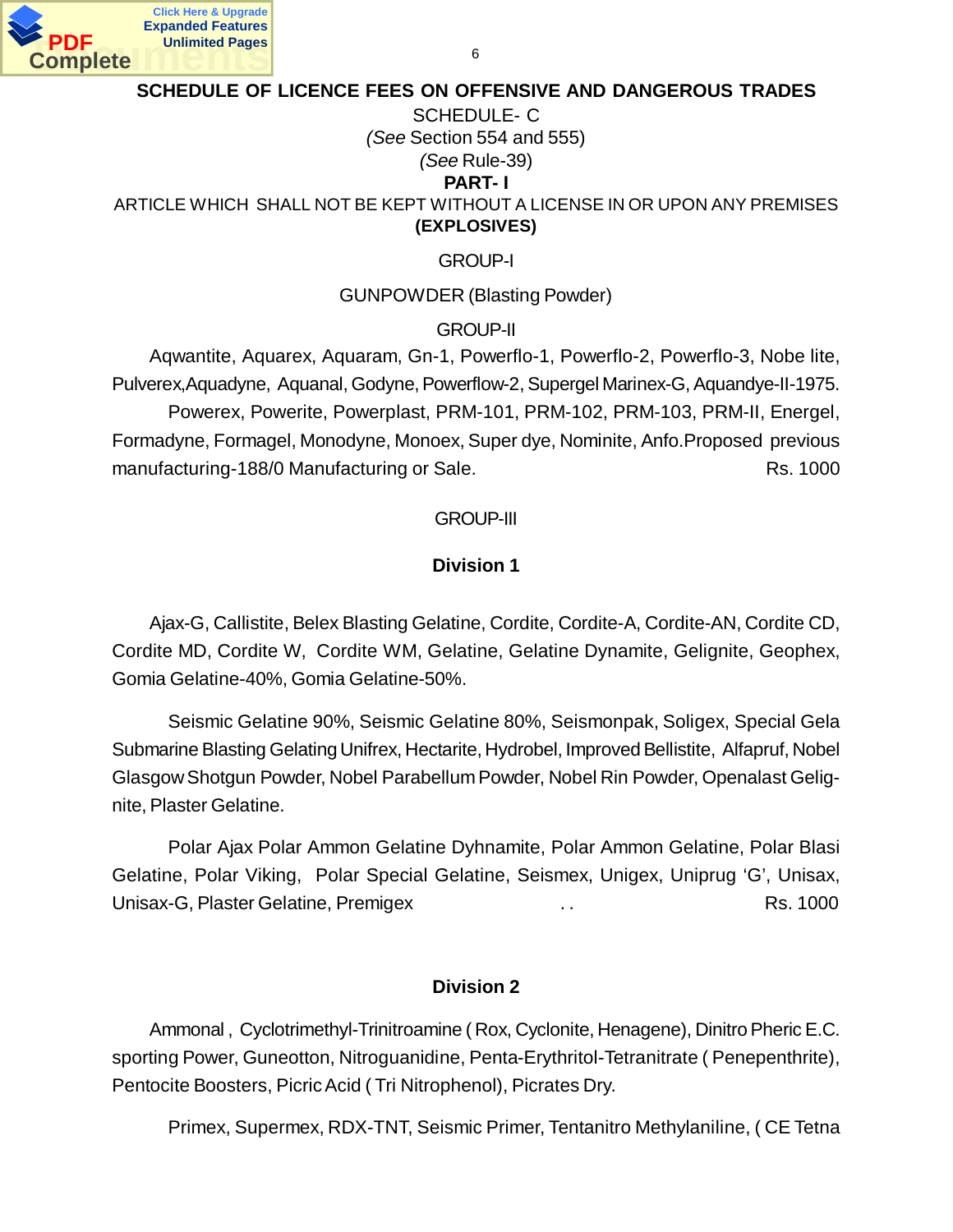

Tonite or Cotton Power No.1, Tonite or Cotton Power No. 2, Tonite No. 3, Trintro-Resorcial (Styphnic Acid), Tri-Nitro-Tolune (TNT Trotyl) ... Rs. 1,000 P.A.

### GROUP-IV

Chlorate Mixture (Any explosive Containing a Chlorate) **.** . . . . . . . . . Rs.1,000 P.A.

### GROUP-V

Fulminate, Diazobenol, Nitrate of Diazo Benzol,Adides of all kinds, Lead styphnate (Lead Trinitro Resncinate) **Example 2** is a control of the Rs. 1,000 P.A.

#### GROUP-VI

### **Division 1**

Electric Lighters for Igniter cord, Igniter cord connectors Noble's Safety Electric Fuse. . . . . . . . . . . . . . . Rs. 300 P.A.

### **Division 2**

Cartridges for small arms other than Safety Cartridges, Cordeau Bickford, Corones Desonating Fuse, Electric Fuses Heads for Electric Detonators, Fuse Igniter Instantaneous Fuse, Miner's Prtfires, Noble Shaped Charge, Peten Booster, Plastic Igniter Cord, Plastic Igniter Wick, Quick Match, Sword-1, Sword-2, Geoshape, Cordflex, Dethonating Fuse, Testex fuse Heads, Fuse Heads for Electric Detonators and Safety, Electric Fuses, Tubes for firing Explosives. . . Rs. 300 P.A.

### **Division 3**

"Carrick" Non-incentive short Delay Detonator, Detonating Relays, Detonating Relays Type P.T.Electric Boosters, Electrical Detonators, Electric Delay Detonators; Friction Tubes, Hydrostar Electric Detonators, Percussion Primers, Seismic Electric Detonators, Tubes for firing Explosive. **Explosive.** The set of the set of the set of the set of the set of the set of the set of the set of the set of the set of the set of the set of the set of the set of the set of the set of the set of the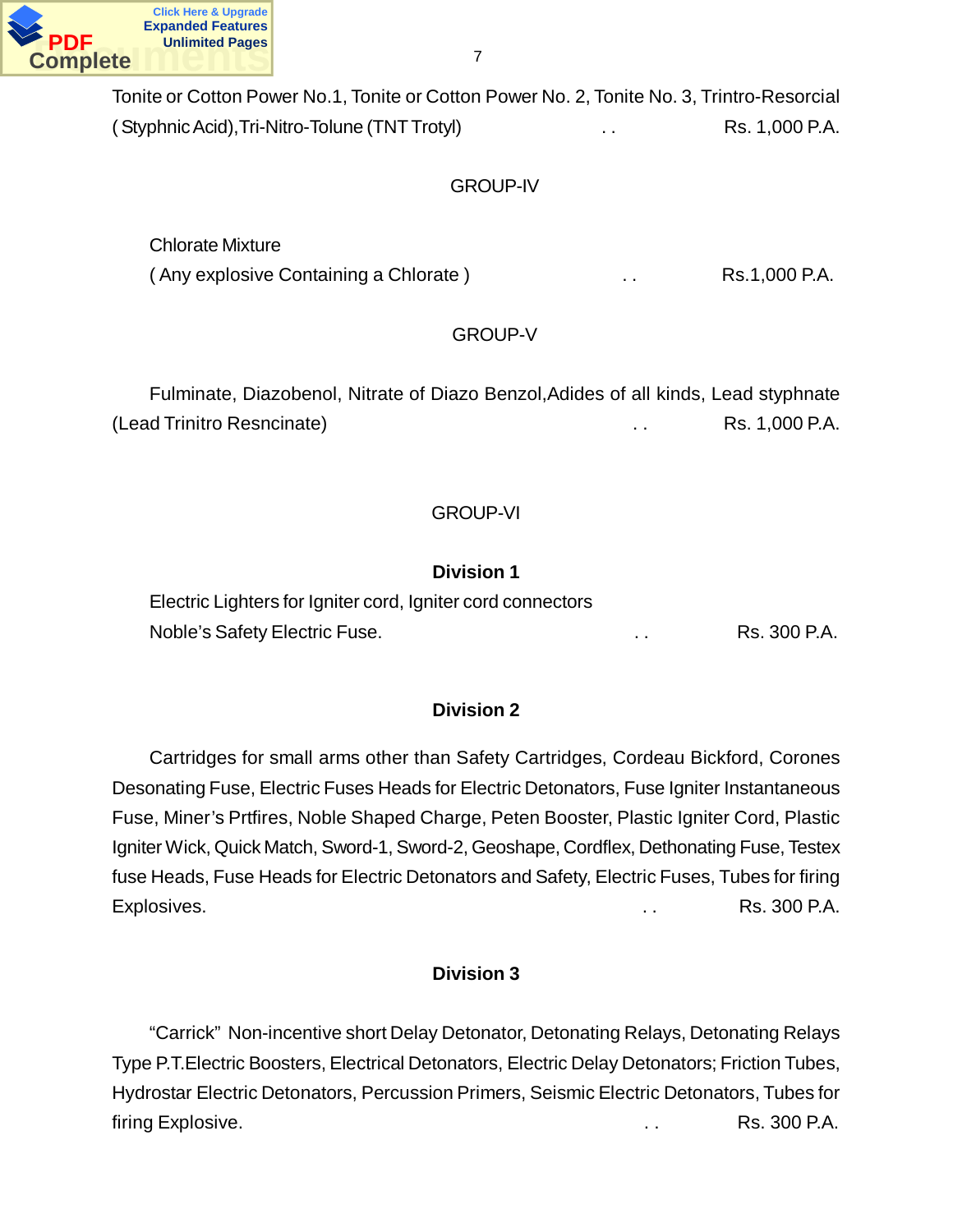

# GROUP-VII **Division 1**

Fireworks Composition— The term " Fireworks composition" means any chemical compound of Mechanically mixed preparation of an explosive or inflammable nature which is used for the purpose of making manufactured fire works. Articles in this group are as provided in Part-II and Part-III of this Schedule. . . Rs. 300 P.A.

# **Division 2**

# *Item No. 1*

Manufactured Fireworks— The term " Manufactured Fireworks" means any explosive of groups-I,II,III or VI and any fireworks composition, when such, explosive or compositions is enclosed in any case or contravence or is otherwise adopted or prepared so as to form a squib, cracker including Chinese crackers, toys cap or amoree maroon, lance, whell, Chinese fire, Roman candle or other article specially adopted for the production of pyrotechnic effects or pyrotechnic signals or sound signals.

AEROPLANES also known as CHIDIAS or FIRE-FLIES containing gun powder or nitrate mixture in a metal case not exceeding 25 mm. of composition to every 1000 dots.

AMORCES in the form of caps or tapes for toy pistols consisting of dots of explosive composition approved by Chief Controller of Explosives and in proportion exceeding l4.5 gms. of composition to every 1000 dots.

BONBON or CHRISTMAS CRACKERS containing an explosive of such composition and in such quantity as may be approved by Chief Controller of Explosives.

COBRA EGGS or PHARAOH'S SERPENT (WHITE)

CRACKERS commonly known as " Atom Bombs" made with gun powder, nitrate mixture or an explosive composition approved by Chief Controller of Explosives, Wrapped in paper and ties round with string. The whole not exceeding 25gms. in weight, 40 mm. in length and 20 mm. in diameter or diagonal.

CRACKERS commonly known as " Palm Leaf Crackers" or " Basket Bombs" containing gun powder, nitrate mixture or an explosive composition approved by Chief Controller of Explosives and warpped up in palm leaf or in paper in to a triangular shape.

*Item No. 2*

# **DISTRESS SIGNAL ROCKETS**

Ø FLOWER POTS or FOUNTAINS

Ø LANCES

MAGIC SERPENT ( BLACK)

MAROON containing an explosive composition and of such construction, size and weight as may be approved by Chief Controller of Explosives.

ROCKETS of size not exceeding 76 mm. in length and 25.55 in diameter provided it is not a metal case.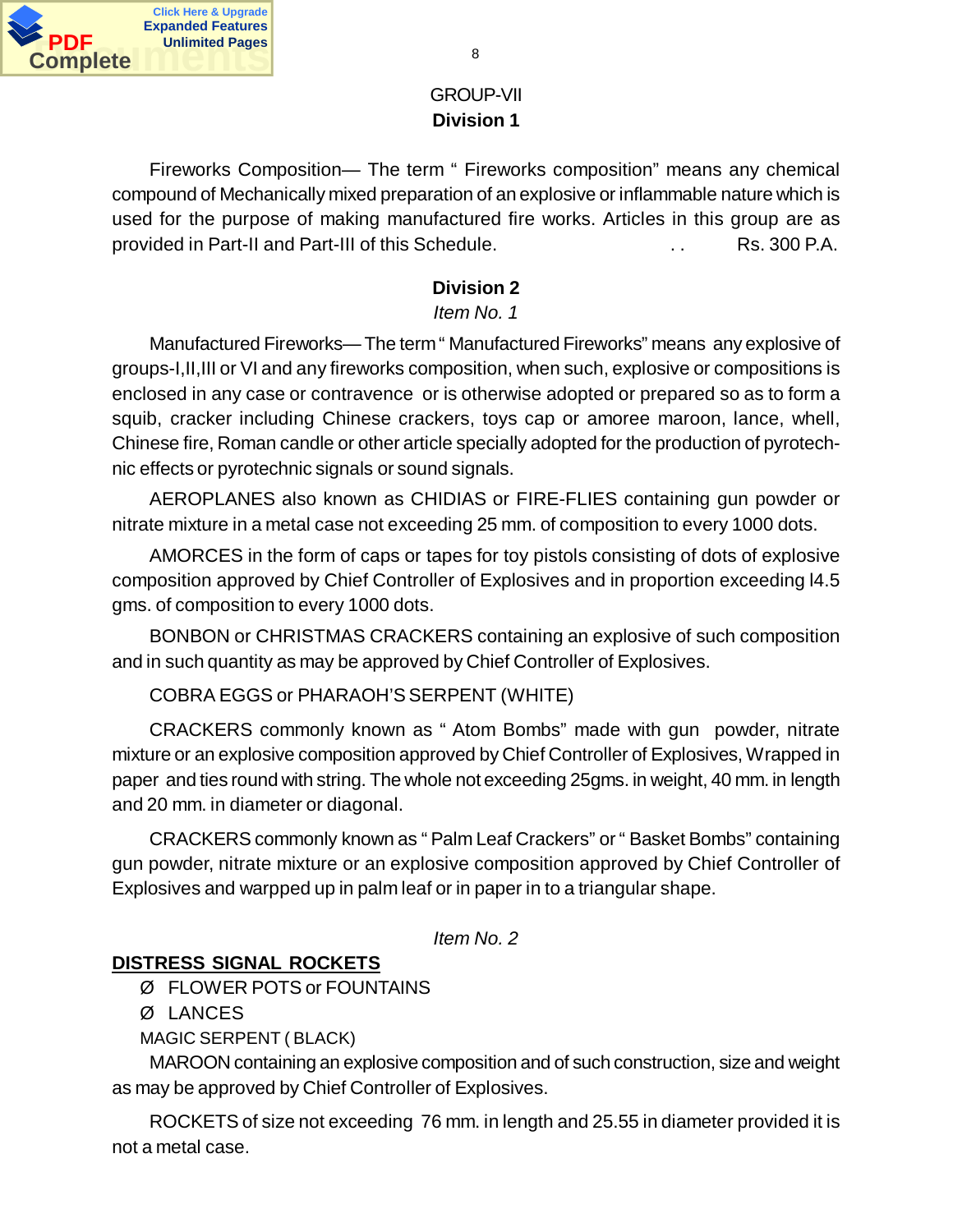

- Ø ROMAN CANDLE
- Ø SHELLS provided they are fired from a substantial mortar firmly burried below ground level.
- Ø SOCKETS DISTRESS SIGNALS
- Ø SOCKETS SOUND SIGNALS
- Ø SQUIBS made with gun powder or nitrate mixture
- Ø VERY SIGNAL CARTRIDGES
- Ø WHEELS

Rs. 300 P.A.

 $\varnothing$  (The explosive composition shall not contain any chlorate)

# GROUP-VIII

### **PART-II**

# **(LIQUID OXYGEN)**

Articles which shall not be kept without a license in any premises in quantities exceeding at any one time, the maximum quantities specified against such articles:

Provided that it shall be in the discretion of the Commissioner to vary the maximum quantity specified against any such article when the same is kept in combination with any other article or articles specified in this Schedule. **Example 20** and Rs. 500 P.A.

# A – COMBUSTIBLE LIQUIDS

### **(a) Any combustible liquid including the following having flash point 23o C or less 10 litres:—**

- 1. Acetal ( Acetaldehyde Diethyl Ether)
- 2. Acetaldehyde ( Acetic Aldehyde Ethanal, Ethyl Aldehyde )
- 3. Acetone ( Dimethyl Ketone)
- 4. Actonitrile ( Methyl Cyanide Ethane Nitrite)
- 5. Acetone Oils
- 6. Acetyl Chloride also corresive
- 7. Acetylene Dichloride
- 8. Acrolien ( Acraldehyde, Allyl Aldohyte Propenal)
- 9. Acrylonitrile ( Propene nitrile, Viayl Cyanide) also toxide
- 10. Allyl Chloride ( 2-Chloro or 3 Chloro Propylene)
- 11. Allyl Alcohol ( Propenyl Alcohol)
- 12. Allyl lodide also corrosive
- 13. Allyl Bromide ( Bromo Allyl)
- 14. Allyl Either
- 15. Aluminium Paints
- 16. Amyl Nitrite
- 17. Amylene ( Pentene)
- 18. Amyl Hydro Sulphito
- 19. Amylamine
- 20. Amyl Chloride
- 21. Amyl Mercaptan

Mythelated Spirit-Rs.50 P.A. Alluminum Paints and Varnish—Rs. 300 P.A. Petrol—Rs. 1500 P.A. Other item—Rs.300 P.A.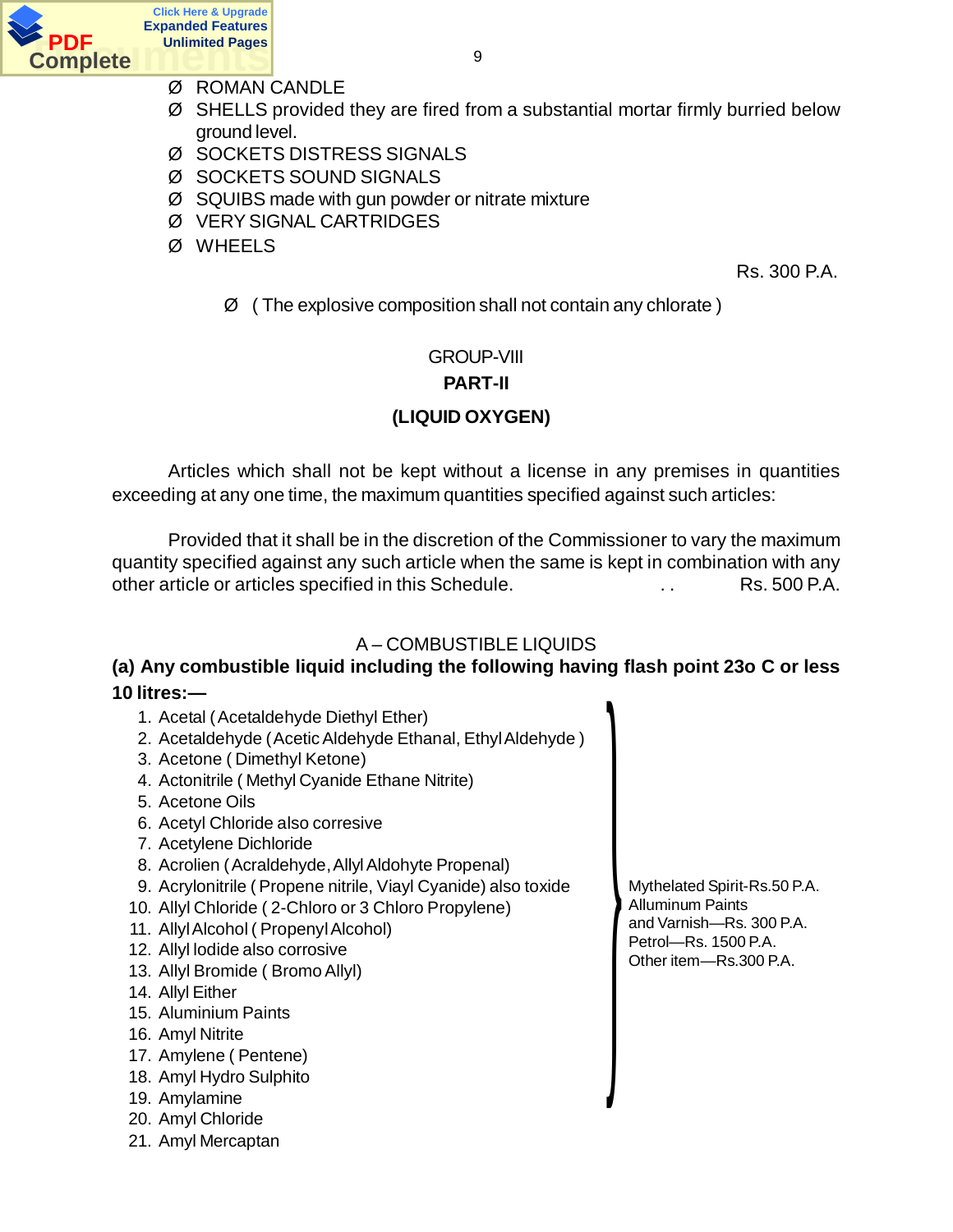

22. Benzene ( Benzol, Phene, Phenyl, Hydride)

- 23. Benzinip Petroleum
- 24. Tertiary Butanol(Tertiary Butyl Alcohol Trimethyl Carbinol)
- 25. Iso-Butyl Acetate
- 26. N-Butyl Acetate ( Butyl Ethanoate, Butyl Ester)
- 27. Secondary Butyl Acetate
- 28. Iso-Butylamine
- 29. N-Butylmine
- 30. N-Butyl Chloride
- 31. N-Butyl Formate
- 32. N-Butyraldehyed ( Butanal,Butaldehyde Butyl Aldehyde)
- 33. Iso-Butyraldehyde (Iso-Butanal)
- 34. Carbon Disulphide
- 35. Carbon remover, Liquid
- 36. Cellulloid Solution
- 37. Chloroprene
- 38. Coal Tar Oil/Distillates
- 39. Coal Tar Naphtha
- 40. Crotonaldehyde
- 41. Crotonylone
- 42. Cyclo Hexane ( Hexa Methylene)
- 43. Cyclo Hexene
- 44. Cyclopentane
- 45. Diacetone Alcohol (Diacetone)
- 46. Di-iso Prutylene
- 47. Di-Chloro Ethylene
- 48. Di-Chloropropanes
- 49. Di-Ethyl Amine
- 50. Di-Ethyl Ether
- 51. Di-Ethyl Ketone
- 52. Di-Methyl Butane (Neo-hexane)
- 53. Di-Methyl Amine, Soln
- 54. Methyl Carbone
- 55. Dimethyl Cyclohexene
- 56. 2.5 Dimethyl Furane
- 57. Dimethyl Dischlorosilan
- 58. Dimethyl Sulphide
- 59. Dimethyl Either
- 60. Dimethyl Heptane
- 61. Dimethyl Hydrazine
- 62. Dioxane
- 63. Di-Oxolane
- 64. Di-iso-Propylamine
- 65. Di-iso-Prophyl Either
- 66. Di-Vinyl Ether(Vinyl Ether)
- 67. Dyoline
- 68. Ethyl Acetate
- 69. Ethyl Acrylate
- 70. Ethyl Alcohol (Thanol,Absolute Alcohol)
- 71. Ethyl Bromide
- 72. Ethyl Borate

Mythelated Spirit—Rs.50 P.A. Alluminum Paints and Varnish—Rs. 300 P.A. Petrol—Rs. 1500 P.A. Other item—Rs.300 P.A.

}

*Property of the Community of the Community of the Community of the Community of the Community of the Community*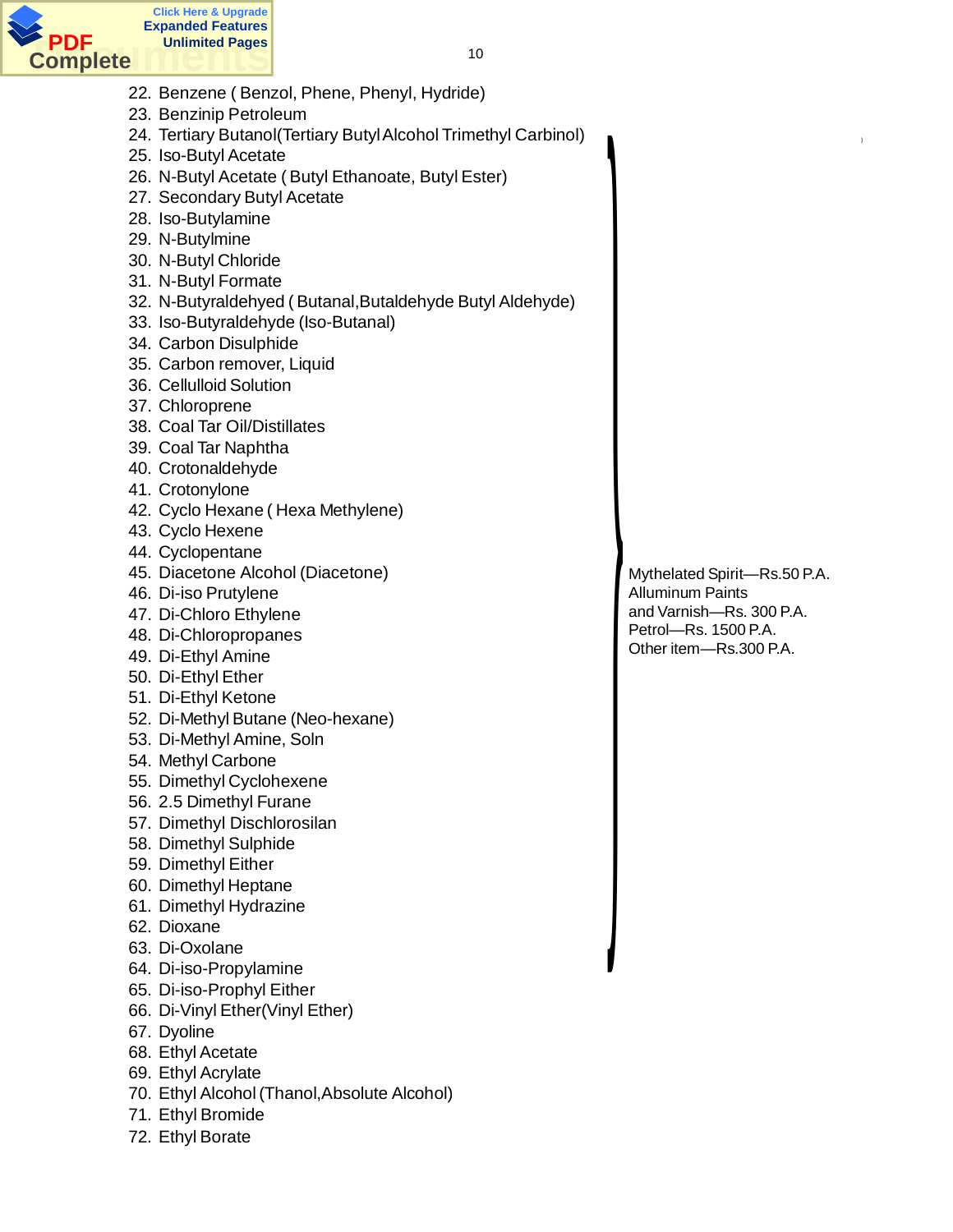

- 73. Ethyl Buty Ether
- 74. 2-Ethyl Butyraldehyde
- 75. Ethyl Dimetyl Methane
- 76. Ethyl Chloride
- 77. Ethyl Chloro Formate
- 78. Ethyl Crotonate
- 79. Ethyl Dichloro Silane
- 80. Ethyl Ether
- 81. Ethyl Formate
- 82. Ethyl Methyl Ether
- 83. Ethyl Methyl Ketone ( Methyl Ketone)
- 84. Ethyl Nitrate
- 85. Ethyl Nitrite
- 86. Ethyl Propionate
- 87. Ethyl Trichloro Silane
- 88. Ethylene Dichloride
- 89. Ethylenaimine
- 90. Fusel Oil
- 91. Gasoline
- 92. Heptane
- 93. Heptene
- 94. Hexena
- 95. Hexane
- 96. Hexone
- 97. Hexylamine
- 98. Industrial Alcohol
- 99. Industrial Spirit
- 100. Iron Carbonyl
- 101. Isoprene
- 102. Lacquers
- 103. Mereaptans
- 104. Methyl Acrylate(Methyl Aereline)
- 105. Methylamine Solution
- 106. Methyl Acetate
- 107. Methyl Acetone
- 108. Methyl Alcohol(Methanol)
- 109. Methyl Butyrate
- 110. Methyl Chloromethyl Ether
- 111. Methyl Chloromethyl Ether
- 112. Methyl Dischlorosilane
- 113. Methyl Formate
- 114. Methyl Hydrozine
- 115. Methyl Methacrylate
- 116. Methyl Cyco-Pentane
- 117. Methyl Pentadiene
- 118. Methyl Iso-Propanyl Ketone
- 119. Methyl Propionate
- 120. Methyl Propyl Ketone
- 121. Methyl Trichlorosilane
- 122. Methyl Vinyl Ketone
- 123. Mythelated Spirit

Mythelated Spirit—Rs.50 P.A. Alluminum Paints and Varnish—Rs. 300 P.A. Petrol—Rs. 1500 P.A. Other item—Rs.300 P.A.

}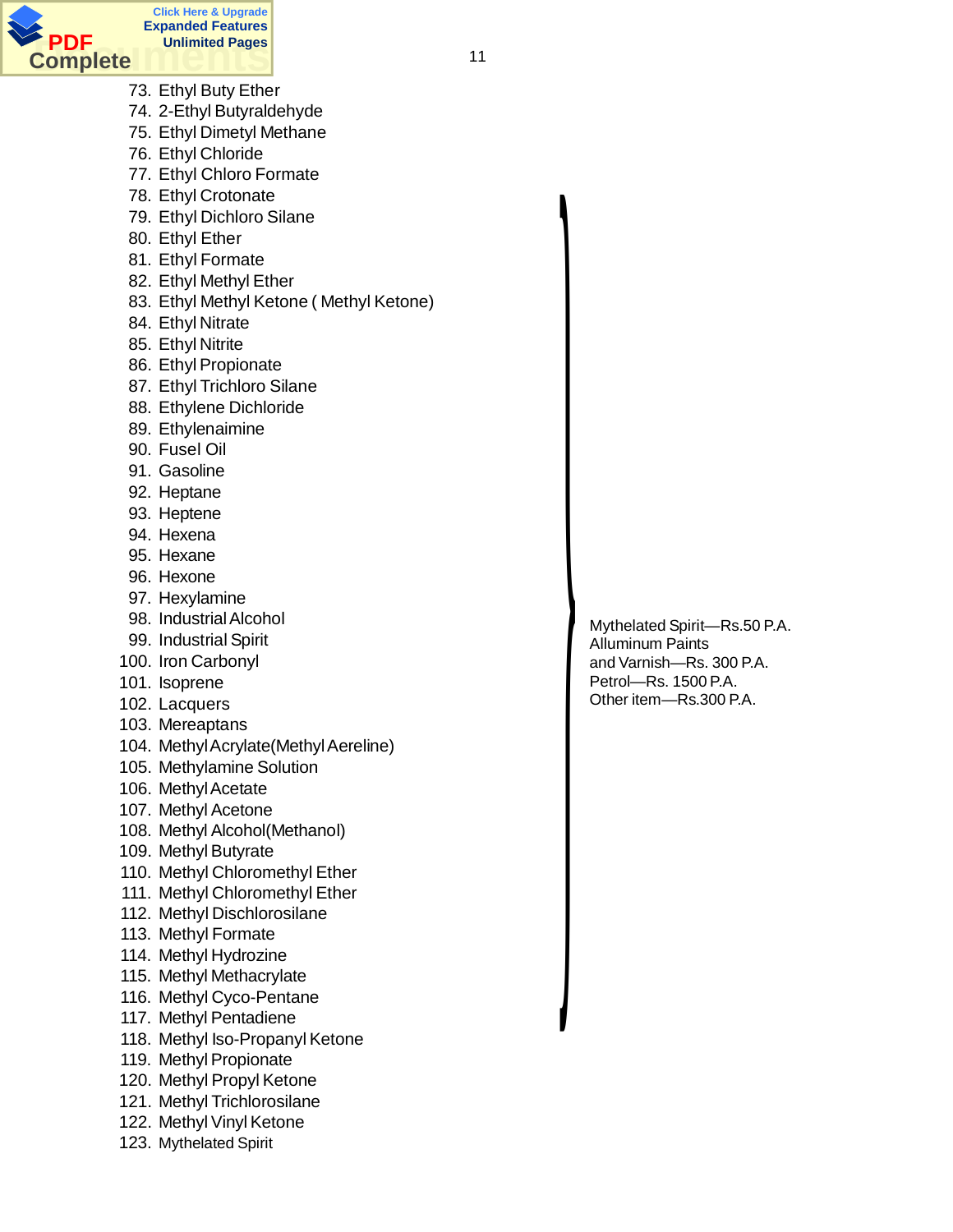

- 124. Mineral Oils of all kinds
- 125. Mono Propylamine
- 126. Naphtha
- 127. Nickel Carbonyl
- 128. Nitrocellulose, Wetted
- 129. Octane and iso-octane
- 130. Organic solvent
- 131. Paraldehyde
- 132. Pentane
- 133. Petrol
- 134. Petroleum Crude Oil
- 135. Petroleum Ether
- 136. Pearl Essence
- 137. Paints in solvent
- 138. N-Propanol
- 139. Printing Ink in solvent
- 140. Iso-Propanol
- 141. Propionyl Chloride
- 142. N-Propyl Acetate
- 143. Iso-Propyl Acetate
- 144. Propylene Oxide
- 145. Propyl Dichloride
- 146. Iso-Propylamine
- 147. Propyl Chloride
- 148. Propylenelmine
- 149. Propyl Formate
- 150. N-Propyl Nitrate
- 151. Iso-Propyl Nitrate
- 152. Pyridie
- 153. Pyrolidine
- 154. Rectified Spirit
- 155. Resin Solution
- 156. Rosin Solution
- 157. Rubber Solvent
- 158. Silico Chloroform
- 159. Sodium Methoxide in alcohol solution
- 160. S.B.P.Solvent
- 161. Tera Ethyl Lead
- 162. Tera Hydro Furan
- 163. Tinctures
- 164. Toluene
- 165. Triethylamine
- 166. Tri Ethyl Chglorosilane
- 167. Tri Methylamine
- 168. Tri Methyl Chlorosilane
- 169. Tri Propylene
- 170. Tri Nitro Benzene
- 171. Valeraldehyde
- 172. Varnish
- 173. Vinyl acetate
- 174. Rubber solution

Mythelated Spirit—Rs.50 P.A. Alluminum Paints and Varnish—Rs. 300 P.A. Petrol—Rs. 1500 P.A. Other item—Rs.300 P.A.

}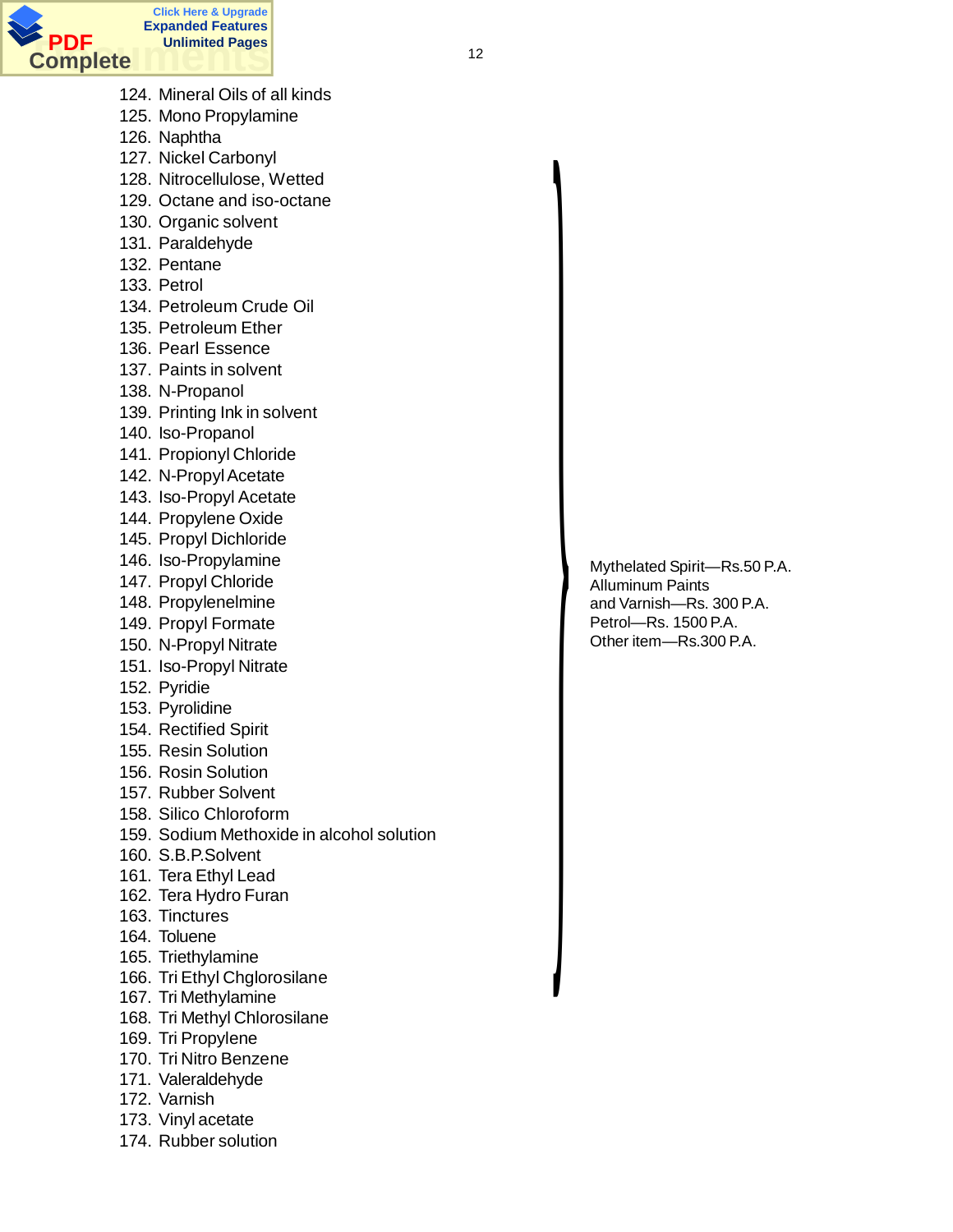

13

- 175. Vinyl iso-butylether
- 176. Vinyl Cyclo hexane
- 177. Vinyl Ethyl Ether
- 178. Vinyl Trichlorosilane
- 179. Varnish ( In solvent)
- 180. Vinylidene Chloricle
- 181. Wood Naphtha
- 182. Xylonite Solution

Performance Press, 1990 P.A.<br>Other item—Rs.300 P.A. Mythelated Spirit—Rs.50 P.A. Alluminum Paints and Varnish—Rs. 300 P.A. Petrol—Rs. 1500 P.A.

3

#### **(b) Any combustible liquid including the following having flash point 23**° **C and above 23°C but below 65°-20 litres:—**

| 1.  | Acetic Acid (Glacial)          | Rs. 300 P.A. |
|-----|--------------------------------|--------------|
| 2.  | <b>Acetyl Acetone</b>          | Rs. 300 P.A. |
| 3.  | <b>Amyl Acetates</b>           | Rs. 300 P.A. |
| 4.  | Amyl Alcohols                  | Rs. 300 P.A. |
| 5.  | Amyl Ether                     | Rs. 300 P.A. |
| 6.  | <b>Amyl Formates</b>           | Rs. 300 P.A. |
|     | 7. Amyl Methyl Ketone          | Rs. 300 P.A. |
| 8.  | <b>Amyl Nitrate</b>            | Rs. 300 P.A. |
| 9.  | Amyl Propionate                | Rs. 300 P.A. |
|     | 10. Allyl Chloroformate        | Rs. 300 P.A. |
|     | 11. Allyl Trichlorosilane      | Rs. 300 P.A. |
|     | 12. Benzal dehyde              | Rs. 300 P.A. |
| 13. | <b>Butanol (Butyl Alcohol)</b> | Rs. 300 P.A. |
| 14. | Sec. Butanol                   | Rs. 300 P.A. |
|     | 15. Butyl Acrylate             | Rs. 300 P.A. |
| 16. | N-Butyl Bromide                | Rs. 300 P.A. |
|     | 17. Butyl Butyrate             | Rs. 300 P.A. |
|     | 18. Butyl Cellosolve           | Rs. 300 P.A. |
|     | 19. Butyl Propionate           | Rs. 300 P.A. |
| 20. | <b>Butyl Trichlorosilane</b>   | Rs. 300 P.A. |
|     | 21. Butyl Nitrate              | Rs. 300 P.A. |
|     | 22. Camphor Oil                | Rs. 300 P.A. |
|     | 23. Chloro Benzene             | Rs. 300 P.A. |
|     | 24. 2-Chloro Ethanol           | Rs. 300 P.A. |
|     | 25. Cyclo Hexanone             | Rs. 300 P.A. |
|     | 26. Cyclo Hexylamine           | Rs. 300 P.A. |
|     | 27. Para Cymene                | Rs. 300 P.A. |
| 28. | Decalin                        | Rs. 300 P.A. |
| 29. | Diacetone Alcohol(Diacetone)   | Rs. 300 P.A. |
|     | 30. Diamylene                  | Rs. 300 P.A. |
|     | 31. Di-Butoxy Methane          | Rs. 300 P.A. |
|     | 32. Di-Butylamine              | Rs. 300 P.A. |
| 33. | Di-iso-Butylamine              | Rs. 300 P.A. |
| 34. | Di-Butyl Ether                 | Rs. 300 P.A. |
| 35. | Di-iso Butyl Ketone            | Rs. 300 P.A. |
| 36. | Di-Chloro Butene               | Rs. 300 P.A. |
| 37. | <b>Chloro Butane</b>           | Rs. 300 P.A. |
| 38. | Di-(2-2) Chloro Ethyl Ether    | Rs. 300 P.A. |
| 39. | Dichloro nitro Ethane          | Rs. 300 P.A. |
| 40. | <b>Dichloro Pentanes</b>       | Rs. 300 P.A. |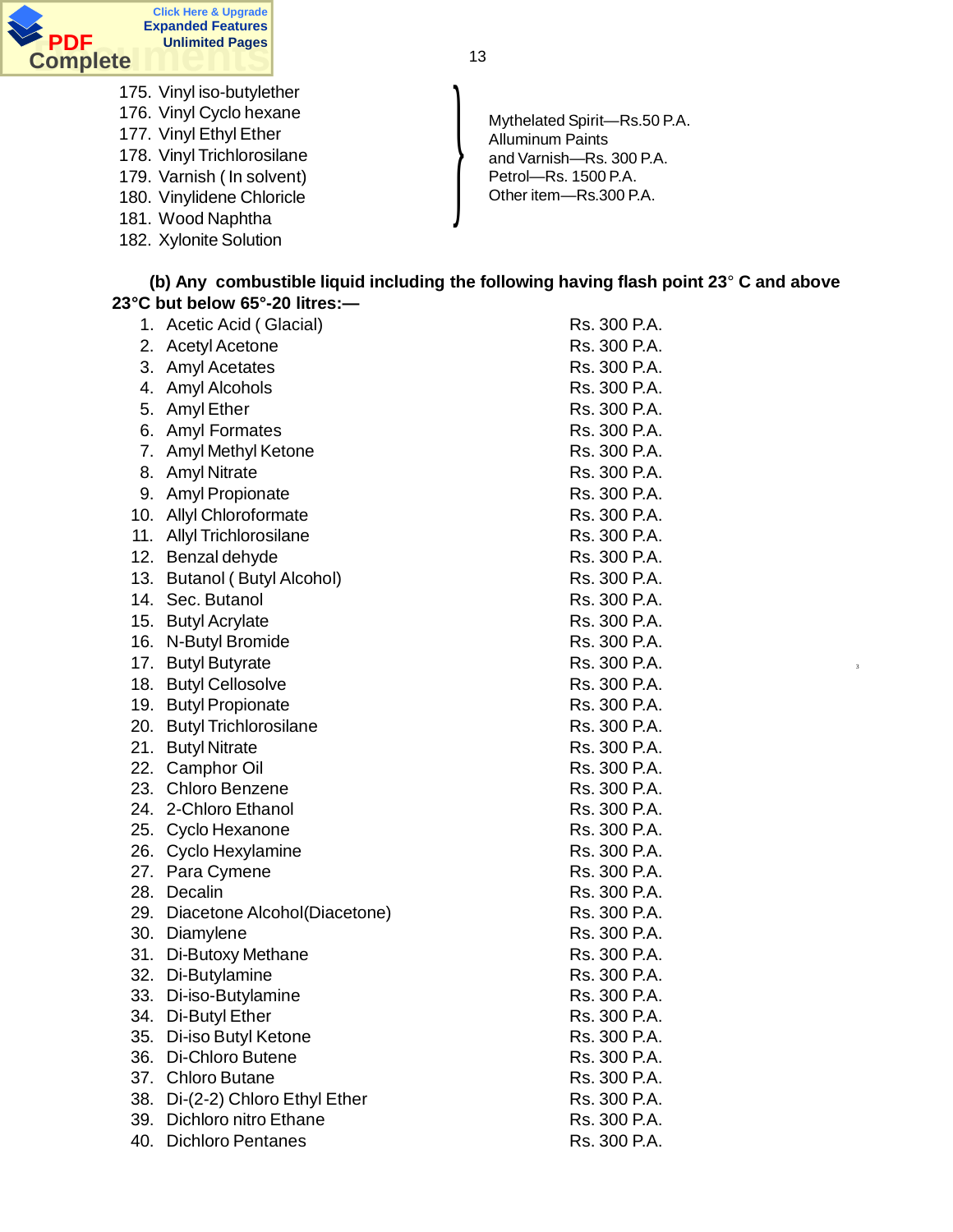

| 41. | <b>Dichloro Propene</b>                  | Rs. 300 P.A.  |
|-----|------------------------------------------|---------------|
| 42. | <b>Dichloro Pentadiene</b>               | Rs. 300 P.A.  |
|     | 43. 1-2, Di Ethoxy Ethane                | Rs. 300 P.A.  |
|     | 44. Di Ethyl Benzene                     | Rs. 300 P.A.  |
| 45. | Do-Ethyl Carbinol                        | Rs. 300 P.A.  |
|     |                                          |               |
| 46. | Dimethyl Ethanolamine                    | Rs. 300 P.A.  |
| 47. | Di Ethyl Carnpmate                       | Rs. 300 P.A.  |
| 48. | Di Methyl Anitine                        | Rs. 300 P.A.  |
| 49. | Di Methyl Dioxane                        | Rs. 300 P.A.  |
| 50. | D. Pentene                               | Rs. 300 P.A.  |
|     | 51. 2-Ethoxy Ethanol                     | Rs. 300 P.A.  |
|     | 52. 2-Ethyoxy Ethyl Accetate             | Rs. 300 P.A.  |
|     | 53. Ethyl Benezene                       | Rs. 300 P.A.  |
|     | 54. Ethyl Butyl Acetate                  | Rs. 300 P.A.  |
| 55. | <b>Ethyl Butyrate</b>                    | Rs. 300 P.A.  |
|     | 56. Ethyl Chloroacetate                  | Rs. 300 P.A.  |
|     | 57. Ethyl Dimethyl Methane               | Rs. 300 P.A.  |
|     | 58. Ethyl Hexaldehyde (Octaldehyde)      | Rs. 300 P.A.  |
| 59. | <b>Ethyl Lactate</b>                     | Rs. 300 P.A.  |
| 60. | <b>Ethyl Silicate</b>                    | Rs. 300 P.A.  |
|     | 61. Ethyl Hexylamine                     | Rs. 300 P.A.  |
|     |                                          | Rs. 300 P.A.  |
|     | 62. Ethyl Metha Crylate                  |               |
|     | 63. Ethylene Diamine                     | Rs. 300 P.A.  |
| 64. | Ethylene Glycol Monobutylether           | Rs. 300 P.A.  |
| 65. | Ethylene Glycol Monoethylether           | Rs. 300 P.A.  |
| 66. | Ethylene Glycol dibutylether             | Rs. 300 P.A.  |
| 67. | Ethylene Glycol Monoethylether           | Rs. 300 P.A.  |
| 68. | Ethylene Glycol Monomethyl Ether Acetate | Rs. 300 P.A.  |
| 69. | Ethylene Glycol Monobutyl Ether Accetate | Rs. 300 P.A.  |
| 70. | Ethylene Glycol Mono Hexyl Ether         | Rs. 300 P.A.  |
| 71. | Ethylene Glycol Mono methyl ether        | Rs. 300 P.A.  |
| 72. | Ethylene Glycol Mono Phenyl Ether        | Rs. 300 P.A.  |
| 73. | Epichlorophydrine                        | Rs. 300 P.A.  |
| 74. | Formal Dehyde(Formal in)                 | Rs. 300 P.A.  |
| 75. | Furfural(Furfuraldehyde)                 | Rs. 300 P.A.  |
| 76. | <b>Gutta Percha Solution</b>             | Rs. 300 P.A.  |
| 77. | Hexaldehyde (Carproic Aldehyde)          | Rs. 300 P.A.  |
|     | 78. Hexyl Acetate                        | Rs. 300 P.A.  |
| 79. | <b>Hexyl Amine</b>                       | Rs. 300 P.A.  |
| 80. | Hydrazine                                | Rs. 300 P.A.  |
| 81. | <b>Insecticide Solution</b>              | Rs. 300 P.A.  |
| 82. | Isoamyl alcohol Primary                  | Rs. 300 P.A.  |
|     |                                          | Rs. 300 P.A.  |
| 83. | Iso Butyl Alcohol                        |               |
| 84. | High Speed Diesel (HSD)                  | Rs. 1500 P.A. |
| 85. | Kerosene-                                |               |
|     | Retail                                   | Rs. 200 P.A.  |
|     | Wholesale                                | Rs. 500P.A.   |
| 86. | <b>Mesityl Oxide</b>                     | Rs. 300 P.A.  |
| 87. | Methyl Amyl Acetate (Hexyl Acetate)      | Rs. 300 P.A.  |
| 88. | Methyl Iso-Butyl Carbinol                | Rs. 300 P.A.  |
| 89. | <b>Methyl Methacrylate</b>               | Rs. 300 P.A.  |
| 90. | Methyl N-Butyl Ketone                    | Rs. 300 P.A.  |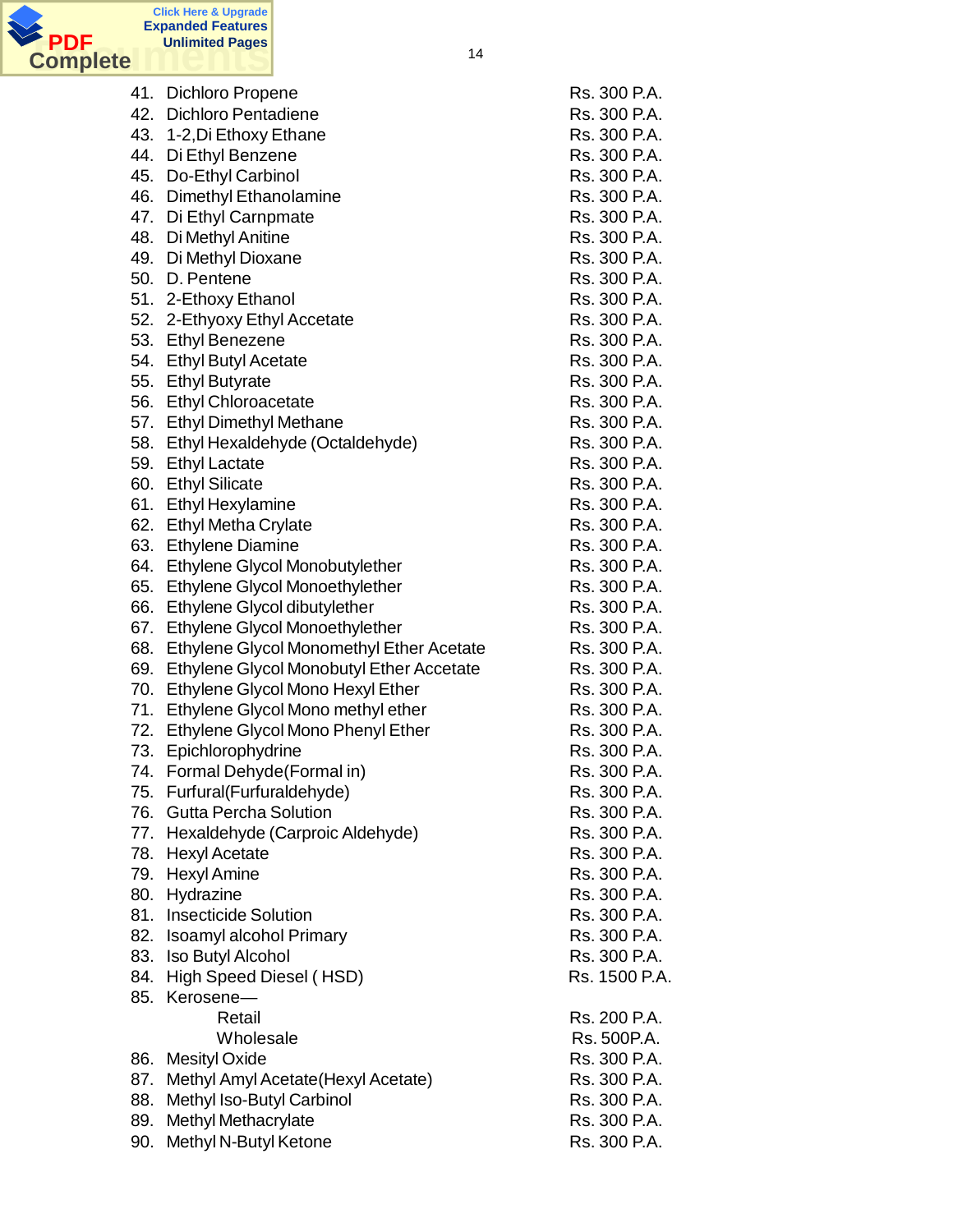

| 91.  | Methyl Iso Butyl Ketone                | Rs. 300 P.A. |
|------|----------------------------------------|--------------|
| 92.  | 2- Methyl Styrene                      | Rs. 300 P.A. |
| 93.  | <b>Mineral Turpentine</b>              | Rs. 300 P.A. |
| 94.  | Mineral Oils of all kinds              | Rs. 300 P.A. |
| 95.  | Mono-chloro Benzene                    | Rs. 300 P.A. |
| 96.  | Morpholine                             | Rs. 300 P.A. |
| 97.  | <b>Mitro Methane</b>                   | Rs. 300 P.A. |
| 98.  | Nonane                                 | Rs. 300 P.A. |
| 99.  | <b>Organic Solvent</b>                 | Rs. 300 P.A. |
|      | 100. Paints of all kinds               | Rs. 300 P.A. |
| 101. | Paraldehyde                            | Rs. 300 P.A. |
|      | 102. Pentaborane                       | Rs. 300 P.A. |
|      | 103. Pine Oil                          | Rs. 300 P.A. |
|      | 104. Propionie Acid                    | Rs. 300 P.A. |
|      | 105. Iso Propyl Benzene                | Rs. 300 P.A. |
|      | 106. Styrene (Vinyl Benzene)           | Rs. 300 P.A. |
|      | 107. Tetra methyl Lead                 | Rs. 300 P.A. |
|      | 108. Tetra Ethyl Silicate              | Rs. 300 P.A. |
| 109. | Terpenolene                            | Rs. 300 P.A. |
| 110. | Turpentine                             | Rs. 300 P.A. |
|      | 111. Varnish Flash Point above 230 oC. | Rs. 300 P.A. |
| 112. | White spirit                           | Rs. 300 P.A. |
| 113. | Xylenes                                | Rs. 300 P.A. |

#### **(C) Any combustible liquids including the following having flash Point 65° C and above 65°c-50 litres :—**

| 1.  | <b>Acetonyl Acetone</b>     | Rs. 300 P.A. |
|-----|-----------------------------|--------------|
| 2.  | Acetophenone                | Rs. 300 P.A. |
| 3.  | Acid Butyo Phosphatge       | Rs. 300 P.A. |
| 4.  | Aeromaxe                    | Rs. 300 P.A. |
| 5.  | Aldol                       | Rs. 300 P.A. |
| 6.  | 2-Amino, 1-Butanol          | Rs. 300 P.A. |
| 7.  | Amyl Oxide                  | Rs. 300 P.A. |
| 8.  | Aniline                     | Rs. 300 P.A. |
| 9.  | Anthracence Oil             | Rs. 300 P.A. |
| 10. | <b>Animal Oils</b>          | Rs. 300 P.A. |
| 11. | <b>Butyl Ether</b>          | Rs. 300 P.A. |
| 12. | <b>Butyl lactate</b>        | Rs. 300 P.A. |
| 13. | Creosote Oil                | Rs. 300 P.A. |
| 14. | Cresol                      | Rs. 300 P.A. |
| 15. | Cycle Hexanol               | Rs. 300 P.A. |
| 16. | Diamyl Phtalate             | Rs. 300 P.A. |
| 17. | Di-Butylamino Ethanol       | Rs. 300 P.A. |
| 18. | <b>Dibutyl Oxalate</b>      | Rs. 300 P.A. |
| 19. | Di-Chlore Benzene           | Rs. 300 P.A. |
| 20. | 1-3 Dichloro, 2-4 Hexadiene | Rs. 300 P.A. |
| 21. | Di-Chloro iso-provpyl Ether | Rs. 300 P.A. |
|     |                             |              |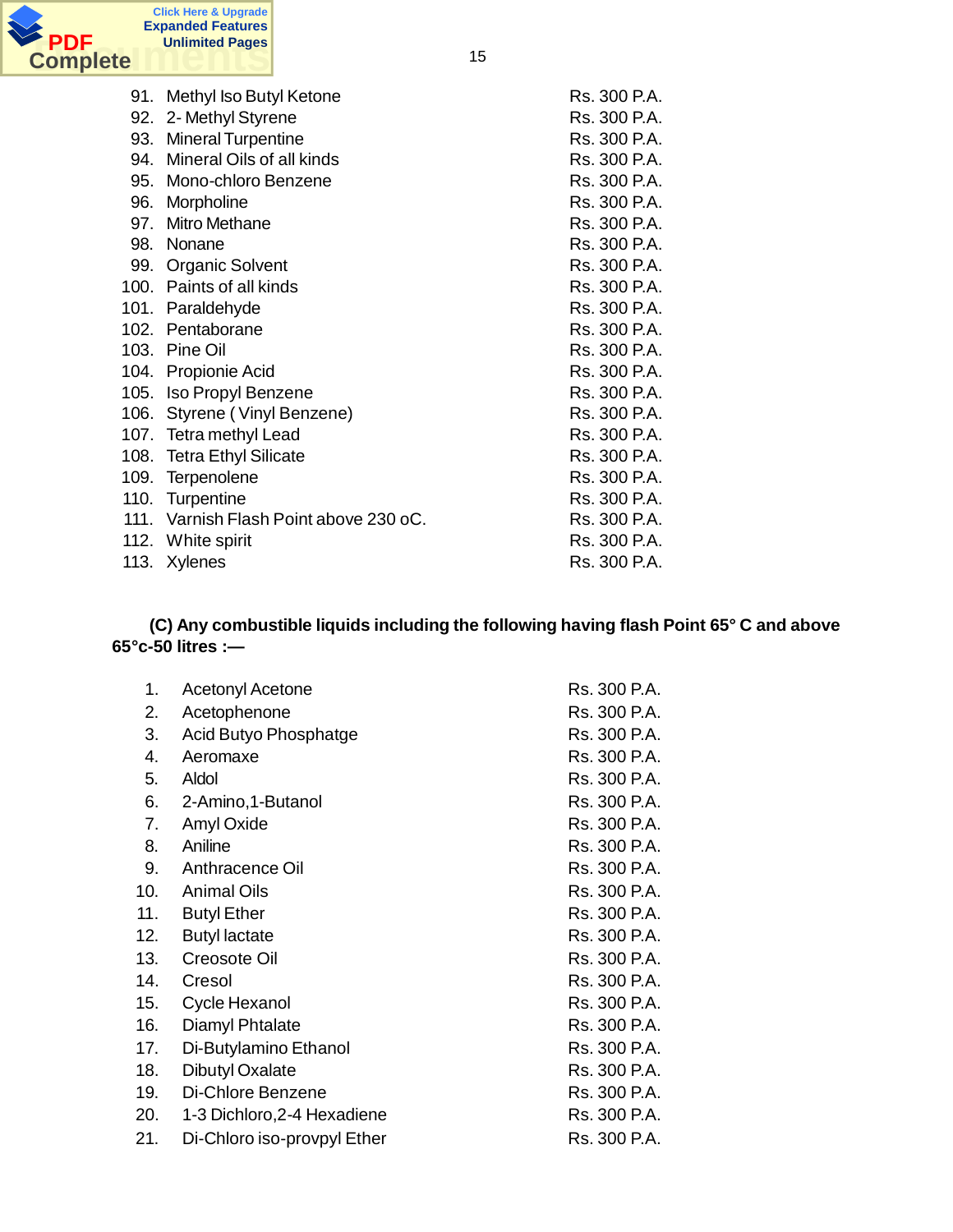

| 22. | 1-1, Dichloro, 1-Nitro Propane                                        | Rs. 300 P.A. |
|-----|-----------------------------------------------------------------------|--------------|
| 23. | Di-iso-Propyl Cyanamide                                               | Rs. 300 P.A. |
| 24. | Di-methyl Sulphate                                                    | Rs. 300 P.A. |
| 25. | Dodecane(Didecane)                                                    | Rs. 300 P.A. |
| 26. | Di-iso-Butyl Benzene                                                  | Rs. 300 P.A. |
| 27. | Di-methyl Formamide'                                                  | Rs. 300 P.A. |
| 28. | Di Methyl Cyanamide                                                   | Rs. 300 P.A. |
| 29. | <b>Essential Oils of all kinds</b>                                    | Rs. 300 P.A. |
| 30. | Ethanolamine                                                          | Rs. 300 P.A. |
| 31. | <b>Ethyl Acetanilide</b>                                              | Rs. 300 P.A. |
| 32. | Ethyl Acetoacetate                                                    | Rs. 300 P.A. |
| 33. | Z-Ethyl Hexylacetate                                                  | Rs. 300 P.A. |
| 34. | Ethylane Glycol mono ethylether acetate                               | Rs. 300 P.A. |
| 35. | <b>Fuel Oil/Furnace Oil</b>                                           | Rs. 300 P.A. |
| 36. | Formic Acid                                                           | Rs. 300 P.A. |
| 37. | Hexanol                                                               | Rs. 300 P.A. |
| 38. | N-Hexylcellosolve                                                     | Rs. 300 P.A. |
| 39. | <b>Hexyl Ether</b>                                                    | Rs. 300 P.A. |
| 40. | Insecticide solution                                                  | Rs. 300 P.A. |
| 41. | Light Diesel Oil (LDO)                                                | Rs. 300 P.A. |
| 42. | Mineral Oils of all kinds                                             | Rs. 300 P.A. |
| 43. | Oils of all kinds excluding essential and mineral oils                | Rs. 300 P.A. |
| 44. | <b>Organic Solvant</b>                                                | Rs. 300 P.A. |
| 45. | Phynyl Cellosolve                                                     | Rs. 300 P.A. |
| 46. | Paints                                                                | Rs. 300 P.A. |
| 47. | <b>Tetrahydro Furfuryl Alcohol</b>                                    | Rs. 300 P.A. |
| 48. | <b>Tetrahydro Naphtalene</b>                                          | Rs. 300 P.A. |
| 49. | Trichloro propane                                                     | Rs. 300 P.A. |
| 50. | <b>Tricresyl Phosphate</b>                                            | Rs. 300 P.A. |
|     | (d) Any other combustible liquid including the following 50 litres :- |              |

| 1.  | Acid Slurry and A.B.S.Slurry  | Rs. 200 P.A. |
|-----|-------------------------------|--------------|
| 2.  | <b>Assistor B-10</b>          | Rs. 200 P.A. |
| 3.  | <b>Acrylated Polymer</b>      | Rs. 200 P.A. |
| 4.  | <b>Acetic Unhydride</b>       | Rs. 200 P.A. |
| 5.  | Acramine sin                  | Rs. 200 P.A. |
| 6.  | <b>Acramol New</b>            | Rs. 200 P.A. |
| 7.  | Adhesive solution             | Rs. 200 P.A. |
| 8.  | Arkpol                        | Rs. 200 P.A. |
| 9.  | Aeron Printing Agent F.H.     | Rs. 200 P.A. |
| 10. | Agarbati Mixed Ready perfumer | Rs. 200 P.A. |
| 11. | Ascopon Np.330                | Rs. 200 P.A. |
| 12. | <b>Acramin SI Extra</b>       | Rs. 200 P.A. |
| 13. | Antifoam and M.S.             | Rs. 200 P.A. |
| 14. | <b>Acinol Cps</b>             | Rs. 200 P.A. |
| 15. | <b>Ahurasol Traf</b>          | Rs. 200 P.A. |
|     |                               |              |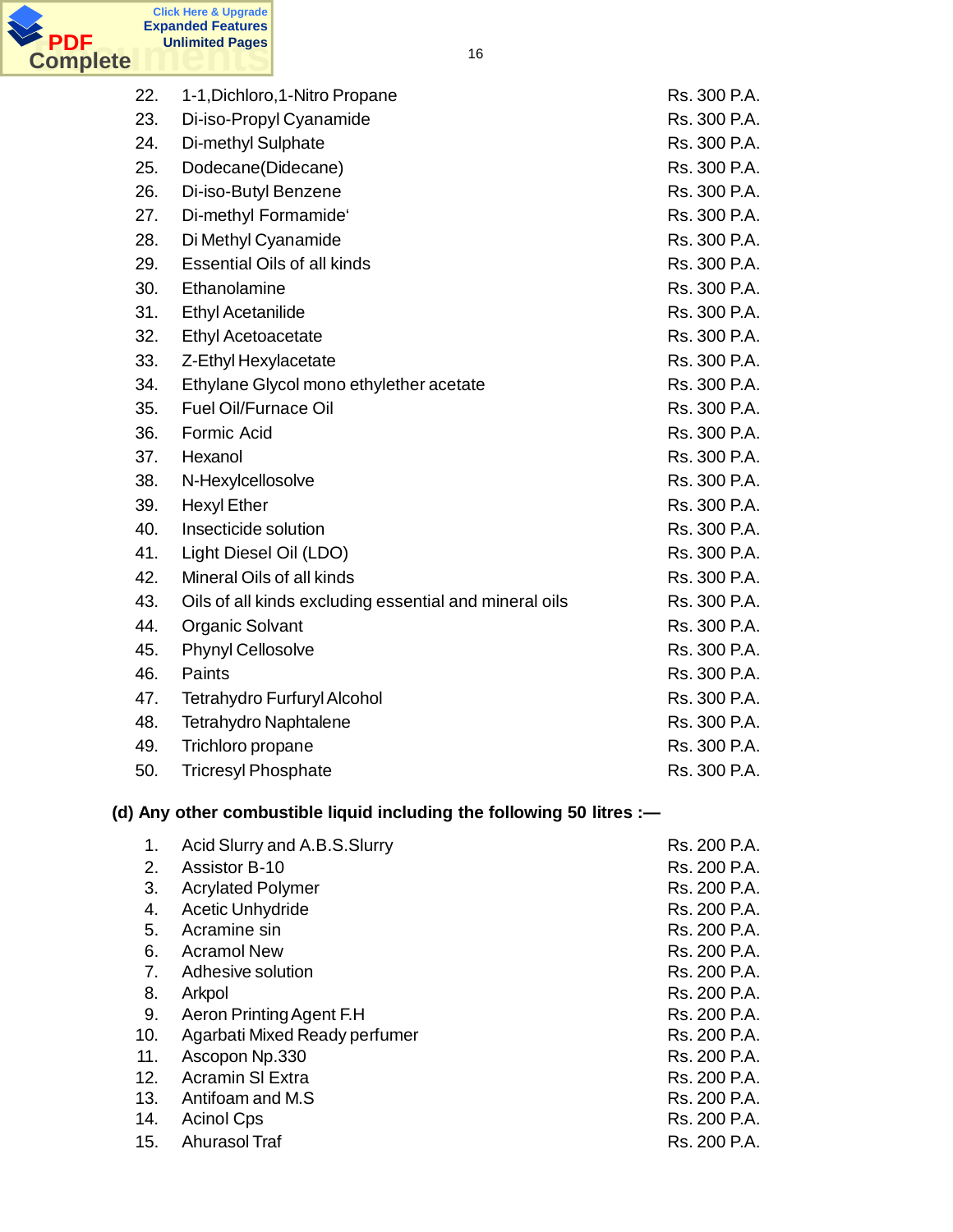

|         | 16. | Ahuralan L                            | Rs. 200 P.A. |
|---------|-----|---------------------------------------|--------------|
|         |     | 17. Ahuramine Cac                     | Rs. 200 P.A. |
| $\cdot$ | 18. | Alkyl Benzene Suplhonic Acid          | Rs. 200 P.A. |
|         | 19. | <b>Asphaltic Oil</b>                  | Rs. 200 P.A. |
|         | 20. | Acramine Red F.R.C                    | Rs. 200 P.A. |
|         |     | 21. Extra Conc                        | Rs. 200 P.A. |
|         | 22. | <b>Aceelerator Solution</b>           | Rs. 200 P.A. |
|         | 23. | Alkyl Benzene                         | Rs. 200 P.A. |
|         | 24. | Acramine Binder 110 and 1100          | Rs. 200 P.A. |
|         | 25. | Alcoholic Beverages (1000 Litres)     | Rs. 200 P.A. |
|         |     | (Such as Whisky, Brandy, Wine etc.)   |              |
|         | 26. | <b>Brytol</b>                         | Rs. 200 P.A. |
|         | 27. | <b>Basc Coat</b>                      | Rs. 200 P.A. |
|         | 28. | <b>Brandelux Liquid</b>               | Rs. 200 P.A. |
|         | 29. | Barium Cadmiumi Stabilizer            | Rs. 200 P.A. |
|         | 30. | <b>Barium Sulphonate</b>              | Rs. 200 P.A. |
|         |     | 31. Basic Sulphonate                  | Rs. 200 P.A. |
|         | 32. | Benzalkonium Chloride solution        | Rs. 200 P.A. |
|         | 33. | <b>Butyric Acide</b>                  | Rs. 200 P.A. |
|         | 34. | <b>Brake Fluid</b>                    | Rs. 200 P.A. |
|         | 35. | <b>Butyl Sterate</b>                  | Rs. 200 P.A. |
|         | 36. | <b>Butyl Diol</b>                     | Rs. 200 P.A. |
|         | 37. | <b>Black Phenyl</b>                   | Rs. 200 P.A. |
|         | 38. | Celloplast                            | Rs. 200 P.A. |
|         | 39. | <b>Castraulic Brake Fluid</b>         | Rs. 200 P.A. |
|         | 40. | Colloidon                             | Rs. 200 P.A. |
|         | 41. | <b>Coconut Fatty Acid</b>             | Rs. 200 P.A. |
|         | 42. | <b>Cinnamic Alcohol</b>               | Rs. 200 P.A. |
|         | 43. | Colour solvent                        | Rs. 200 P.A. |
|         | 44. | Chirimoya Aroma                       | Rs. 200 P.A. |
|         | 45. | Crenofor B.L.                         | Rs. 200 P.A. |
|         | 46. | <b>Calcium Derivative of Phenol</b>   | Rs. 200 P.A. |
|         | 47. | Corial Em Finish G.                   | Rs. 200 P.A. |
|         | 48. | Chlorinated Hydrocarbon               | Rs. 200 P.A. |
|         | 49. | <b>Calcium Sulphonate and Complex</b> | Rs. 200 P.A. |
|         | 50. | Calcium and Barium Sulphonate         | Rs. 200 P.A. |
|         | 51. | Carbitol                              | Rs. 200 P.A. |
|         | 52. | Cirazol Fpl.                          | Rs. 200 P.A. |
|         | 53. | <b>Catalyst Solvent</b>               | Rs. 200 P.A. |
|         | 54. | Cobalt Octoate 6% Solvent             | Rs. 200 P.A. |
|         | 55. | <b>Cobalt Octoate 3% Solvent</b>      | Rs. 200 P.A. |
|         | 56. | Coconut Diethatholamide               | Rs. 200 P.A. |
|         | 57. | Diethylene Glyeul (F.P. 125-C)        | Rs. 200 P.A. |
|         | 58. | Daichi Noigen Emulsifier              | Rs. 200 P.A. |
|         | 59. | Deepetch Developing Ink               | Rs. 200 P.A. |
|         | 60. | D.T.A Solvent                         | Rs. 200 P.A. |
|         |     |                                       |              |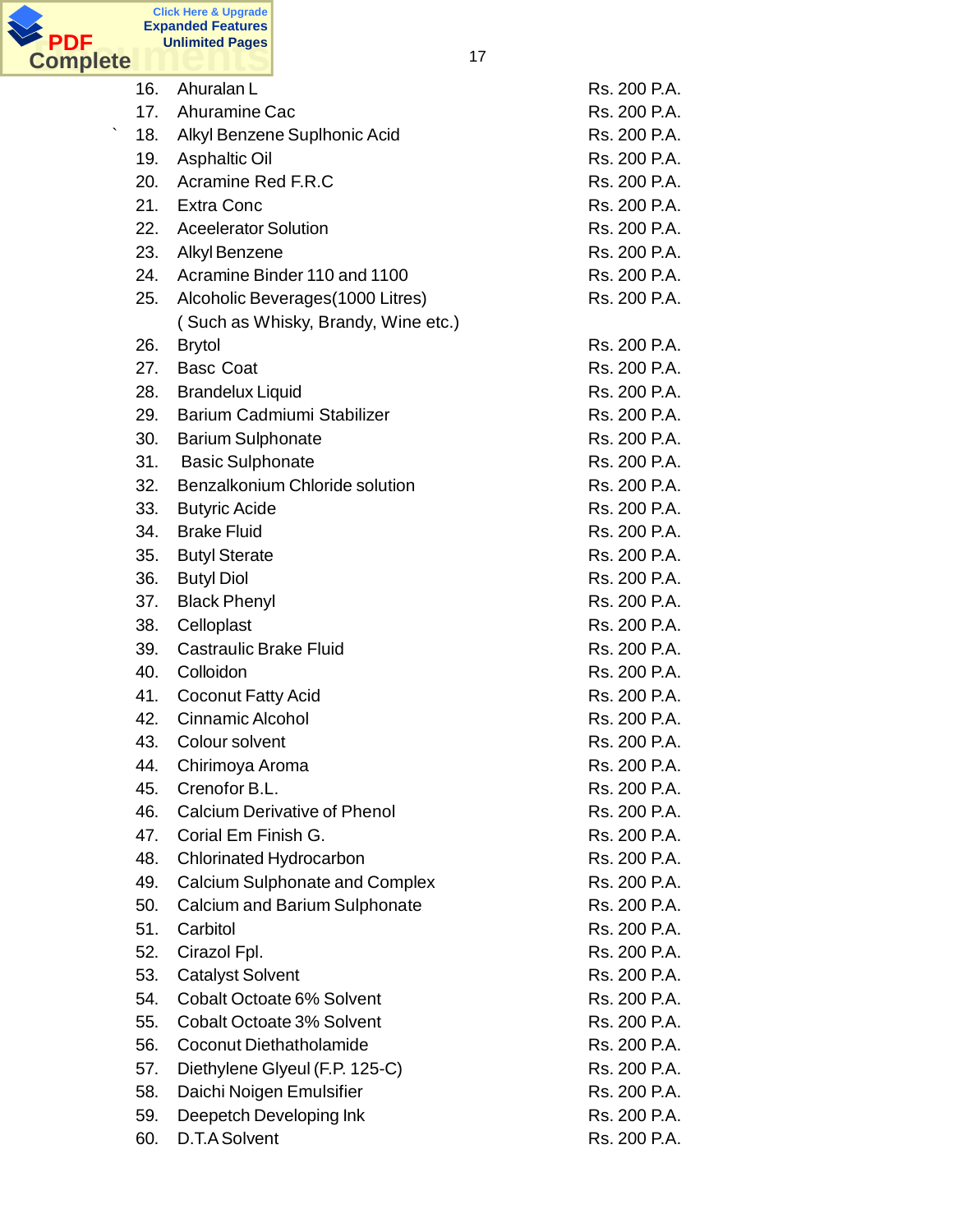

| 61.  | <b>Dimethyl Phathalate</b>      | Rs. 200 P.A. |
|------|---------------------------------|--------------|
| 62.  | Diphenyl Oxide                  | Rs. 200 P.A. |
| 63.  | Dinonyl Phathalate              | Rs. 200 P.A. |
| 64.  | Dripolene AB & C                | Rs. 200 P.A. |
| 65.  | Dawnol DB                       | Rs. 200 P.A. |
| 66.  | <b>Dibtyl Tindilaurate</b>      | Rs. 200 P.A. |
| 67.  | Diethyl Sulphate                | Rs. 200 P.A. |
| 68.  | <b>Detergent Slurry</b>         | Rs. 200 P.A. |
| 69.  | Dimethyl Para Tolouidine        | Rs. 200 P.A. |
| 70.  | Dialphanyl Phathalate           | Rs. 200 P.A. |
| 71.  | Dedecyl Benzene Sulphuric Acid  | Rs. 200 P.A. |
| 72.  | Dinoyl Phathalate               | Rs. 200 P.A. |
| 73.  | Ethylene, Chlorohydrine         | Rs. 200 P.A. |
| 74.  | <b>Essence of Phenyl</b>        | Rs. 200 P.A. |
| 75.  | Essocore                        | Rs. 200 P.A. |
| 76.  | Essolube HD                     | Rs. 200 P.A. |
| 77.  | Emulsifier                      | Rs. 200 P.A. |
| 78.  | <b>Extender Solution</b>        | Rs. 200 P.A. |
| 79.  | <b>Ethyl Benzoate</b>           | Rs. 200 P.A. |
| 80.  | <b>Essence D Cleaner</b>        | Rs. 200 P.A. |
| 81.  | <b>Essotex</b>                  | Rs. 200 P.A. |
| 82.  | <b>Ester of Glycol</b>          | Rs. 200 P.A. |
| 83.  | Emulvin L                       | Rs. 200 P.A. |
| 84.  | <b>Ethyl Cyano Acetate</b>      | Rs. 200 P.A. |
| 85.  | <b>Esso Solvent</b>             | Rs. 200 P.A. |
| 86.  | <b>Ethylene Glycul</b>          | Rs. 200 P.A. |
| 87.  | Eramine-D                       | Rs. 200 P.A. |
| 88.  | <b>Ethyl Cinnamate</b>          | Rs. 200 P.A. |
| 89.  | <b>Ethylene Diamine Hydrate</b> | Rs. 200 P.A. |
| 90.  | Eau-Di-Toilet                   | Rs. 200 P.A. |
| 91.  | Eposy Oil Plastisizer           | Rs. 200 P.A. |
| 92.  | Emulin                          | Rs. 200 P.A. |
| 93.  | Fixer R 50                      | Rs. 200 P.A. |
| 94.  | <b>Fixer CCL</b>                | Rs. 200 P.A. |
| 95.  | <b>Ferro Black-ss Solvent</b>   | Rs. 200 P.A. |
| 96.  | <b>Fatty Acide</b>              | Rs. 200 P.A. |
| 97.  | <b>Fatty Amide</b>              | Rs. 200 P.A. |
| 98.  | Getsit                          | Rs. 200 P.A. |
| 99.  | Glymol                          | Rs. 200 P.A. |
| 100. | <b>Gasket Shellac Compound</b>  | Rs. 200 P.A. |
| 101. | Glyoine-D                       | Rs. 200 P.A. |
| 102. | <b>Glycidyl Ether</b>           | Rs. 200 P.A. |
| 103. | Gamme Picoline, Gelkot,         | Rs. 200 P.A. |
|      | Glycerine (Free limit 500 Kgs.) |              |
| 104. | Hemagin                         | Rs. 100 P.A. |
| 105. | Hydrazine Hydrate               | Rs. 100 P.A. |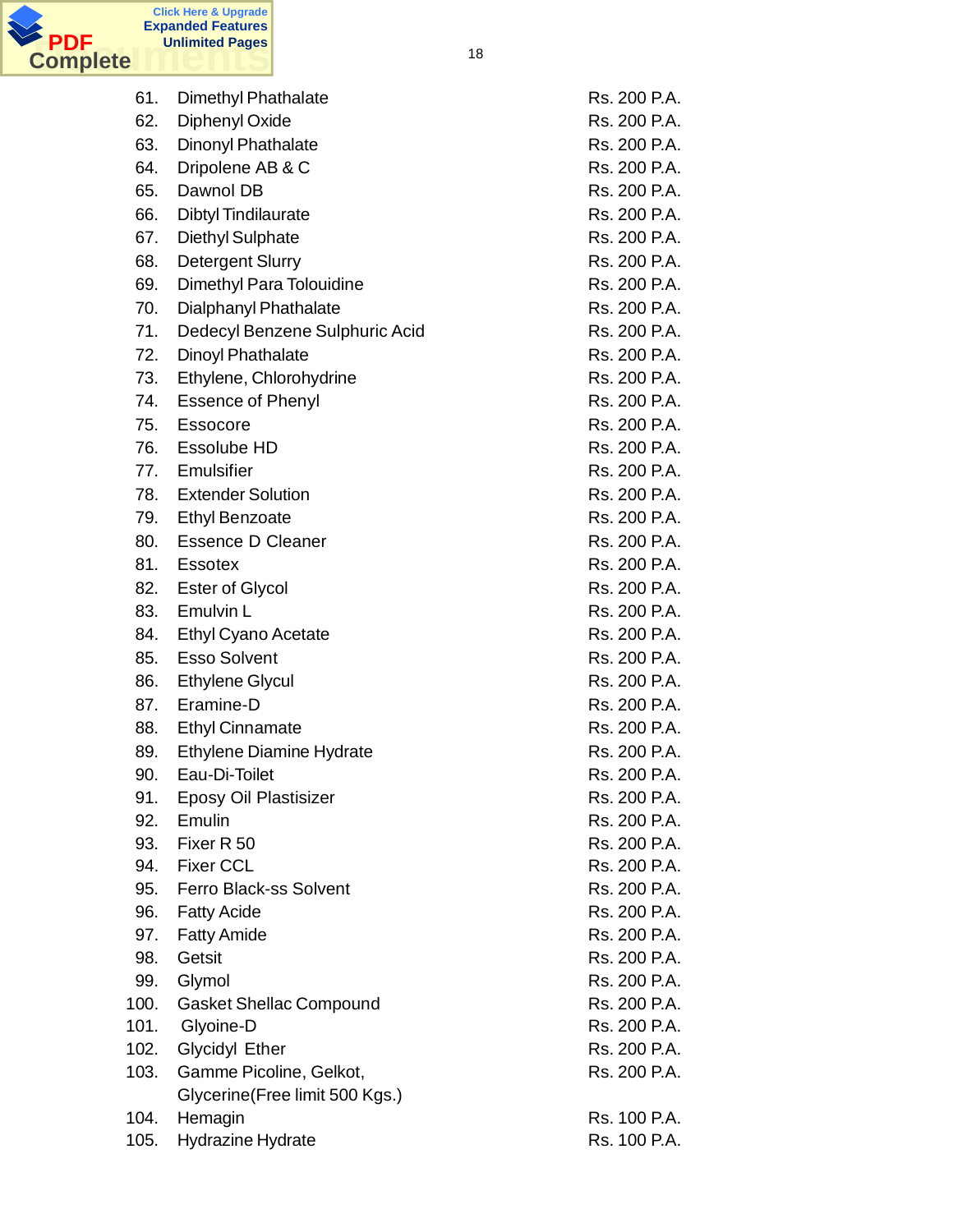

| 106. | <b>Holdtite Liquid Jointing</b>  | Rs. 100 P.A. |
|------|----------------------------------|--------------|
| 107. | <b>Highviscocity Polymer</b>     | Rs. 100 P.A. |
| 108. | <b>Iseamly Acetate</b>           | Rs. 100 P.A. |
| 109. | Invamol En                       | Rs. 100 P.A. |
| 110. | Imperon P                        | Rs. 100 P.A. |
| 111. | Japicot T                        | Rs. 100 P.A. |
| 112. | <b>Kemapol Dc Cone</b>           | Rs. 100 P.A. |
| 113. | Kemapol PI Cone                  | Rs. 100 P.A. |
| 114. | Kemapol H Cone                   | Rs. 100 P.A. |
| 115. | Khadi Binder Col                 | Rs. 100 P.A. |
| 116. | Lead Octate 18%                  | Rs. 100 P.A. |
| 117. | Lemon Grass Residue of Rezush    | Rs. 100 P.A. |
| 118. | Lyogen T.G.S                     | Rs. 100 P.A. |
| 119. | Lubriplate                       | Rs. 100 P.A. |
| 120. | Liquio Glucose                   | Rs. 100 P.A. |
| 121. | Linalcool                        | Rs. 100 P.A. |
| 122. | Liquidseal                       | Rs. 100 P.A. |
| 123. | <b>Liquid Stainer</b>            | Rs. 100 P.A. |
| 124. | <b>Laxtic Acid</b>               | Rs. 100 P.A. |
| 125. | Moribo                           | Rs. 100 P.A. |
| 126. | Mistol                           | Rs. 100 P.A. |
| 127. | Micrombar                        | Rs. 100 P.A. |
| 128. | Merck Na                         | Rs. 100 P.A. |
| 129. | Milkoline                        | Rs. 100 P.A. |
| 130. | <b>Mercerizing Agent</b>         | Rs. 100 P.A. |
| 131. | <b>Methyl Salicylate</b>         | Rs. 100 P.A. |
| 132. | <b>Malonic Ester</b>             | Rs. 100 P.A. |
| 133. | Mould Release Agent Q2 13        | Rs. 100 P.A. |
| 134. | Mango Essence                    | Rs. 100 P.A. |
| 135. | 3-Methoxy Propylamine            | Rs. 100 P.A. |
| 136. | Manganese Octate 6% Solution     | Rs. 100 P.A. |
| 137. | Nonyl Phenol                     | Rs. 100 P.A. |
| 138. | Nail Polish (Cream)              | Rs. 100 P.A. |
| 139. | Nonorganic Wetting Out Agent     | Rs. 100 P.A. |
| 140. | Nitrated Lard Oil                | Rs. 100 P.A. |
| 141. | Nopco 1296                       | Rs. 100 P.A. |
| 142. | Nopco Lv 40                      | Rs. 100 P.A. |
| 143. | <b>Nopco 1556</b>                | Rs. 100 P.A. |
| 144. | Non Ionic Detergent              | Rs. 100 P.A. |
| 145. | Nonox Sp                         | Rs. 100 P.A. |
| 146. | <b>Natural Cutex Nail Polish</b> | Rs. 100 P.A. |
| 147. | Nail Enamel or Remover           | Rs. 100 P.A. |
| 148. | Nyloflex 999                     | Rs. 100 P.A. |
| 149. | <b>Oxyethyl Nitriline</b>        | Rs. 100 P.A. |
| 150. | Octyl Phenol Condensatge         | Rs. 100 P.A. |
| 151. | Oleic Acit                       | Rs. 100 P.A. |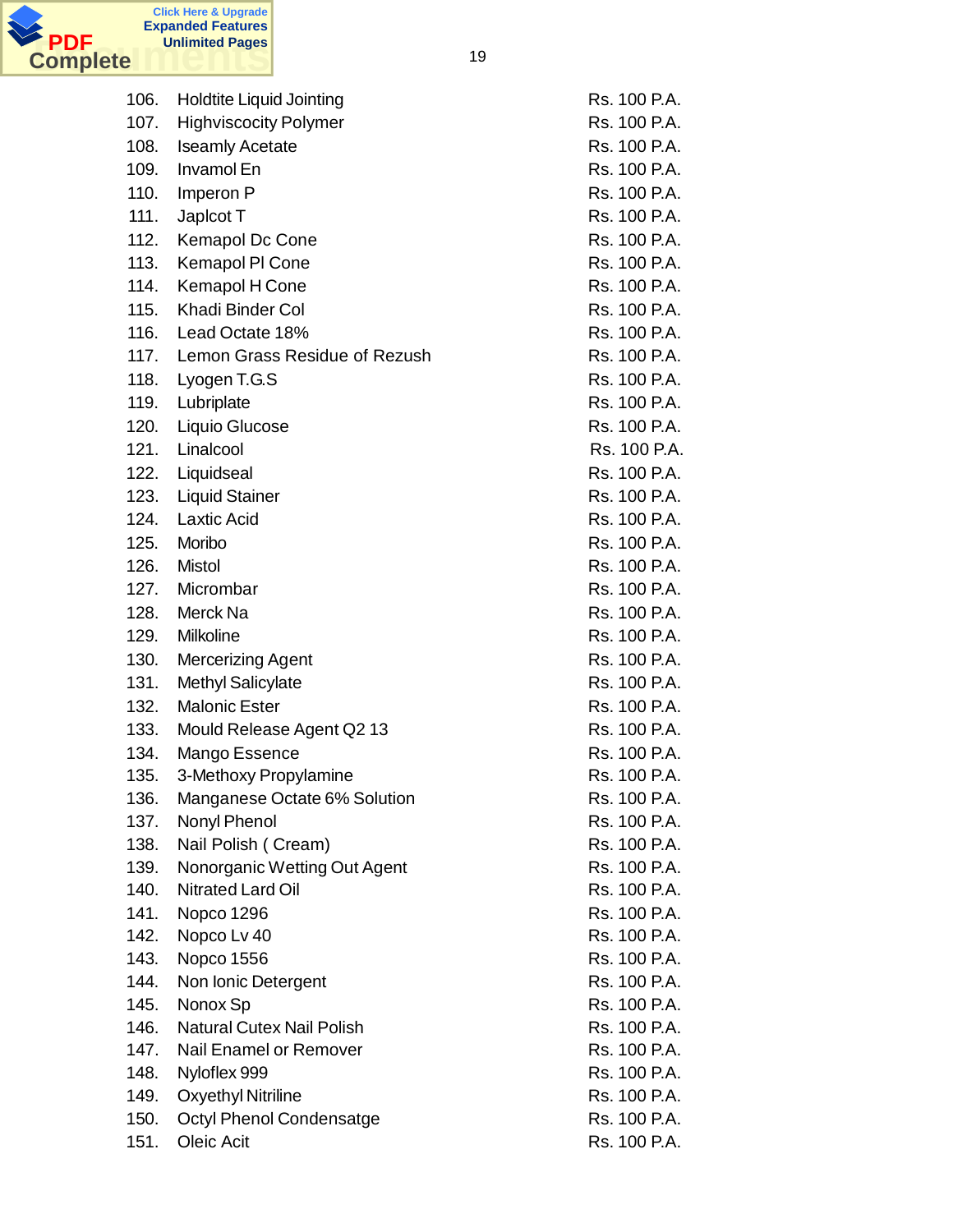

| 152. | Oleyl Alcohol                        | Rs. 200 P.A. |
|------|--------------------------------------|--------------|
| 153. | Organic Amine                        | Rs. 200 P.A. |
| 154. | Organic Lead Compound                | Rs. 200 P.A. |
| 155. | Organic Phosphorous Sulphur Compound | Rs. 200 P.A. |
| 156. | Organic Zinc and Calcium Compound    | Rs. 200 P.A. |
| 157. | Organic Calcium Compound             | Rs. 200 P.A. |
| 158. | Organic Zinc and Calcium Compound    | Rs. 200 P.A. |
| 159. | Organic Silicone Compound            | Rs. 200 P.A. |
| 160. | <b>Print Deep Assist</b>             | Rs. 200 P.A. |
| 161. | Polyethylene Glycol                  | Rs. 200 P.A. |
| 162. | Pinol Ine                            | Rs. 200 P.A. |
| 163. | Propionic Anhydride                  | Rs. 200 P.A. |
| 164. | Phenyl Isocyanate                    | Rs. 200 P.A. |
| 165. | Photin 033L                          | Rs. 200 P.A. |
| 166. | Printing Primer Js.                  | Rs. 200 P.A. |
| 167. | Pertol Liquid                        | Rs. 200 P.A. |
| 168. | Polymeric Ester Plasticizer          | Rs. 200 P.A. |
| 169. | Paraflow                             | Rs. 200 P.A. |
| 170. | Paraelex G-601                       | Rs. 200 P.A. |
| 171. | <b>Phospheric Acid Ester</b>         | Rs. 200 P.A. |
| 172. | Polyzol                              | Rs. 200 P.A. |
| 173. | Printex                              | Rs. 200 P.A. |
| 174. | Pasterseal                           | Rs. 200 P.A. |
| 175. | <b>Perminal Merck</b>                | Rs. 200 P.A. |
| 176. | Pyreolidone                          | Rs. 200 P.A. |
| 177. | Phenylethyl Alcohol                  | Rs. 200 P.A. |
| 178. | Proylene Glycol                      | Rs. 200 P.A. |
| 179. | <b>Phosphate Esters</b>              | Rs. 200 P.A. |
| 180. | Polysorbatge                         | Rs. 200 P.A. |
| 181. | Paraffex G-62                        | Rs. 200 P.A. |
| 182. | Quinoline                            | Rs. 200 P.A. |
| 183. | Rumescal Bdn                         | Rs. 200 P.A. |
| 184. | Rogue                                | Rs. 200 P.A. |
| 185. | Roxonight                            | Rs. 200 P.A. |
| 186. | Rustolene                            | Rs. 200 P.A. |
| 187. | Sarcol A-303                         | Rs. 200 P.A. |
| 188. | Sorbitol                             | Rs. 200 P.A. |
| 189. | Stabilizer                           | Rs. 200 P.A. |
| 190. | Snid Pgn                             | Rs. 200 P.A. |
| 191. | Sarindage E                          | Rs. 200 P.A. |
| 192. | Supersept T                          | Rs. 200 P.A. |
| 193. | Sodium Pefrol Sulphonate             | Rs. 200 P.A. |
| 194. | <b>Silicon Fluid</b>                 | Rs. 200 P.A. |
| 195. | Superdote B                          | Rs. 200 P.A. |
| 196. | Supernal Mo                          | Rs. 200 P.A. |
| 197. | Sterrakleine Em                      | Rs. 200 P.A. |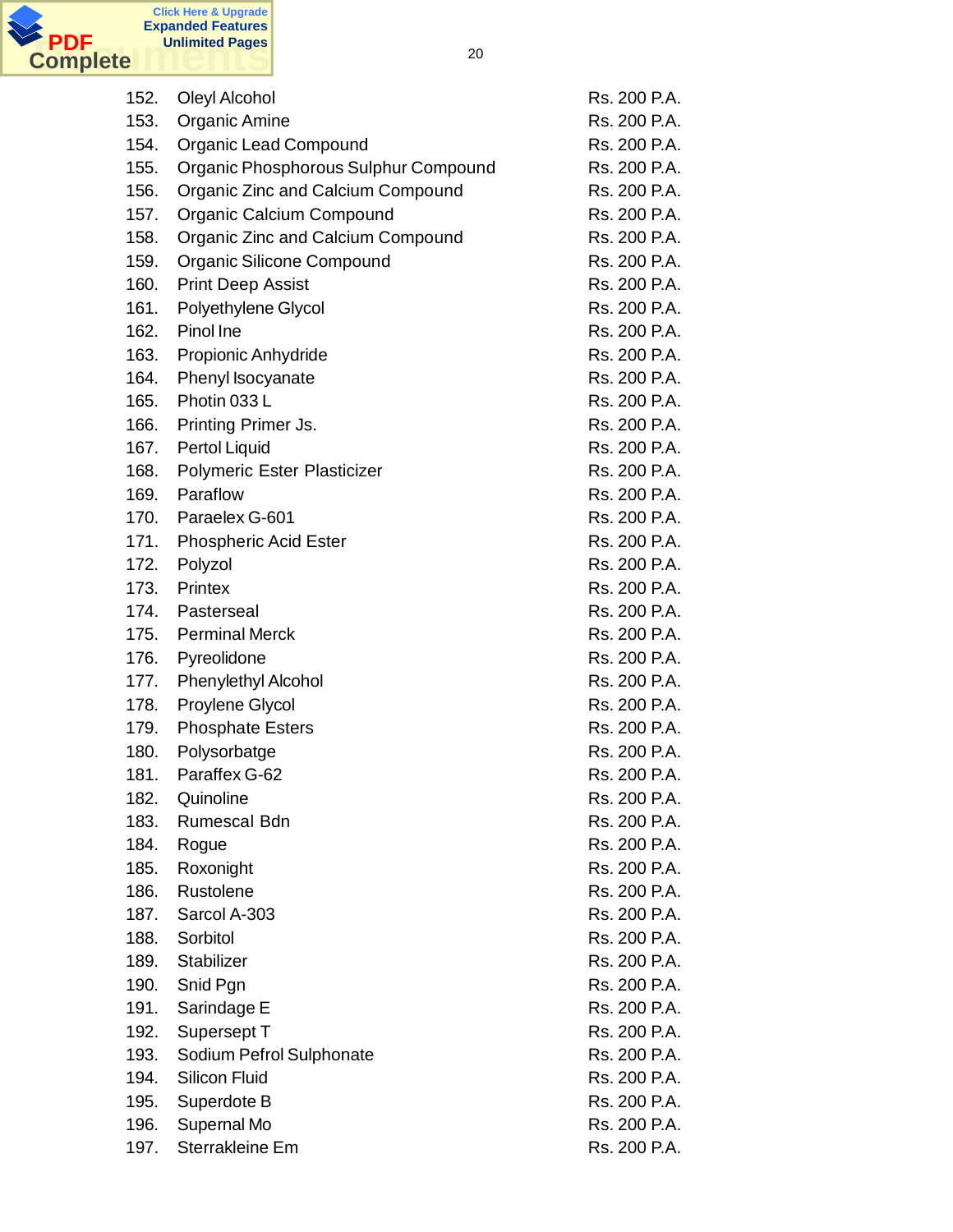

| 198. | Salicylldehyde                 | Rs. 200 P.A. |
|------|--------------------------------|--------------|
| 199. | Sanvipol As                    | Rs. 200 P.A. |
| 200. | <b>Special Sulphurized Fat</b> | Rs. 100 P.A. |
| 201. | Sorbitan Monooleate            | Rs. 100 P.A. |
| 202. | Sodium Lauryl Ether Sulphate   | Rs. 100 P.A. |
| 203. | <b>Turpentine Liniment I.P</b> | Rs. 100 P.A. |
| 204. | <b>Triethanol Amine</b>        | Rs. 100 P.A. |
| 205. | O-toluidine                    | Rs. 100 P.A. |
| 206. | Teripineol                     | Rs. 100 P.A. |
| 207. | Top-Coat                       | Rs. 100 P.A. |
| 208. | Twin 20/80                     | Rs. 100 P.A. |
| 209. | <b>Terpinyl Acetate</b>        | Rs. 100 P.A. |
| 210. | <b>Tin Stabilizer Solvent</b>  | Rs. 100 P.A. |
| 211. | <b>Terrapropylene Benzol</b>   | Rs. 100 P.A. |
| 212. | Thinner                        | Rs. 100 P.A. |
| 213. | Uresing B                      | Rs. 100 P.A. |
| 214. | Ucon                           | Rs. 100 P.A. |
| 215. | Vidol                          | Rs. 100 P.A. |
| 216. | Vegetable Fat Solution         | Rs. 100 P.A. |
| 217. | Wash Out Solution              | Rs. 100 P.A. |
| 218. | Xylidine                       | Rs. 100 P.A. |
| 219. | Zinc Alkyl Phosphate           | Rs. 100 P.A. |
| 220. | Zephirol                       | Rs. 100 P.A. |

### **B— INFLAMMABLE SOLIDS**

# **(a) Any inflammable solids including the following(2 Kgs.):—**

| 1.  | Aluminium, Powder                    | Rs. 300 P.A. |
|-----|--------------------------------------|--------------|
| 2.  | Ammonium Picrate, Wetted             | Rs. 300 P.A. |
| 3.  | Camphor Free Limits 5 Kgs.           | Rs. 300 P.A. |
| 4.  | Celloidin or Photoxylene             | Rs. 300 P.A. |
| 5.  | Celluloid including Scrap            | Rs. 300 P.A. |
| 6.  | <b>Cobalt Resinate, Precipitated</b> | Rs. 300 P.A. |
| 7.  | Cecaborane                           | Rs. 300 P.A. |
| 8.  | Dinitro phenolates, Wetted           | Rs. 300 P.A. |
| 9.  | Dinitro Phenols, Wetted              | Rs. 300 P.A. |
| 10. | Dinitro Resorcinols, Wetted          | Rs. 300 P.A. |
| 11. | <b>Chemical driers</b>               | Rs. 300 P.A. |
| 12. | Ferrocerium (Light fints)            | Rs. 300 P.A. |
| 13. | <b>Ferro Sillicone</b>               | Rs. 300 P.A. |
| 14. | Film, Nitrocellulose base            | Rs. 300 P.A. |
| 15. | Hafnium, powder                      | Rs. 300 P.A. |
| 16. | Hafnium Powder, Wet or sludge        | Rs. 300 P.A. |
| 17. | Hexamine or Hexamethylene            | Rs. 300 P.A. |
| 18. | Tetramine or Methenamine or Uritone  | Rs. 300 P.A. |
| 19. | Metramine                            | Rs. 300 P.A. |
| 20. | Uritropine                           | Rs. 300 P.A. |
|     |                                      |              |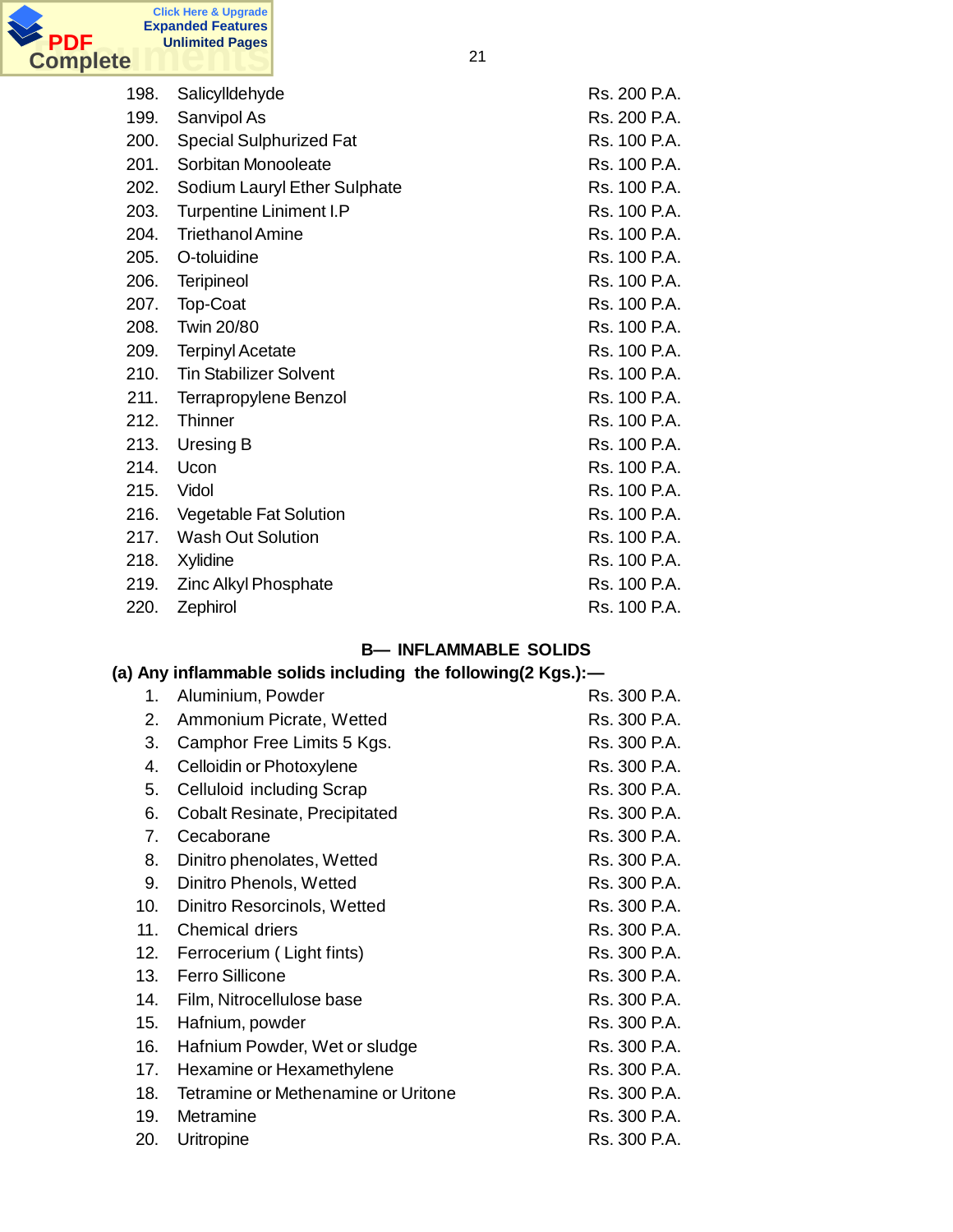

| 21. | Magnesium                                      | Rs. 300 P.A. |
|-----|------------------------------------------------|--------------|
| 22. | Magnesium alloys                               | Rs.300 P.A.  |
| 23. | Manganese Resinate                             | Rs. 300 P.A. |
| 24. | Methaldehyde                                   | Rs. 300 P.A. |
| 25. | Mischimetal                                    | Rs. 300 P.A. |
| 26. | Nephthalene                                    | Rs. 300 P.A. |
| 27. | <b>Creosote Salts</b>                          | Rs. 300 P.A. |
| 28. | Nitrocellulose                                 | Rs. 300 P.A. |
| 29. | Lacquer base (Wetted or Platicised)            | Rs. 300 P.A. |
| 30. | LacquerChips (Wetted or Platicised)            | Rs. 300 P.A. |
| 31. | <b>Collidion Cotton (Wetted or Platicised)</b> | Rs. 300 P.A. |
| 32. | Nitroguanidine, Wetted                         | Rs. 300 P.A. |
| 33. | Nitro Starch, Wetted                           | Rs. 300 P.A. |
| 34. | Phosphorous, Amorphous                         | Rs. 300 P.A. |
| 35. | Phosphorous, White or Yellow                   | Rs. 300 P.A. |
| 36. | Phosphorous Heprasulphide                      | Rs. 300 P.A. |
| 37. | Phosphorous Pentachloride                      | Rs. 300 P.A. |
| 38. | Phosphorous Penta Sulphide                     | Rs. 300 P.A. |
| 39. | Phosphorous Sequi Sulphide                     | Rs. 300 P.A. |
| 40. | Phosphorous Trisulphide                        | Rs. 300 P.A. |
| 41. | Picric Acid (Wetted)                           | Rs. 300 P.A. |
| 42. | Pyroxyline                                     | Rs. 300 P.A. |
| 43. | Pottasium Borohydride                          | Rs. 300 P.A. |
| 44. | <b>Silicon Powder</b>                          | Rs. 300 P.A. |
| 45. | Sodium Picramate, Wetted                       | Rs. 300 P.A. |
| 46. | Sulphur                                        | Rs. 300 P.A. |
| 47. | <b>Titanium Powder</b>                         | Rs. 300 P.A. |
| 48. | Trinitro Benzene, Wetted                       | Rs. 300 P.A. |
| 49. | Trinitro Benzoic Acid, Wetted                  | Rs. 300 P.A. |
| 50. | Trinitro Tolune (TNT), Wetted.                 | Rs. 300 P.A. |
| 51. | Urea Nitrate, Wetted                           | Rs. 300 P.A. |
| 52. | Zirconium in all forms                         | Rs. 300 P.A. |
| 53. | Zirconium hydride                              | Rs. 300 P.A. |

#### **(b) Safety Matches ( Free Limit – 1 gross boxex)**

Proposed Sale or Manufactures every 100 gross Rs. 50

# **(c ) Any substances emitting inflammable gases when wet with water including following ( 2 Kgs. ):—**

| 1. Amalgams of Sodium/Potassium/Lithium etc. | Rs. 200 P.A. |
|----------------------------------------------|--------------|
| 2. Amides of Sodium/Potassium/Lathium etc.   | Rs. 200 P.A. |
| 3. Alloys of Alkali Metals, No free Limit    | Rs. 200 P.A. |
| 4. Alloys Alkaline Earth Metals              | Rs. 200 P.A. |
| 5. Aluminium Ferro Silicon Powder            | Rs. 200 P.A. |
| 6. Aluminium Carbide                         | Rs. 200 P.A. |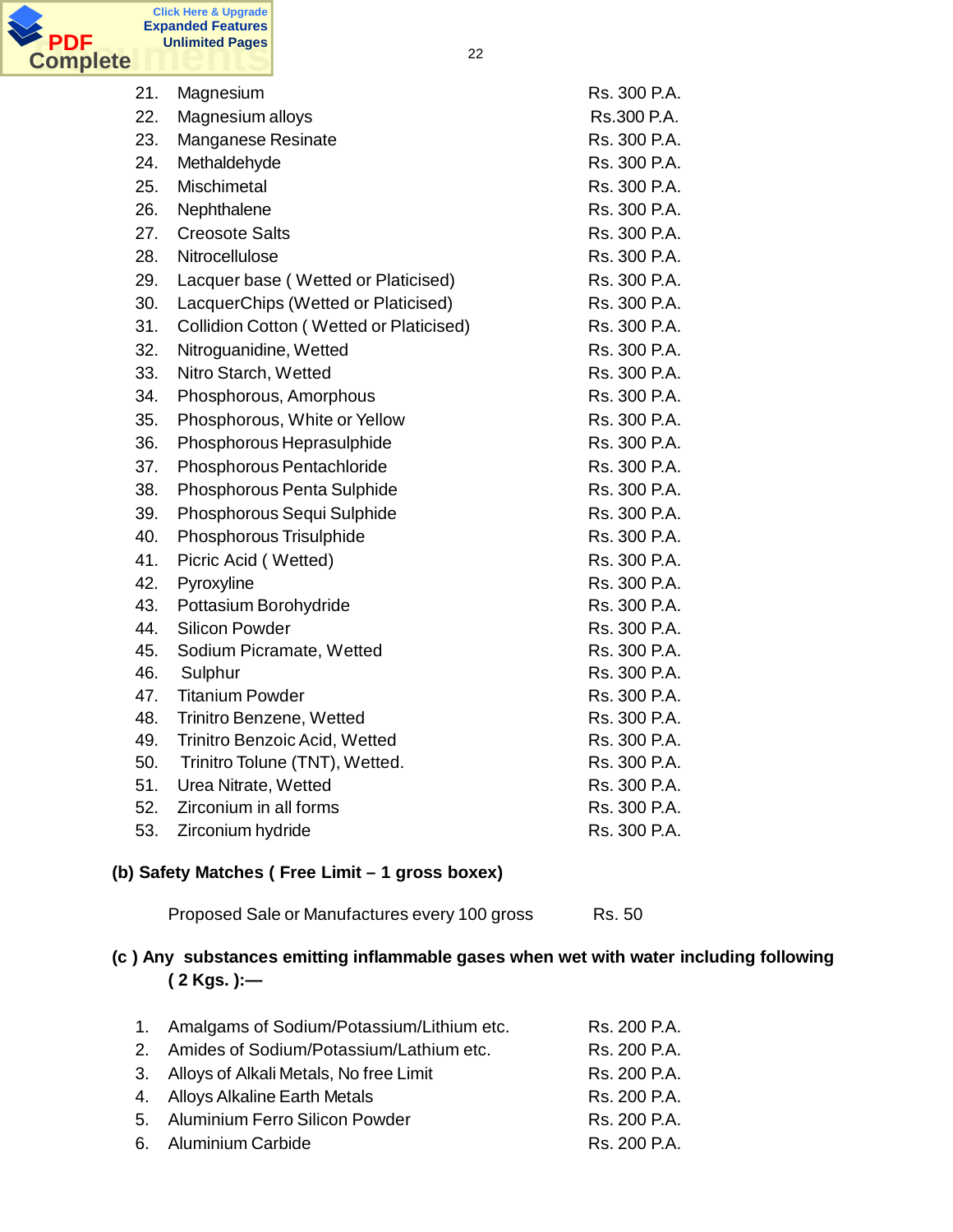

| 7.  | Aluminium Silicon, Powder, Uncoated      | Rs. 200 P.A. |
|-----|------------------------------------------|--------------|
| 8.  | Barium Alloys-Non-Pyrophoric             | Rs. 200 P.A. |
| 9.  | Barium Metal-Non-Pyrophoric              | Rs. 200 P.A. |
| 10. | <b>Casecum Metal</b>                     | Rs. 200 P.A. |
| 11. | Calcium Metal and Alloys, Non-Pyrophoric | Rs. 200 P.A. |
| 12. | Calcium Carbide, No free limit           | Rs. 200 P.A. |
| 13. | Calcium Cyanamide (Nitrolim)             | Rs. 200 P.A. |
| 14. | Calcium Hydride                          | Rs. 200 P.A. |
| 15. | <b>Calcium Phosphide</b>                 | Rs. 200 P.A. |
| 16. | Calcium Silicide                         | Rs. 200 P.A. |
| 17. | <b>Calcium Magnesium Silicon</b>         | Rs. 200 P.A. |
| 18. | <b>Hydrides of Metal</b>                 | Rs. 200 P.A. |
| 19. | Lithium Metal, No Free Limit             | Rs. 200 P.A. |
| 20. | Lithium Aluminium Hydride                | Rs. 200 P.A. |
| 21. | <b>Lithium Amide</b>                     | Rs. 200 P.A. |
| 22. | Lithium Boro hydride                     | Rs. 200 P.A. |
| 23. | Lithium Hydride                          | Rs. 200 P.A. |
| 24. | <b>Lithium Silicon</b>                   | Rs. 200 P.A. |
| 25. | <b>Magnesium Aluminium Phosphides</b>    | Rs. 200 P.A. |
| 26. | Magnesium Hydride                        | Rs. 200 P.A. |
| 27. | Magnesium Phosphide                      | Rs. 200 P.A. |
| 28. | Potassium Amide                          | Rs. 200 P.A. |
| 29. | Potassium Metal, No Free Limit           | Rs. 200 P.A. |
| 30. | <b>Potassium Metal Alloys</b>            | Rs. 200 P.A. |
| 31. | Potassium Phosphide                      | Rs. 200 P.A. |
| 32. | Potassium Sodium Alloy                   | Rs. 200 P.A. |
| 33. | Rubidium Metal, No Free Limit            | Rs. 200 P.A. |
| 34. | Sodium Metal, No free Limit              | Rs. 200 P.A. |
| 35. | Sodium Amide                             | Rs. 200 P.A. |
| 36. | Sodamide                                 | Rs. 200 P.A. |
| 37. | Sodium Borohydrate                       | Rs. 200 P.A. |
| 38. | Sodium Hydride                           | Rs. 200 P.A. |
| 39. | Sodium Methalate                         | Rs. 200 P.A. |
| 40. | Sodium Phosphide                         | Rs. 200 P.A. |
| 41. | Stannic Phosphide                        | Rs. 200 P.A. |
| 42. | Tin mono Phosphide                       | Rs. 200 P.A. |
| 43. | Strontium alloys. Non-Pyrophoric         | Rs. 200 P.A. |
| 44. | <b>Strontium Phosphide</b>               | Rs. 200 P.A. |
| 45. | <b>Titanium Hydride</b>                  | Rs. 200 P.A. |
| 46. | Zinc, Non-pyrophoric                     | Rs. 200 P.A. |

# **(d) Any substances liable to spontaneous combustion including the following (10 Kgs.) :-**

| 1. Aluminium Alkyal Chrorides | Rs. 300 |
|-------------------------------|---------|
| 2. Aluminium Alkyls           | Rs. 300 |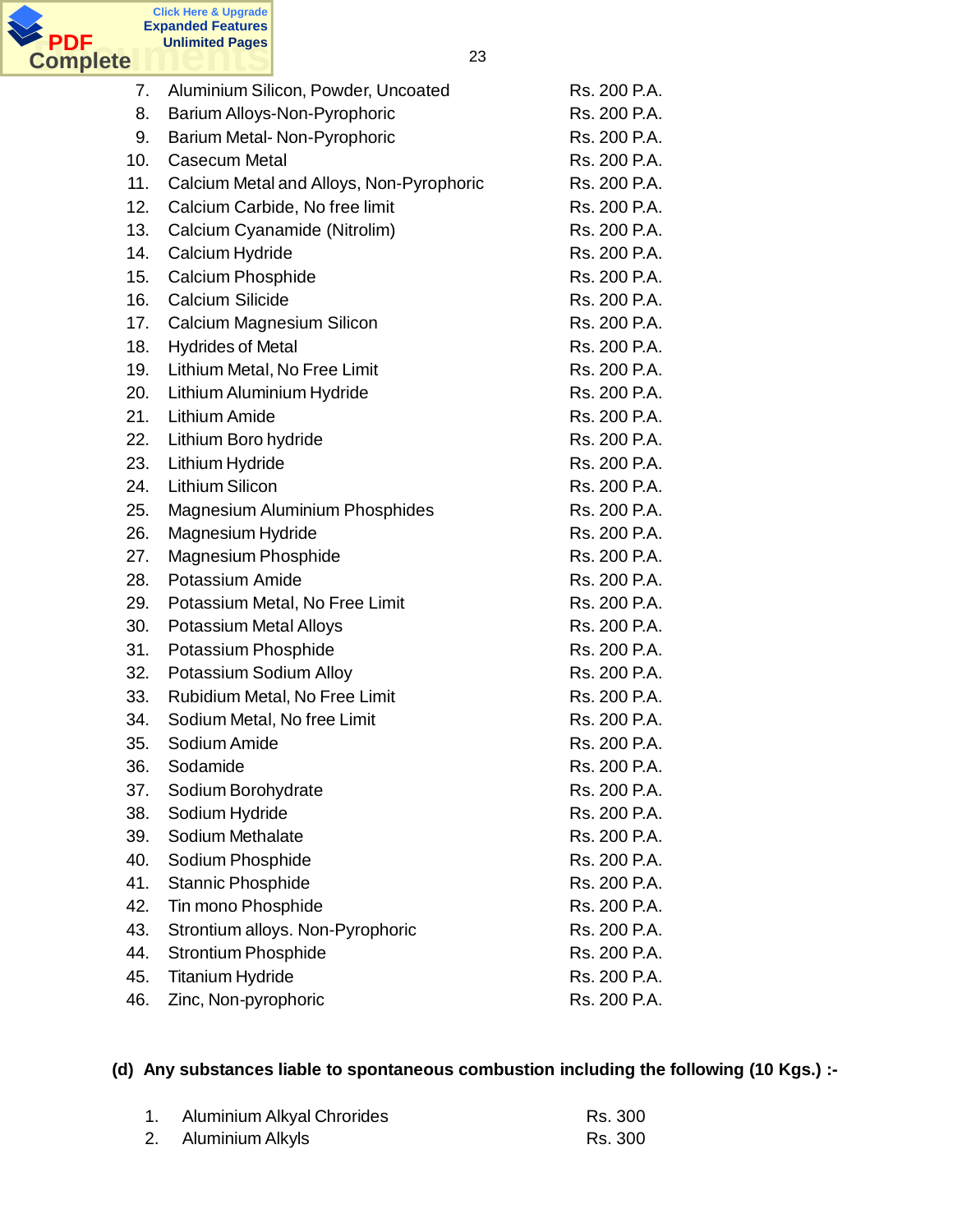

| $\sim$ |                                                                                     |                    |                |
|--------|-------------------------------------------------------------------------------------|--------------------|----------------|
| 3.     | <b>Aluminium Tributyl</b>                                                           | Rs. 300            |                |
| 4.     | Aluminium Tri Ethyl                                                                 | Rs. 300            |                |
| 5.     | <b>Aluminium Tri Methyl</b>                                                         | Rs. 300            |                |
| 6.     | <b>Calcium Resinate</b>                                                             | Rs. 300            |                |
| 7.     | Di Ethyl Aluminium Chloride                                                         | Rs. 300            |                |
| 8.     | Di Ethyl Magnesium (Magnesium Di Ethyl)                                             | Rs. 300            |                |
| 9.     | Di Ethyl Para Nitrosoaniline                                                        | Rs. 300            |                |
| 10.    | Di Methyl Para Nitrosoaniline                                                       | Rs. 300            |                |
| 11.    | Di Methyl Zinc (Zinc Di Methyl)                                                     | Rs. 300            |                |
| 12.    | Ethyl Aluminium Dichloride                                                          | Rs. 300            |                |
| 13.    | Ethyl Aluminium Sesquichloride                                                      | Rs. 300            |                |
| 14.    | <b>Fish Meal</b>                                                                    | Rs. 300            |                |
| 15.    | Magnesium Diamide                                                                   | Rs. 300            |                |
| 16.    | Magnesuim Diphenyl                                                                  | Rs. 300            |                |
| 17.    | <b>Metal Alkyls</b>                                                                 | Rs. 300            |                |
| 18.    | Methyl Aluminium Sesquichloride                                                     | Rs. 300            |                |
| 19.    | Methyl Magnesium Bromide                                                            | Rs. 300            |                |
| 20.    | <b>Grignard Reagent</b>                                                             | Rs. 300            |                |
| 21.    | <b>Nickel Catalyst</b>                                                              | Rs. 300            |                |
| 22.    | Phosphorous red                                                                     | Rs. 300            |                |
| 23.    | Sodium Hydrosulphate                                                                | Rs. 300            |                |
| 24.    | Tri iso Eutyl Aluminium                                                             | Rs. 300            |                |
|        | (e) Substances liable to spontaneous combustion including the following (5 Kgs.) :- |                    |                |
|        |                                                                                     |                    |                |
| 1.     | Pyrophorix Metals Viz; Aluminium Powder                                             | Rs. 300            |                |
| 2.     | <b>Barium Alloys</b>                                                                | Rs. 300            |                |
| 3.     | <b>Calsium Powder</b>                                                               | Rs. 300            |                |
| 4.     | <b>Strontinm Powder</b>                                                             | Rs. 300            |                |
| 5.     | <b>Zink Powder</b>                                                                  | Rs. 300            |                |
| 6.     | <b>Cerium Powder</b>                                                                | Rs. 300            |                |
|        |                                                                                     |                    |                |
|        | (f) Combustible solids and semi-solids:-                                            |                    |                |
|        |                                                                                     |                    |                |
|        | SI.No. Name of the Item                                                             | Old Rate           | Proposed Rate  |
| 1      | Agarbattis or perfumed sticks or their powders                                      |                    | Retail Rs.100  |
|        |                                                                                     | Wholesale Rs.250   |                |
|        |                                                                                     | Perfume Rs.100     |                |
| 2.     | Asphalt, Bitumen, Gilsonite and tar pitch                                           |                    | Rs. 200        |
| 3.     | <b>Bagasee</b>                                                                      |                    | Rs. 500        |
| 4.     | Bags and sacks empty                                                                |                    | Rs. 500        |
| 5.     | <b>Cobalt Nephtenate Powder</b>                                                     |                    | Rs. 400        |
| 6.     | Camphene                                                                            |                    | Rs. 50         |
| 7.     | Candles                                                                             | <b>Rs. 38</b>      | Retail Rs. 100 |
|        |                                                                                     | Whole sale Rs. 250 |                |
|        |                                                                                     |                    |                |
|        | 8. Carbon or Charcoal or Lamp Black or coke or Coal                                 |                    |                |
|        | and Coal dust.                                                                      |                    | Rs. 500        |
|        |                                                                                     | Retail             | Rs.300         |
|        | 9. Celuloid besed good their articles or waste                                      |                    | Rs. 200        |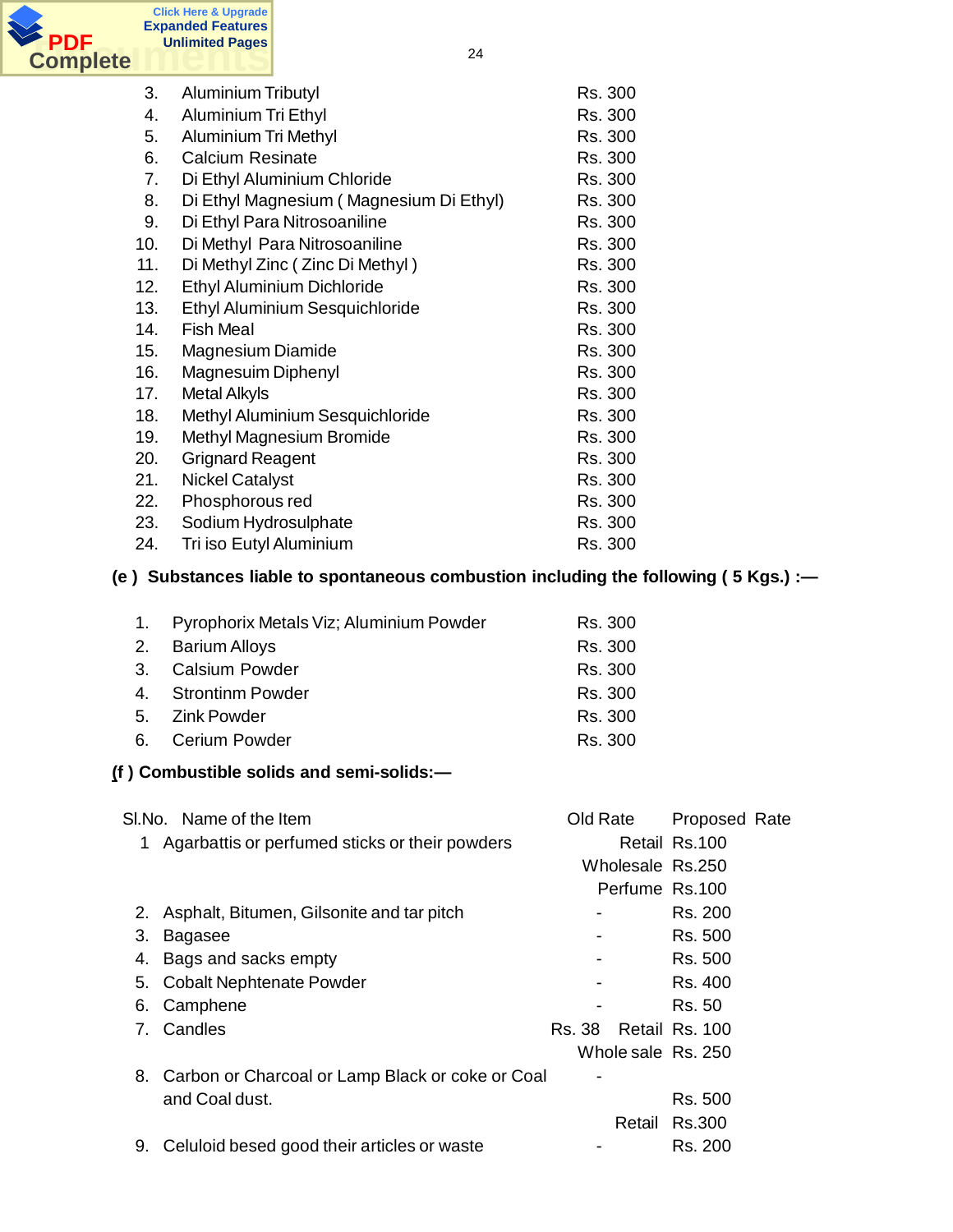

|     | SI.No. Name of the Item                              | Old Rate            | Proposed Rate   |
|-----|------------------------------------------------------|---------------------|-----------------|
|     | 10. Cellulose Acetate based goods, articles or waste |                     | Rs. 250         |
| 11. | Copra including cake and meals                       |                     | Rs. 100         |
|     | 12. Cotton including kapok(When kept loose)          |                     | Rs. 350         |
| 13. | Cork or cork in any form                             |                     | Rs. 100         |
|     | 14. Cloth or cotton kept in fully pressed bales      |                     | Rs. 1000        |
|     | 15. Cotton waste including waste of yarn or fibres   |                     |                 |
|     | of any kind.                                         |                     | Rs. 500         |
|     | 16. Dye, Colours and Pigments of any kind            |                     | Rs. 750         |
|     | 17. Fats of all kinds including ghee                 |                     | Rs. 300         |
|     | 18. Felt, paper or cloth coated with asphalt,        |                     |                 |
|     | bitumen or pitch.                                    |                     | Rs. 300         |
| 19. | Ginnings                                             |                     | Rs. 300         |
| 20. | Grease                                               |                     | Rs. 300         |
| 21. | Gummed or adhesive taps of any kind                  |                     | Rs. 500         |
| 22. | Hay(dried grass)                                     |                     | Rs. 200         |
| 23. | Herbs, stems and dry seeds                           |                     | Rs. 200         |
| 24. | Insecticides                                         |                     | Rs. 400         |
|     | 25. Kapok seeds                                      |                     | Rs. 200         |
| 26. | Leaves dried of all kinds including Tobacco shreds   |                     | Rs. 200         |
| 27. | Mats of all kinds                                    |                     | Retails Rs. 350 |
|     |                                                      | Whole sale Rs. 1250 |                 |
| 28. | Oil Cakes and Oil seeds                              |                     | Rs. 200         |
| 29. | Plastic or Plastic goods or resin coated fabrics     |                     |                 |
|     | (Rexins) Excluding acrylic plastics and their goods. |                     | Rs. 250         |
| 30. | Plastic Acrylic and their goods and its fabrics      |                     | Rs. 300         |
| 31. | Plastic or resin coated paper, sheets                |                     | Rs. 500         |
|     | or boards of any kind of plastics.                   |                     |                 |
| 32. | Resins including Rosin and Resinate                  |                     | Rs. 300         |
|     | Natural and synthetic.                               |                     |                 |
| 33. | Rubber or rubber goods, including waste and          |                     | Rs. 500         |
|     | reclaimed rubber.                                    |                     |                 |
| 34. | Shavings wood                                        |                     | Rs. 300         |
| 35. | Sodium dithionite                                    |                     | Rs. 200         |
| 36. | Sulphides of all kinds                               |                     | Rs. 100         |
| 37. | Tarred paper, rope, cloth and felt                   |                     | Rs. 300         |
| 38. | Tarpaulin.                                           |                     | Rs. 500         |
| 39. | Yarn or fiber of any kind including                  | Rs. 25              |                 |
|     | its products.                                        |                     | Rs. 200         |
| 40. | Waxes of all kinds                                   |                     | Rs. 200         |

### **( g ) Any other combustible solid and semi-solid including the following free limit ( 100 Kgs.) :—**

| Aspirin (Acetyl Solicylic Acid) | Rs. 150 |
|---------------------------------|---------|
| Aminophyline                    | Rs. 150 |
| Anthranilic Acid                | Rs. 150 |
| Acetyl Methionine               | Rs. 150 |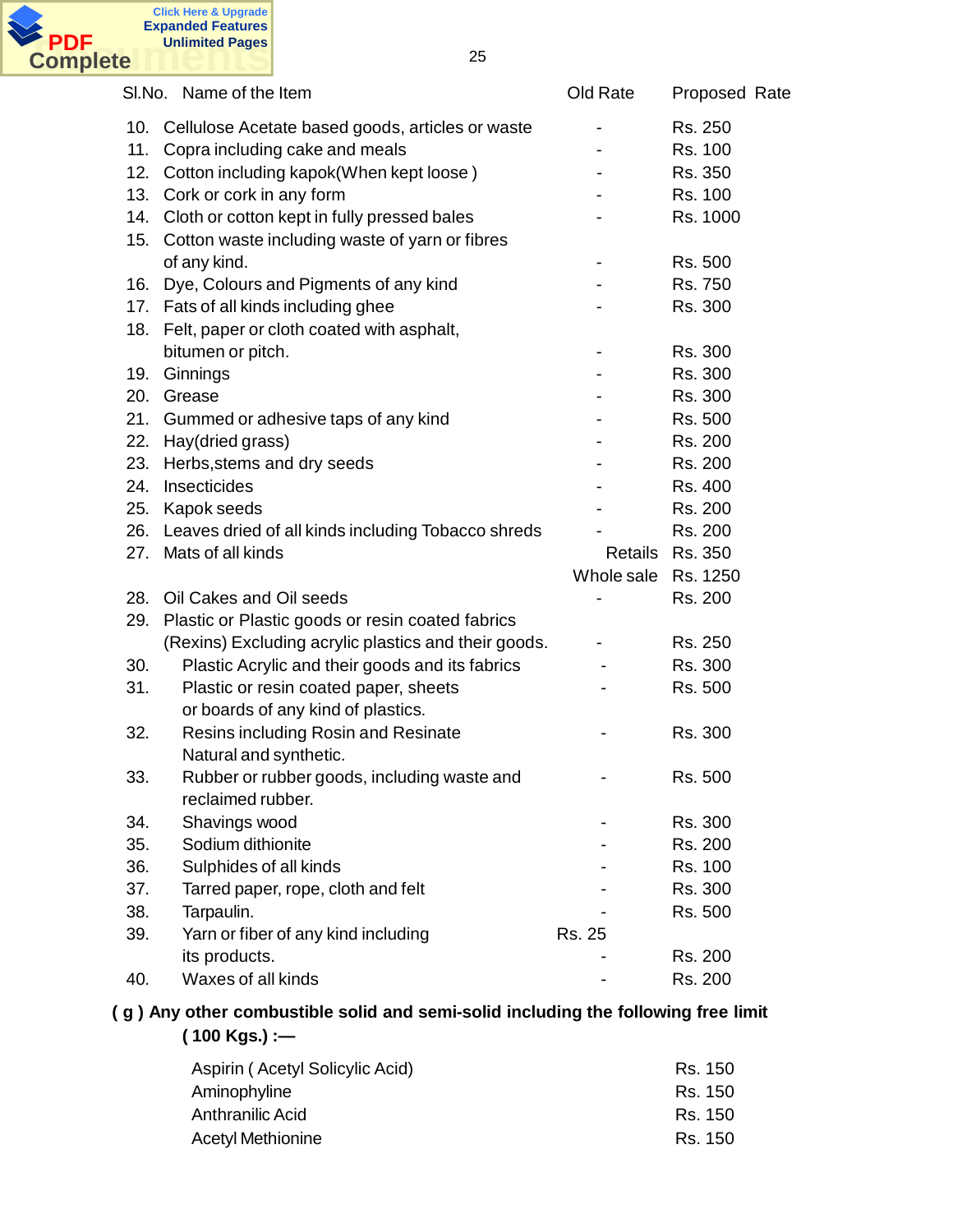

**Click Here & Upgrade**

| <b>Aluminium Paste</b>                          | Rs. 150 |
|-------------------------------------------------|---------|
| Ammonium Thicoyanate                            | Rs. 150 |
| <b>Accelerator Organic</b>                      | Rs. 150 |
| <b>Armatic Sulphur Compound</b>                 | Rs. 150 |
| <b>Alkylated Phenol</b>                         | Rs. 150 |
| Amino Anthraquinons                             | Rs. 150 |
| Alpha or Bita                                   | Rs. 150 |
| <b>Adipic Acid</b>                              | Rs. 150 |
| Acramine Pigment Ex-Conc.                       | Rs. 150 |
| <b>Acramine SI Extra</b>                        | Rs. 150 |
| Acramine yellow Fgg. Ex-Conc.                   | Rs. 150 |
| Acramine golden yellow for Ex.Conc.             | Rs. 150 |
| Acramine Orange Esg. Ex-Fgrr Ex-Cone            | Rs. 150 |
| Acramine Scarlet Frl Ex-onc.                    | Rs. 150 |
| Acramine Red Frg. Ex-Conc.                      | Rs. 150 |
| Acramine Bordaux Frg Ex-Conc.                   | Rs. 150 |
| Analgin                                         | Rs. 150 |
| <b>Acetylated Mono Glyccrides</b>               | Rs. 150 |
| <b>Anthra Quinone</b>                           | Rs. 150 |
| Amido Phyrine                                   | Rs. 150 |
| <b>Acetyl Cystorine</b>                         | Rs. 150 |
| <b>Aluminium Sterate</b>                        | Rs. 150 |
| Acramine Red Violet Fr.Conc.                    | Rs. 150 |
| Acramine Violet Fr. Ex-Conc.                    | Rs. 150 |
| Acramine Brown Fr. Ex-Conc.                     | Rs. 150 |
| Acramine Navy Blue Fr. Ex-Conc.                 | Rs. 150 |
| Acramine Navy Blue Fr. Ex-Conc.                 | Rs. 150 |
| Acramine Green Fgg Ex-Conc.                     | Rs. 150 |
| Acramine Olive Green Fr. Ex-Conc.               | Rs. 150 |
| <b>Acrmine For Powder</b>                       | Rs. 150 |
| Alpha Amino-4-Benzylamino                       | Rs. 150 |
| Anthrequinone                                   | Rs. 150 |
| 4-Amino Azobenzidine 4-Sulphonic                | Rs. 150 |
| Acid                                            | Rs. 150 |
| Amino R Acid                                    | Rs. 150 |
| Amino Azo benzene                               | Rs. 150 |
| <b>Aerolite Powder</b>                          | Rs. 150 |
| Antistep                                        | Rs. 150 |
| Amberol 75% and D 96 Alphanitroso Beta Naphthol | Rs. 150 |
| Aceto Acetanilide                               | Rs. 150 |
| Agar Powder or Dust or Wood                     | Rs. 150 |
| Ascopom A-20                                    | Rs. 150 |
| Ade is                                          | Rs. 150 |
| Arabic Gum                                      | Rs. 150 |
| Amino anisic Acid                               | Rs. 150 |
| Aminophenol Ortho. Metha. Para. Anbisic Acid    | Rs. 150 |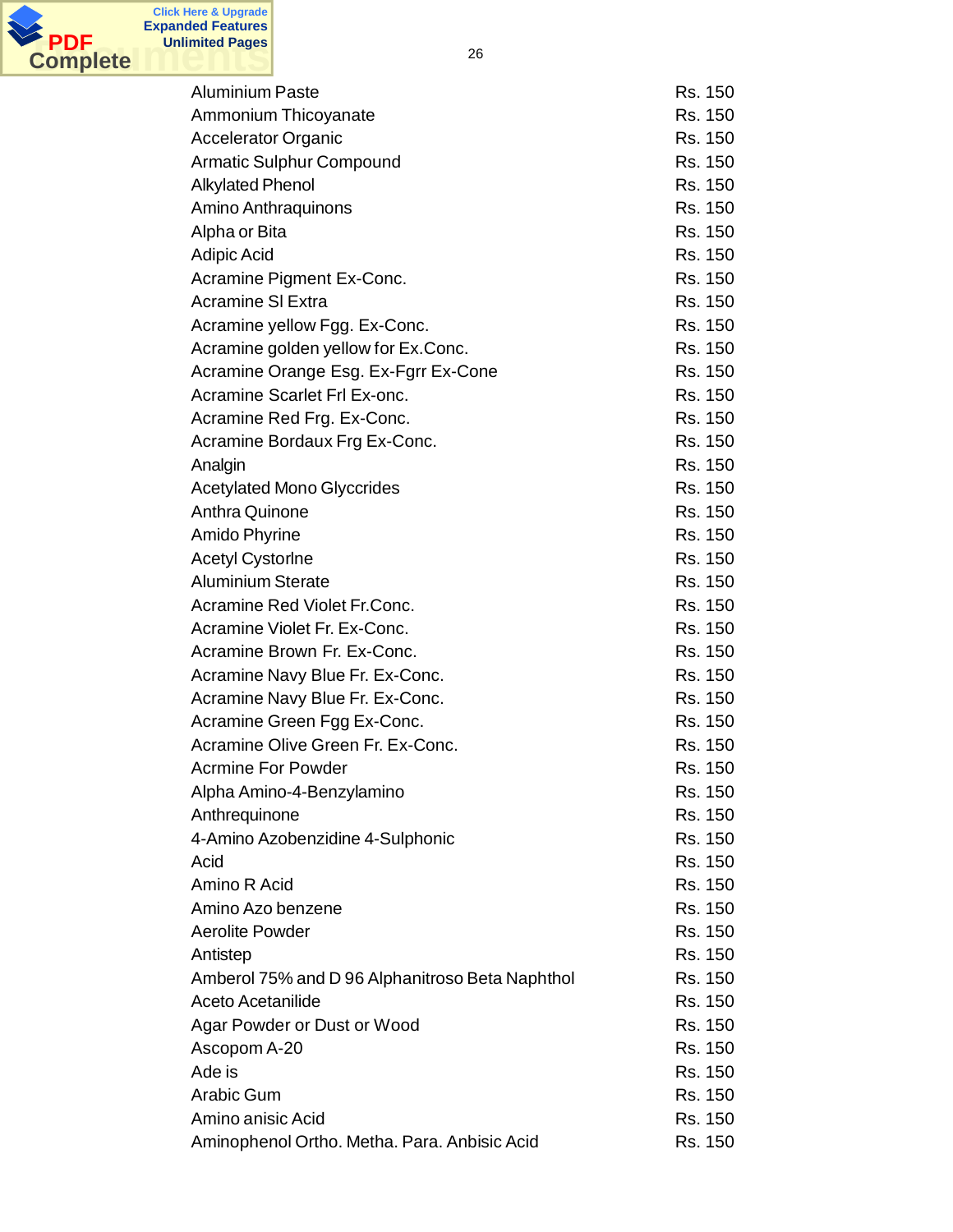

| Ascorbic Acid                              | Rs. 150 |
|--------------------------------------------|---------|
| Amethocaine Hydrocloride                   | Rs. 150 |
| Amino Benzoic Acid (Para)                  | Rs. 150 |
| <b>Betaine Hyudrochloride</b>              | Rs. 150 |
| <b>Bitumen Laminated Board</b>             | Rs. 150 |
| <b>Bitumoil Barium Sulphonate</b>          | Rs. 150 |
| <b>Beta Naphthol</b>                       | Rs. 150 |
| <b>Benzoic Acid</b>                        | Rs. 150 |
| <b>Benzoic Acid</b>                        | Rs. 150 |
| <b>Benzidine Yellow H.G</b>                | Rs. 150 |
| <b>Brown Dextrine</b>                      | Rs. 150 |
| <b>British Gum</b>                         | Rs. 150 |
|                                            | Rs. 150 |
| <b>Bitumen Compound</b><br><b>Binder</b>   | Rs. 150 |
|                                            |         |
| Benznthrone                                | Rs. 150 |
| Blowing Agent Bn. Tyre (Microper Powder)   | Rs. 150 |
| <b>Blowing Agent Porofor Powder</b>        | Rs. 150 |
| <b>Borneol</b>                             | Rs. 150 |
| <b>Benzil</b>                              | Rs. 150 |
| Benzoquinone (Quinone)                     | Rs. 150 |
| Benezene Sulphoric Acid                    | Rs. 150 |
| <b>Bissphenol A</b>                        | Rs. 150 |
| <b>Balsum tolu</b>                         | Rs. 150 |
| <b>Barium Sterate</b>                      | Rs. 150 |
| <b>Cadmium Sterate</b>                     | Rs. 150 |
| <b>Coumarin Powder</b>                     | Rs. 150 |
| Cetyle Alcohol                             | Rs. 150 |
| <b>Calcium Derivative of Phenol</b>        | Rs. 150 |
| Corn Dextrine.                             | Rs. 150 |
| Colour Chem yellow Fine Paste              | Rs. 150 |
| <b>Colour Chem Redifine Paste</b>          | Rs. 150 |
| <b>Colour Chem Rubber Claret B</b>         | Rs. 150 |
| <b>Colour Chem Rubber Yellow</b>           | Rs. 150 |
| Cocomono Amine                             | Rs. 150 |
| <b>Chloromphenicol Palmitate Cetrimide</b> | Rs. 150 |
| Colour Developer C.D-1                     | Rs. 150 |
| Calcium Sennoside                          | Rs. 150 |
| Cetosteryl Alcohol                         | Rs. 150 |
| Coproco                                    | Rs. 150 |
| <b>Calcium Sterate</b>                     | Rs. 150 |
| <b>Chlopheniramine Maleatge</b>            | Rs. 150 |
| <b>Cobaltous Naphthenate</b>               | Rs. 150 |
| Copper Acetate                             | Rs. 150 |
| Casein                                     | Rs. 150 |
| <b>Citric Acid Carbazol</b>                | Rs. 150 |
| Chromotropic Acid                          | Rs. 150 |
|                                            |         |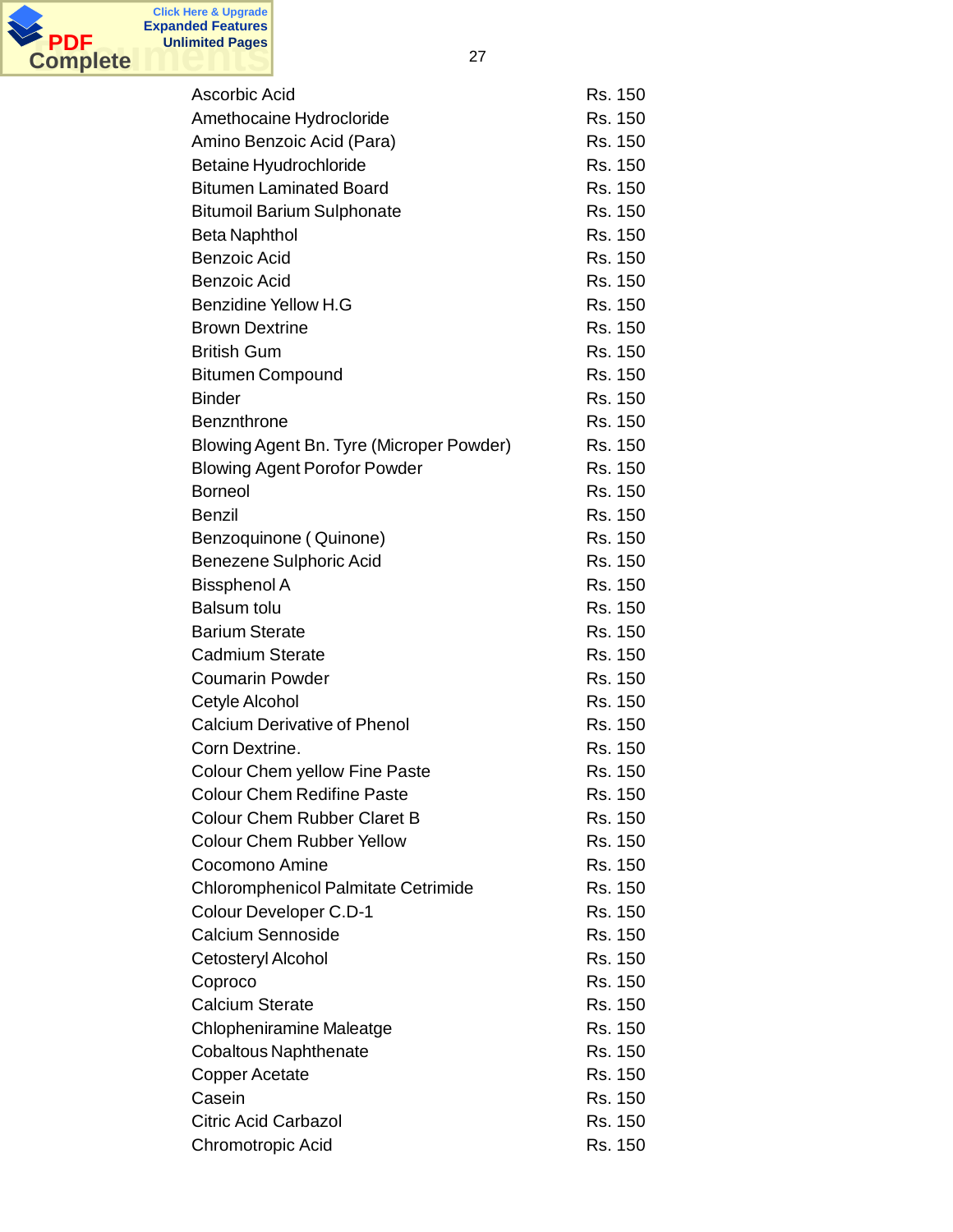

| Cupeerron                                      | Rs. 150 |
|------------------------------------------------|---------|
| Calcium Para amino Salicylate                  | Rs. 150 |
| Carboline H.Piller                             | Rs. 150 |
| Cresidine                                      | Rs. 150 |
| <b>Custard Powder</b>                          | Rs. 150 |
| <b>Chyloromphenicol Powder</b>                 | Rs. 150 |
| Calcium and Zink Organic Organic Complex       | Rs. 150 |
| <b>Catedrol Ricdel</b>                         | Rs. 150 |
| Cetomacrogol                                   | Rs. 150 |
| Caffeine                                       | Rs. 150 |
| Chlorocresol                                   | Rs. 150 |
| Ccl Rubber yellow 108 Pigment Powder           | Rs. 150 |
| 3 Chiloro NND 12 Hydroxy Ethyl Amiline         | Rs. 150 |
| <b>Dextrine</b>                                | Rs. 150 |
| <b>Digol Distearate</b>                        | Rs. 150 |
| Diethyl Carbamazine Citrate                    | Rs. 150 |
| <b>Dithizone</b>                               | Rs. 150 |
| Dichloro 4 Sulphonyl Dimethly                  | Rs. 150 |
| Terephtahalath                                 | Rs. 150 |
| Delta Acid                                     | Rs. 150 |
| Diethyl Metaamino Phenol                       | Rs. 150 |
| Diamino anthraquinone                          | Rs. 150 |
| <b>Deited Meal</b>                             | Rs. 150 |
| Diphenyl                                       | Rs. 150 |
| Diphenyl Carbazide                             | Rs. 150 |
| <b>Diabasic Lead Sterate</b>                   | Rs. 150 |
| Dedenol OT                                     | Rs. 150 |
| Dithane Z 78Zinab BV Conc.                     | Rs. 150 |
| 3.3 Dichlorozenzidine                          | Rs. 150 |
| Dapsone Developer                              | Rs. 150 |
| Diphenyl Carbazone.                            | Rs. 150 |
| 2:5 Dichloro 4-Sulphonyl 3 Methyl-5-Pyrozolone | Rs. 150 |
| Dianisidine Base                               | Rs. 150 |
| Dihydrozy Prop YI Theophyline                  | Rs. 150 |
| Dextrose Monohydrate                           | Rs. 150 |
| D-Glactose                                     | Rs. 150 |
| Diabasic Lead Phosphatge                       | Rs. 150 |
| EB 5000 Dinthranol                             | Rs. 150 |
| <b>Diabasic Lead Steate</b>                    | Rs. 150 |
| Dicarboxylic Acid Mixture                      | Rs. 150 |
| Eteching(Gum) Powder                           | Rs. 150 |
| <b>Embossing Powder</b>                        | Rs. 150 |
| Empicol                                        | Rs. 150 |
| Enthrobrite Cad 909                            | Rs. 150 |
| Ethylene Diaminetetra Acetic Acid              | Rs. 150 |
| Ethylene urea                                  | Rs. 150 |
|                                                |         |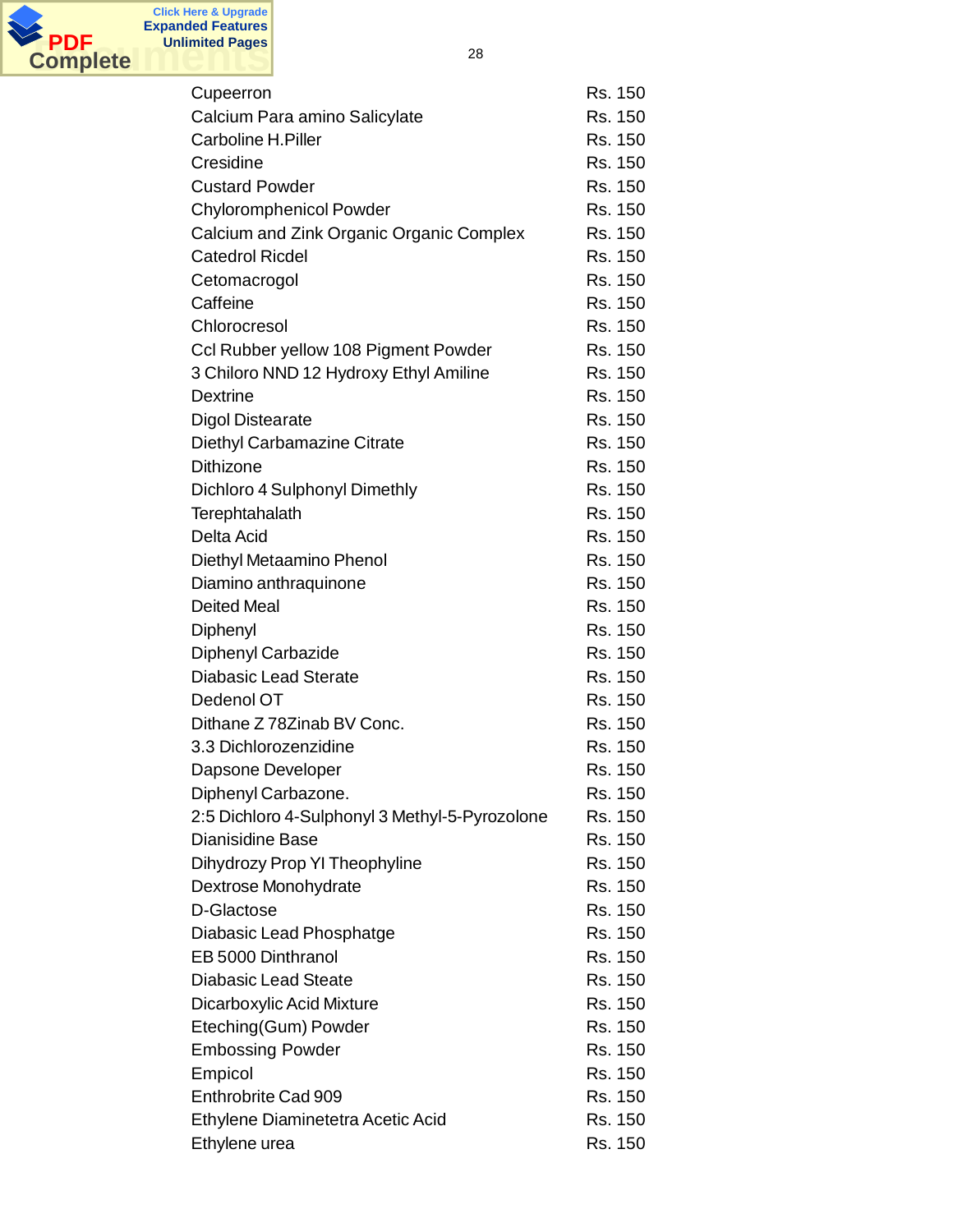

**Unlimited Pages**

| <b>Emulphor O White Paste</b>     | Rs. 150 |
|-----------------------------------|---------|
| E.D.T.A Di-sodium Slat            | Rs. 150 |
| Entrobrite 569                    | Rs. 150 |
| Factice                           | Rs. 150 |
| Flocal TU 40                      | Rs. 150 |
| Fabrilose-A                       | Rs. 150 |
| <b>Fatty Acid</b>                 | Rs. 150 |
| <b>Fibre Strip</b>                | Rs. 150 |
| <b>Ferron Fumerate</b>            | Rs. 150 |
| <b>Gum Powder</b>                 | Rs. 150 |
| Gulflex.A                         | Rs. 150 |
| Genopal                           | Rs. 150 |
| Gugal                             | Rs. 150 |
| Gum, Acacia Powder                | Rs. 150 |
| <b>Greasy Cotton Packing</b>      | Rs. 150 |
| <b>Filapol P</b>                  | Rs. 150 |
| Gosin                             | Rs. 150 |
|                                   | Rs. 150 |
| Gumguar<br>Guardal                | Rs. 150 |
|                                   |         |
| Helictropine                      | Rs. 150 |
| <b>Hydrocarbon Phosphorous</b>    | Rs. 150 |
| <b>Sulphur Derivative</b>         | Rs. 150 |
| Hydroquinone                      | Rs. 150 |
| <b>Hydroxy Quinoline</b>          | Rs. 150 |
| Hydroxy Naphthoic Acid            | Rs. 150 |
| <b>Hydroxy Quinoline</b>          | Rs. 150 |
| 1-67 Hexane Diol                  | Rs. 150 |
| 3 Hydroxy 2 Methyl Quinilone      | Rs. 150 |
| 4 Carboxylic Acid                 | Rs. 150 |
| H-Acid                            | Rs. 150 |
| Halmaddi                          | Rs. 150 |
| Harda Powder                      | Rs. 150 |
| <b>Hippuric Acid</b>              | Rs. 150 |
| <b>Higher Alcohol</b>             | Rs. 150 |
| Hansa Red B-Pigment Powder        | Rs. 150 |
| <b>Hessian Coated With Rubber</b> | Rs. 150 |
| Halasone                          | Rs. 150 |
| <b>Isophtalic Acid</b>            | Rs. 150 |
| <b>Isobutylene Polymer</b>        | Rs. 150 |
| Imperon                           | Rs. 150 |
| Ipacoc Root                       | Rs. 150 |
| Imadazoline Chloride              | Rs. 150 |
| Idet.                             | Rs. 150 |
| Isonicotinic Acid hydroxide       | Rs. 150 |
| Isocyanatge                       | Rs. 150 |
| <b>Industrial Enzyme</b>          | Rs. 150 |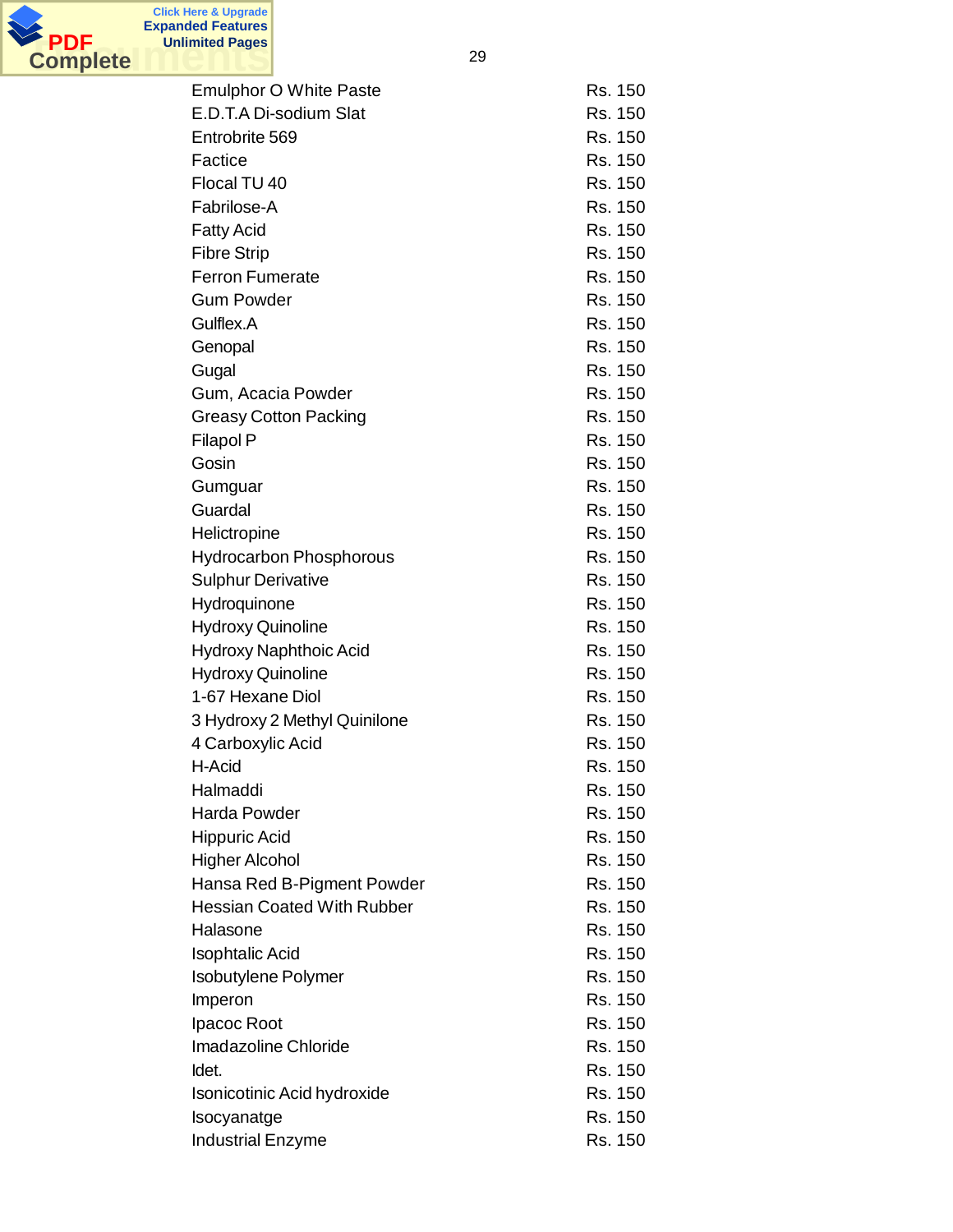

| Inorganic Nitrigen Compound                  | Rs. 150 |
|----------------------------------------------|---------|
| Jonol                                        | Rs. 150 |
| <b>Jelly Crystals</b>                        | Rs. 150 |
| <b>Kemilant Powder</b>                       | Rs. 150 |
| Kemapon T/H Conc.                            | Rs. 150 |
| Kaycoll WS.                                  | Rs. 150 |
| Lead Soap.                                   | Rs. 150 |
| Lubricant "60" Lactose                       | Rs. 150 |
| Lissapole D Powder.                          | Rs. 150 |
| Lignocane Hydrochloride                      | Rs. 150 |
| Lipomine D.O                                 | Rs. 150 |
| Lusil Tel.I                                  | Rs. 150 |
| <b>Lead Acetate</b>                          | Rs. 150 |
| <b>Luster Bar Piece</b>                      | Rs. 150 |
| Glutamic Acid                                | Rs. 150 |
| Maixe Starch.                                | Rs. 150 |
| <b>Magnesium Acetate</b>                     | Rs. 150 |
| <b>Maxe Yellow Dextrine</b>                  | Rs. 150 |
| Myrobolan Extract Lump                       | Rs. 150 |
| Masse Acridine Albentoin Cream               | Rs. 150 |
| Metol                                        | Rs. 150 |
| Meta Nitro P Toluidine                       | Rs. 150 |
| <b>Metax Claw</b>                            | Rs. 150 |
| Meprobamate                                  | Rs. 150 |
| <b>Metatoluidine Diamine</b>                 | Rs. 150 |
| <b>Metalic Stearate</b>                      | Rs. 150 |
| Movitol                                      | Rs. 150 |
| Monosan                                      | Rs. 150 |
| Metaphenylene Diamine                        | Rs. 150 |
| Menthol                                      | Rs. 150 |
| <b>Mindral Jelly</b>                         | Rs. 150 |
| Methoonine                                   | Rs. 150 |
| <b>Methyl Ceilullose</b>                     | Rs. 150 |
| Mowital B 30 H                               | Rs. 150 |
| <b>Movio 30-88</b>                           | Rs. 150 |
| <b>Mowilith Solid</b>                        | Rs. 150 |
| Maleic Anhydride                             | Rs. 150 |
| Metaphenyl Diamine                           | Rs. 150 |
| M.B.T.S (2- Mercaptobenzothiazyl Di-Sulfide) | Rs. 150 |
| M.B.T. (Mercaptobenzo Thiazole)              | Rs. 150 |
| <b>Mordex Dextrine</b>                       | Rs. 150 |
| Methyl Phenyl Pyrazolone                     | Rs. 150 |
| <b>Mandelic Acid</b>                         | Rs. 150 |
| Metapropylene Diamine                        | Rs. 150 |
| <b>Metanimo Phenol</b>                       | Rs. 150 |
| Manitol                                      | Rs. 150 |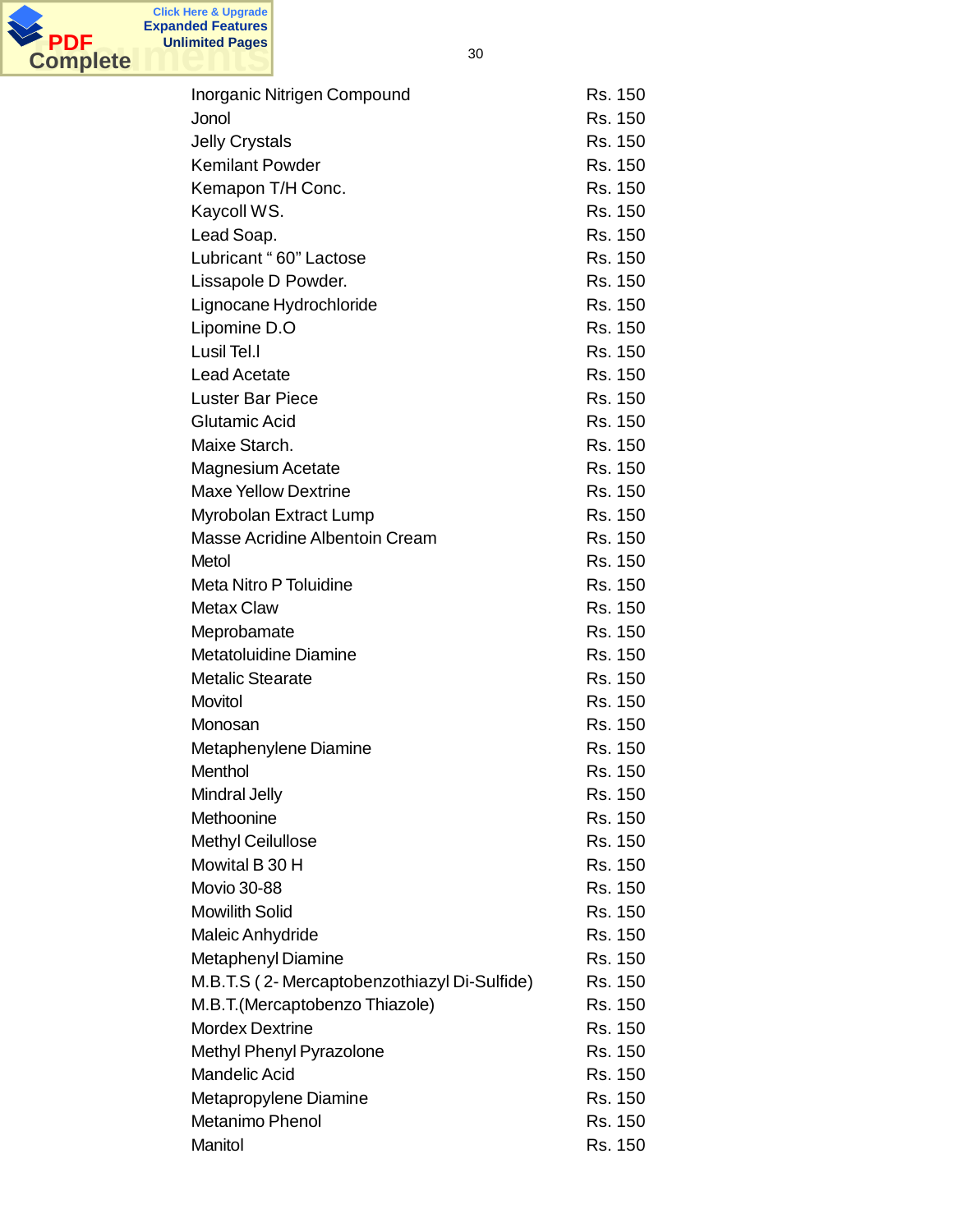

| Methadilazine Hydrochloride         | Rs. 150 |
|-------------------------------------|---------|
| Manila Rope                         | Rs. 150 |
| <b>Nikassit</b>                     | Rs. 150 |
| Neromine                            | Rs. 150 |
| Mebula E.P                          | Rs. 150 |
| Naphthionate Drier                  | Rs. 150 |
| Nonox D.NA 22 Accelerator           | Rs. 150 |
| Nitrobenzoic Acid                   | Rs. 150 |
| <b>Nux Vomica</b>                   | Rs. 150 |
| Nipagin                             | Rs. 150 |
| Nipasol                             | Rs. 150 |
| Ninox-B-Rod                         | Rs. 150 |
| <b>Nux Vomica Alkaloid</b>          | Rs. 150 |
| Niacinamide                         | Rs. 150 |
|                                     | Rs. 150 |
| Nipasepp                            |         |
| <b>Nitorgen Contatine Drivative</b> | Rs. 150 |
| Oleic Acid Ester of Glycerine       | Rs. 150 |
| Oxypehnbutazone                     | Rs. 150 |
| <b>Octyl Phenol</b>                 | Rs. 150 |
| Orthotoluene Sulphonamide           | Rs. 150 |
| Orwo W-Ray Developer                | Rs. 150 |
| Ortho Phenyl Phenol                 | Rs. 150 |
| Oatinmacic Blend Cold Cream         | Rs. 150 |
| Oatin Brillantine Lavendor          | Rs. 150 |
| <b>Oleostearin Pitches</b>          | Rs. 150 |
| <b>Potasium Oleate</b>              | Rs. 150 |
| Peptone                             | Rs. 150 |
| <b>Phosphate Ester</b>              | Rs. 150 |
| <b>Phosphoric Acid Ester</b>        | Rs. 150 |
| <b>Naphthyl Amine</b>               | Rs. 150 |
| Phynylated                          | Rs. 150 |
| Petrolatum                          | Rs. 150 |
| <b>Panotrane Essaries</b>           | Rs. 150 |
| Piperazine Hyxahydrate              | Rs. 150 |
| Paradicholro Benzene                | Rs. 150 |
| Pentaerfythritole                   | Rs. 150 |
| <b>Plastopeel Deeping Matgerial</b> | Rs. 150 |
| Parachloro Ortho Nitro Aniline      | Rs. 150 |
| <b>Prickly head Soap</b>            | Rs. 150 |
| Polysol                             | Rs. 150 |
| Potasium Hydrogen Phthalate         | Rs. 150 |
| Paraformaldehyde                    | Rs. 150 |
| Para Aminoacetanilide               | Rs. 150 |
| P-Cresol                            | Rs. 150 |
| Ploysizer                           | Rs. 150 |
| Porfor 'N'                          | Rs. 150 |
|                                     |         |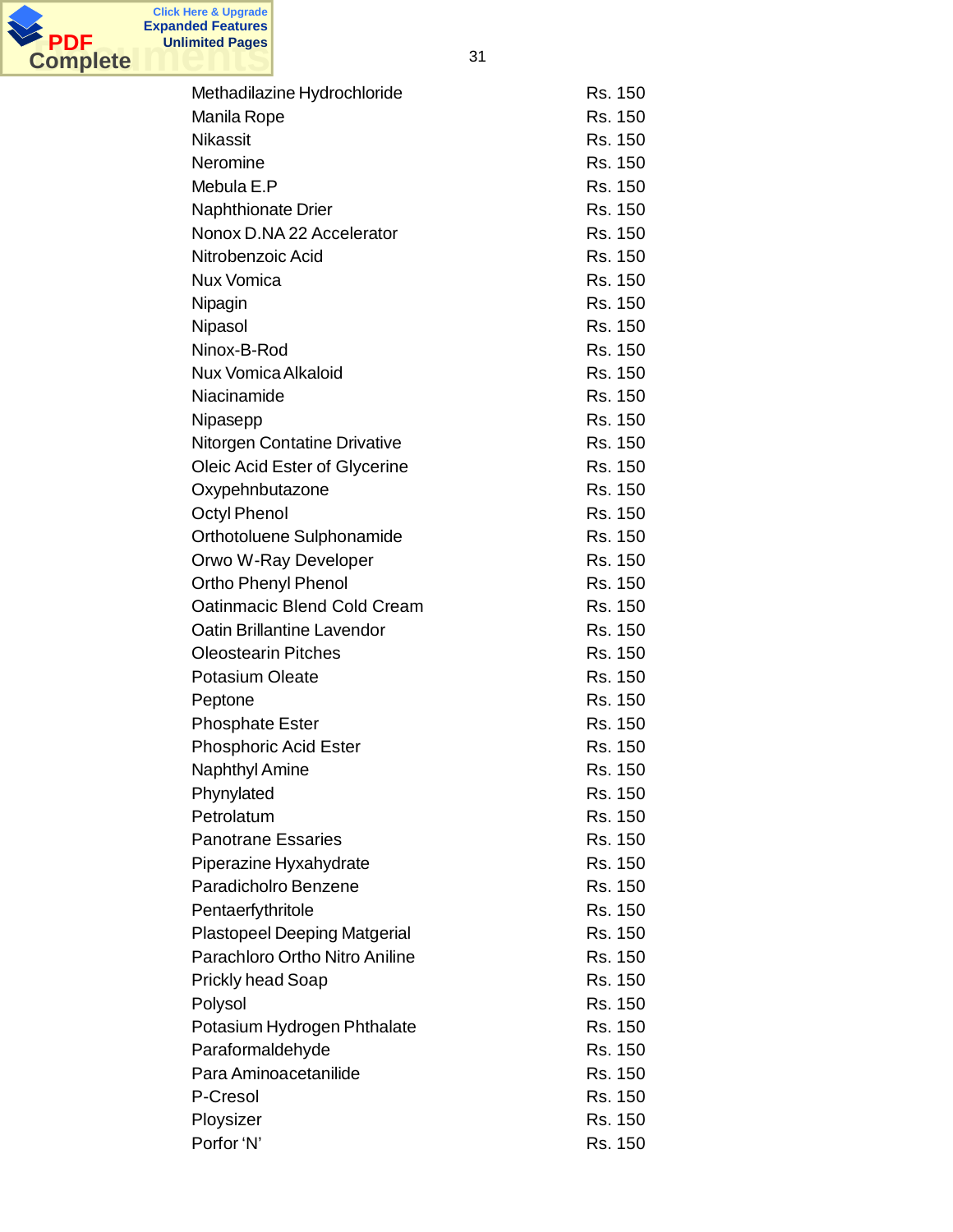

**Click Here & Upgrade**

**Unlimited Pages**

| <b>Phthalyl Sulphacetamide</b>     | Rs. 150 |
|------------------------------------|---------|
| Para Trichloro benzene             | Rs. 150 |
| Poppy Husks                        | Rs. 150 |
| Para Cresidine                     | Rs. 150 |
| Piperazine Hyxahydrate             | Rs. 150 |
| Phenobarbitone                     | Rs. 150 |
| <b>Phenyl Acetic Acid Crystol</b>  | Rs. 150 |
| Paranitrotoluene-O-Sulphonic Acid  | Rs. 150 |
| <b>Phtalic Anhydride</b>           | Rs. 150 |
| <b>Phthalic Acid</b>               | Rs. 150 |
| Ybogallol                          | Rs. 150 |
| P.Toluic Acid                      | Rs. 150 |
| <b>Piparazine Citrate</b>          | Rs. 150 |
| D-Phynyl Thiourea                  | Rs. 150 |
| Phynidone(5D-84)                   | Rs. 150 |
| <b>Potasium Sorbate</b>            | Rs. 150 |
| Ployglycol                         | Rs. 150 |
| Pext <sub>N</sub> .                | Rs. 150 |
| Paratoluene Sulphonic Acid         | Rs. 150 |
| Polyvinylpy rodoxine               | Rs. 150 |
| Pyrazoline                         | Rs. 150 |
| <b>Printanal Kob</b>               | Rs. 150 |
| <b>Petroleum Ester Drivative</b>   | Rs. 150 |
| Processed Vegetable Oil            | Rs. 150 |
| <b>Phenyl Phosphonic Acid</b>      | Rs. 150 |
| Propylene Urea                     | Rs. 150 |
| <b>Phenyl Butazone</b>             | Rs. 150 |
| Quinhydrone                        | Rs. 150 |
| Resamine 155 - F                   | Rs. 150 |
| Renacil                            | Rs. 150 |
| <b>Rubbing Compound</b>            | Rs. 150 |
| Resin and Tail Oild Soap           | Rs. 150 |
| Retarder                           | Rs. 150 |
| Soamine M70                        | Rs. 150 |
| Sympol                             | Rs. 150 |
| Sodium Petroleum Sulphonate        | Rs. 150 |
| Sorbitan Monocoleate               | Rs. 150 |
| <b>Substituted Tertiary Pehnol</b> | Rs. 150 |
| <b>Solution Salt B Powder</b>      | Rs. 150 |
| Saksit Atv.                        | Rs. 150 |
| Sarcamine LG                       | Rs. 150 |
| Sarluxol Caxl.                     | Rs. 150 |
| Sodium Diethyl Dithio Carbamate    | Rs. 150 |
| Sodium Amino Salicylate            | Rs. 150 |
| Salicylanilide                     | Rs. 150 |
| Saccharine                         | Rs. 150 |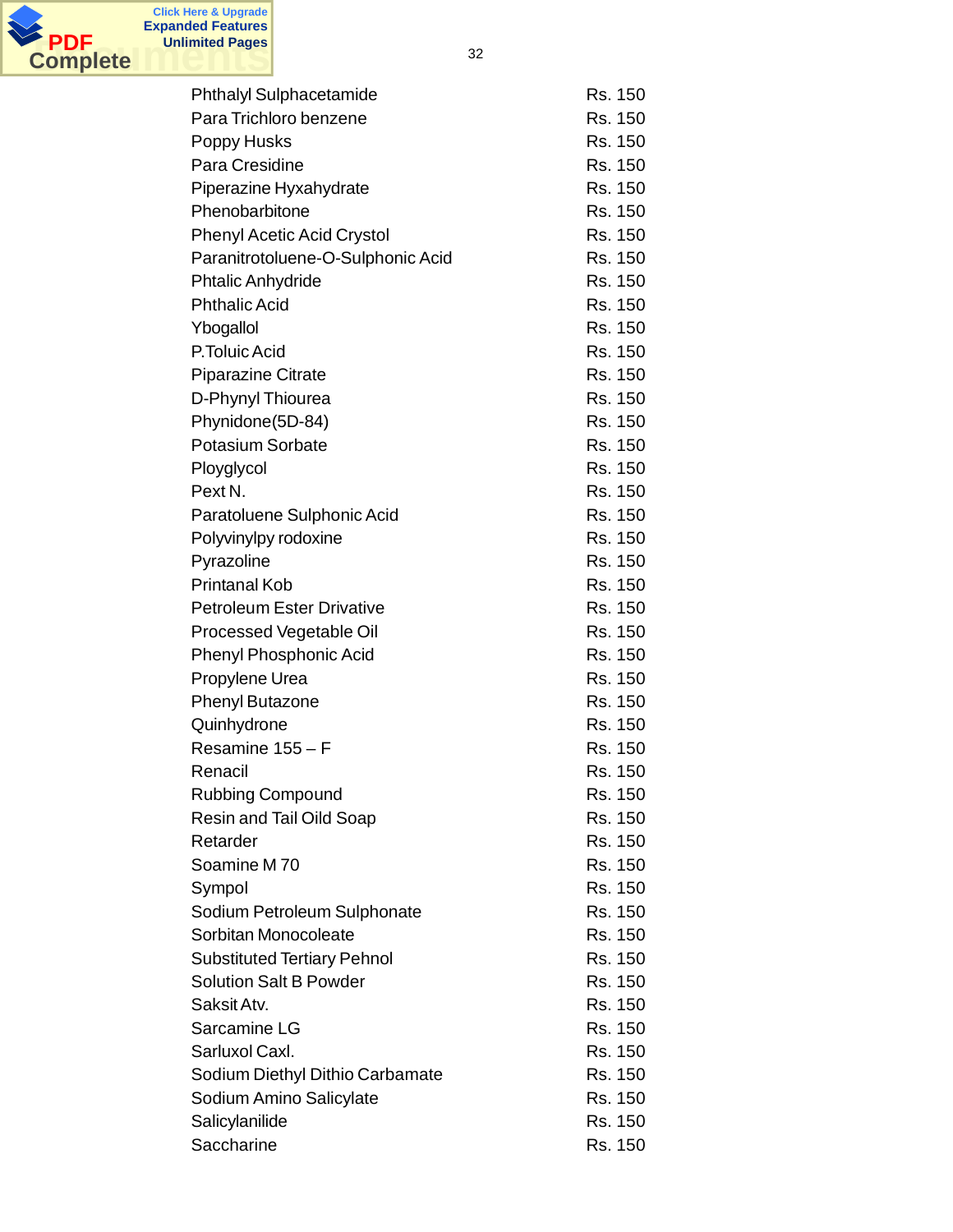

**Click Here & Upgrade**

| Siliconacan Tifoaming                | Rs. 150 |
|--------------------------------------|---------|
| Special Sulphurized fat.             | Rs. 150 |
| Saliccylic Acid                      | Rs. 150 |
| Sodium Lauryl Suylphate              | Rs. 150 |
| Sodium Naphithonate                  | Rs. 150 |
| <b>Stiboestrol Dipropionate</b>      | Rs. 150 |
| Suxamethonium Chloride               | Rs. 150 |
| Stapilizer                           | Rs. 150 |
| Soluble Methyl Hydroxy Benzoate      | Rs. 150 |
| Sapotak Powder                       | Rs. 150 |
| <b>Starch</b>                        | Rs. 150 |
| <b>Stearic Acid</b>                  | Rs. 150 |
| <b>Special Lubricant</b>             | Rs. 150 |
| Saccharose                           | Rs. 150 |
| Sacell LV                            | Rs. 150 |
| Sarluxol XL                          | Rs. 150 |
| Sizing Gum                           | Rs. 150 |
| Salol                                | Rs. 150 |
| Survolin                             | Rs. 150 |
| Sulphonamide                         | Rs. 150 |
| <b>Sucrose</b>                       | Rs. 150 |
| Sulphadimidine                       | Rs. 150 |
| Solid Bariumed Soap                  | Rs. 150 |
| <b>Substituted Phenol</b>            | Rs. 150 |
| <b>Stearyl Alcohol</b>               | Rs. 150 |
| Supernol Alcohol                     | Rs. 150 |
| Supernol CT                          | Rs. 150 |
| Sodium Meta Nitro Benzene Sulphate   | Rs. 150 |
| <b>Starch Maize Powder</b>           | Rs. 150 |
| Salicylic Acid                       | Rs. 150 |
| Silicone High Vaccum Compound        | Rs. 150 |
| Tapicca Flur, powder, Bharda, Starch | Rs. 150 |
| Trishlon                             | Rs. 150 |
| <b>Teramin WP</b>                    | Rs. 150 |
| Thiovit                              | Rs. 150 |
| 2:4:5: Trichloroanilin               | Rs. 150 |
| <b>Tannic Acid</b>                   | Rs. 150 |
| <b>Tartaric Acid</b>                 | Rs. 150 |
| Tss Ct022 Diethyl Para Phenylone     | Rs. 150 |
| Liamino Sulphate                     | Rs. 150 |
| T.N.T (Trynitro Toluene)             | Rs. 150 |
| Tbiram                               | Rs. 150 |
| Tukmaria                             | Rs. 150 |
| Tinuvin P.                           | Rs. 150 |
| Tinopal Pcrp.                        | Rs. 150 |
| Thiogum F                            | Rs. 150 |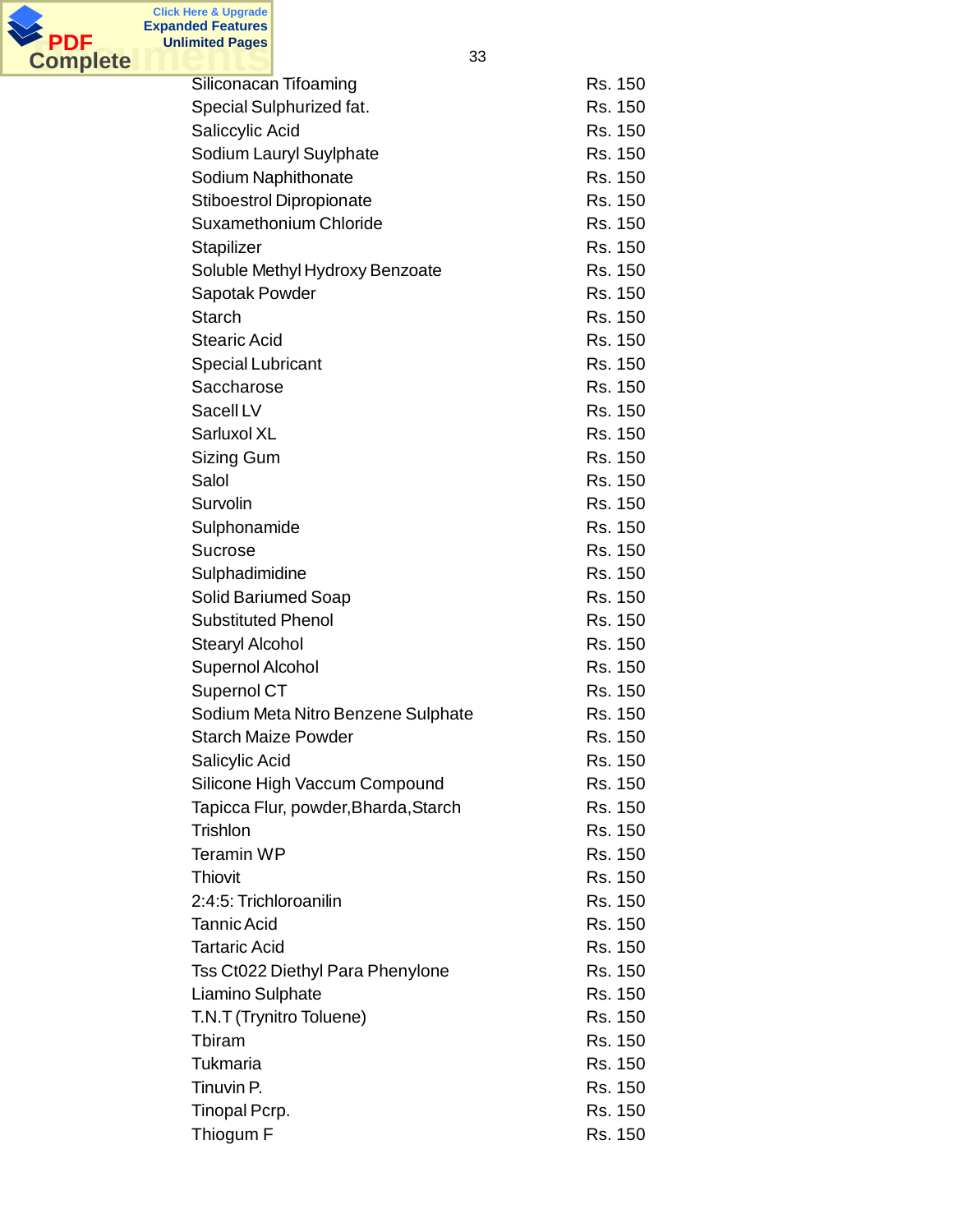

| Thiourea                                                 | Rs. 150 |
|----------------------------------------------------------|---------|
| <b>Tol Butamide</b>                                      | Rs. 150 |
| EB 6860 thiomersal                                       | Rs. 150 |
| Tetra Cycline Hydrochloride                              | Rs. 150 |
| Universal High Contrast Packet A                         | Rs. 150 |
| Vulcafor M.B.T                                           | Rs. 150 |
| Vulcafor T.N.T                                           | Rs. 150 |
| Vulcafor M.B.T.S                                         | Rs. 150 |
| <b>Valanoid Plastic Compound</b>                         | Rs. 150 |
| Vuleatac Ch.                                             | Rs. 150 |
| <b>Vulcacit Mds/C</b>                                    | Rs. 150 |
| Vulz.                                                    | Rs. 150 |
| Vecacit-Nz                                               | Rs. 150 |
| <b>Vulcacit Dz</b>                                       | Rs. 150 |
| <b>Vulkocit D</b>                                        | Rs. 150 |
| Mulcafor Zdg.                                            | Rs. 150 |
| Vulcafor Dpg: Vul.Cz.Dm./c                               | Rs. 150 |
| Vaseline                                                 | Rs. 150 |
| Vul-F                                                    | Rs. 150 |
| <b>Vulcacit Thiras</b>                                   | Rs. 150 |
| Vulcacit Lds.                                            | Rs. 150 |
| Vulcacit Moz.                                            | Rs. 150 |
| <b>Vulcalent A</b>                                       | Rs. 150 |
| Vulcacit Ntd.                                            | Rs. 150 |
| <b>White Extrine</b>                                     | Rs. 150 |
| Whitcol Ws.                                              | Rs. 150 |
| Wetting Agent.                                           | Rs. 150 |
| X-Ray Developer Packet A (Yellow Dextrine)               | Rs. 150 |
| <b>Zinc Allkyl Phosphate</b>                             | Rs. 150 |
| <b>Zine Stenate</b>                                      | Rs. 150 |
| Zine Alkyl Thiophosphate                                 | Rs. 150 |
| Ziram                                                    | Rs. 150 |
| Zine Stearate.                                           | Rs. 150 |
| <b>C. Oxiding Agent (Chemical) Substances</b>            |         |
| (a) Oxiding Agents-Inorganic (2 Kgs.):-                  |         |
| 1. Aluminium Nitrate                                     | Rs. 250 |
| 2. Ammonium Dichoramate (Ammonium Bicharomate)           | Rs. 250 |
| 3. Ammonium Nitrate                                      | Rs. 250 |
| 4. Ammonium Pechlorate                                   |         |
|                                                          | Rs. 250 |
| 5. Ammonium Persulphate                                  | Rs. 250 |
| 6. Barium Chlorate                                       | Rs. 250 |
| 7. Barium Nitrate                                        | Rs. 250 |
| 8. Barium Perchlorate                                    | Rs. 250 |
| 9. Barium P-ermagnate                                    | Rs. 250 |
| 10. Barium peroxide (Barium Dioxide, Barium Super Oxide) | Rs. 250 |
| 11. Bromates (Sodium, Potassium, Calcium, ammonium etc.) | Rs. 250 |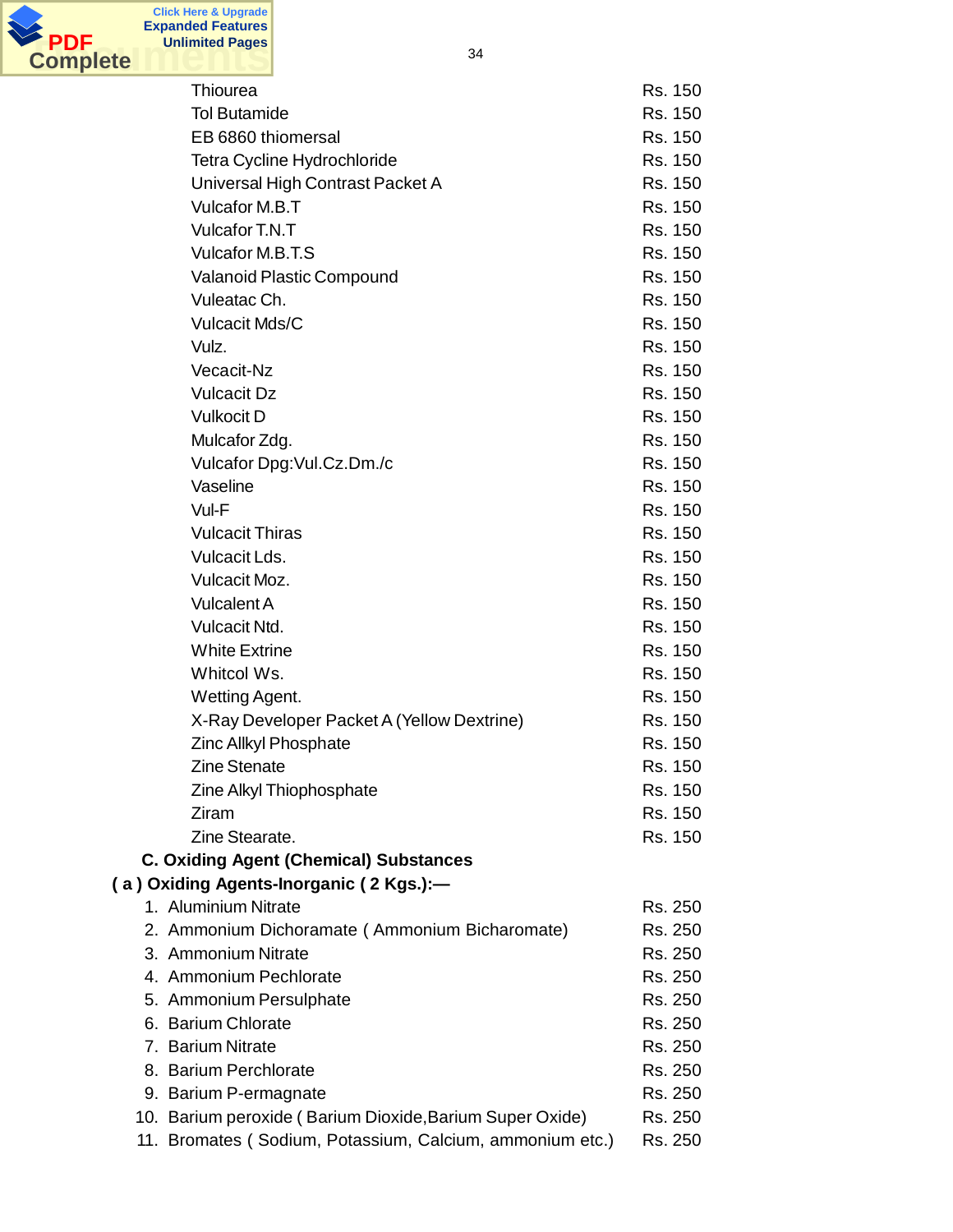

| 12. Calcium Nitrate                                                    | Rs. 250 |
|------------------------------------------------------------------------|---------|
| 13. Calcium Chlorate                                                   | Rs. 250 |
| 14. Calcium Chlorite                                                   | Rs. 250 |
| 15. Calcium Hypochlorite                                               | Rs. 250 |
| 16. Calcium Nitrate                                                    | Rs. 250 |
| 17. Calcium Permanganate                                               | Rs. 250 |
| 18. Calcium Perchlorate                                                | Rs. 250 |
| 19. Calcium Poroxide                                                   | Rs. 250 |
| 20. Chromates of all kinds                                             | Rs. 250 |
| 21. Chlorites Inorganic                                                | Rs. 250 |
| 22. Chlorates Inorganic                                                | Rs. 250 |
| 23. Chromic Acid                                                       | Rs. 250 |
| 24. Chromium Trioxide(Chromic Acid, Chromic Anhydride)                 | Rs. 250 |
| 25. Dichromates, inorganic                                             | Rs. 250 |
| 26. Didymium Nitrate(Needymium Nitrate, Praseodymiym Nitrates) Rs. 250 |         |
| 27. Ferric Nitrate                                                     | Rs. 250 |
| 28. Hydrogen Peroxide                                                  | Rs. 250 |
| 29. Lead Peroxide(Lead Dioxide)                                        | Rs. 250 |
| 30. Lead Nitrate                                                       | Rs. 250 |
| 31. Lead Perchlorate                                                   | Rs. 250 |
| 32. Lead Hydrochlorite                                                 | Rs. 250 |
| 33. Lithium Peroxide                                                   | Rs. 250 |
| 34. Magnesium Bromate                                                  | Rs. 250 |
| 35. Manganese Dioxide                                                  | Rs. 250 |
| 36. Magnesium Nitrate                                                  | Rs. 250 |
| 37. Magnesium Perchlorate                                              | Rs. 250 |
| 38. Mangnesium Peroxide                                                | Rs. 250 |
| 39. Nitrates Inorganic                                                 | Rs. 250 |
| 40. Per Borates Inorganic                                              | Rs. 250 |
| 41. Per Chlorates, Inorganic                                           | Rs. 250 |
| 42. Perchloric Acid                                                    | Rs. 250 |
| 43. Permanganates, Inorganic                                           | Rs. 250 |
| 44. Peroxides, Metallie                                                | Rs. 250 |
| 45. Potassium Bromate                                                  | Rs. 250 |
| 46. Patassium Chylorate                                                | Rs. 250 |
| 47. Potassium Nitrate                                                  | Rs. 250 |
| 48. Potassium Nitrits                                                  | Rs. 250 |
| 49. Potassium Perchlorate                                              | Rs. 250 |
| 50. Potassium Permanganate                                             | Rs. 250 |
| 51. Potassium Peroxide                                                 | Rs. 250 |
| 52. Potassium Per Sulphate                                             | Rs. 250 |
| 53. Silver Nitrate                                                     | Rs. 250 |
| 54. Sodium Bromatge                                                    | Rs. 250 |
| 55. Sodium Chlorite                                                    | Rs. 250 |
| 56. Sodium Chlorate                                                    | Rs. 250 |
| 57. Sodium Nitrate (Chile Saltpetro)                                   | Rs. 250 |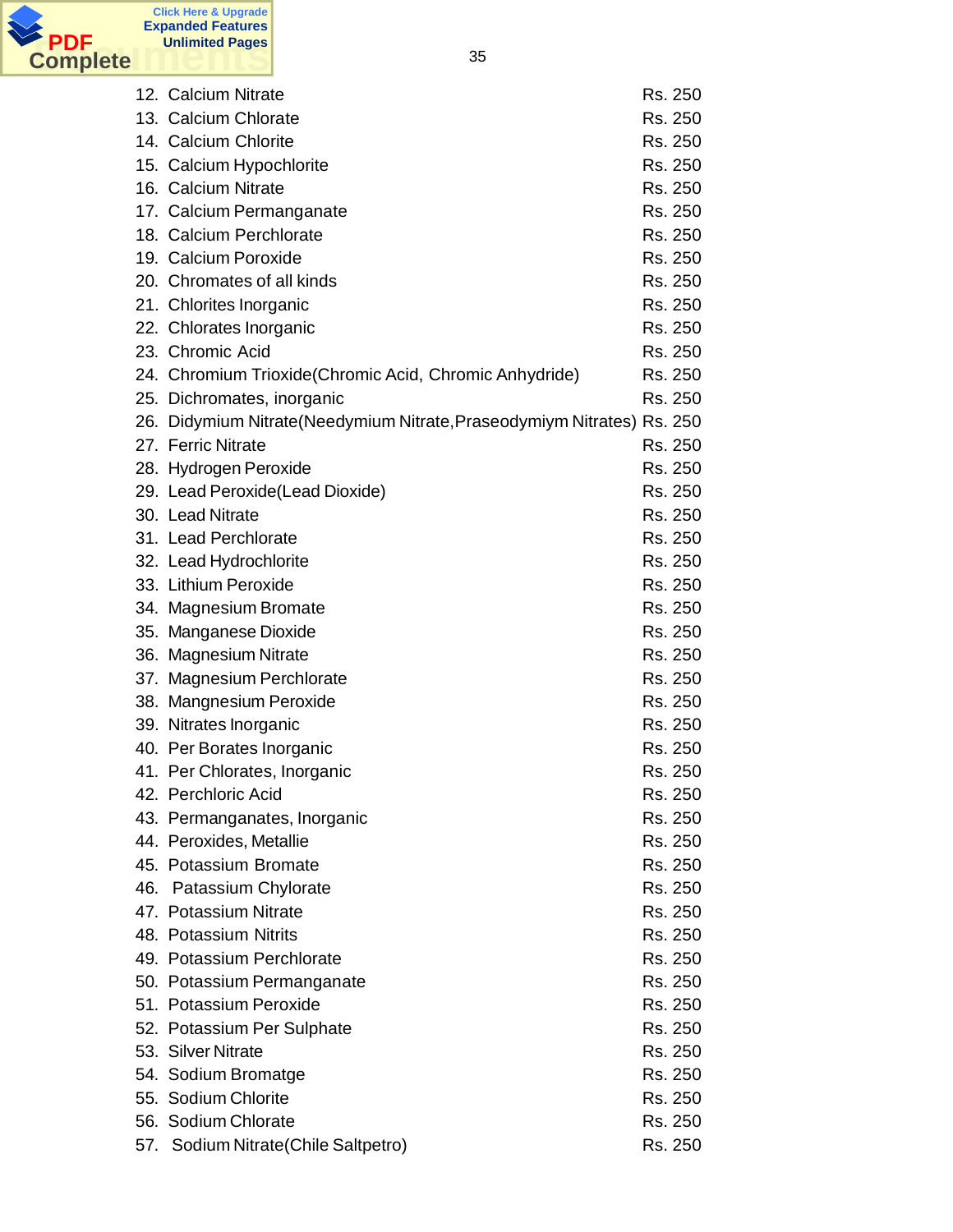

| 58. Sodium Nitrate                         | Rs. 250 |
|--------------------------------------------|---------|
| 59. Sodium Perchlorate                     | Rs. 250 |
| 60. Sodium Permanganate                    | Rs. 250 |
| 61. Sodium Peroxide                        | Rs. 250 |
| 62. Sodium Persulphate                     | Rs. 250 |
| 63. Strontium Chlorate                     | Rs. 250 |
| 64. Strontium Nitrate                      | Rs. 250 |
| 65. Strontium Perchlorate                  | Rs. 250 |
| 66. Strontium Peroxide (Strontium dioxide) | Rs. 250 |
| 67. Ura Hydrogen Peroxide                  | Rs. 250 |
| 68. Zinc Chlorate                          | Rs. 250 |
| 69. Zinc Nitrate                           | Rs. 250 |
| 70. Zine Permanganate                      | Rs. 250 |
| 71. Zine peroxide                          | Rs. 250 |

# **( b ) Oxidising Agents – Organic ( 2 Kgs. ) :—**

| 1. Acetyl Benzyl Peroxide                                 | Rs. 350 |
|-----------------------------------------------------------|---------|
| 2. Acetyl Peroxide                                        | Rs. 350 |
| 3. Benzyl Peroxide                                        | Rs. 350 |
| 4. Tertiary Butyl 22 Dim ethyl Benzyl Peroxide            | Rs. 350 |
| 5. Tertiary Butyl Hydro Peroxide                          | Rs. 350 |
| 6. Iso-Butyl Methyl Keton Peroxide                        | Rs. 350 |
| 7. Tertiary Butyl Per Acetate                             | Rs. 350 |
| 8. Tertiary Butyl Per Benzoate                            | Rs. 350 |
| 9. Tertiary Butyl Per Maleate                             | Rs. 350 |
| 10. Tertiary Butyl Peroctate                              | Rs. 350 |
| 11. 2-2 Bis. (Tertiary Butyl Peroxy) Butane               | Rs. 350 |
| 12. Tertiary Butyl Iso-Propyl Benzene, Hydroperoxide      | Rs. 350 |
| 13. Cumene Hydro Peroxide (Cumyl Hydro Peroxide)          | Rs. 350 |
| 14. Cyclo Hexanone Peroxides                              | Rs. 350 |
| 15. Di-terriary Butyl Diperphathalate                     | Rs. 350 |
| 16. Tertiary Butyl Peroxide (Di-triany Batyl Peroxide)    | Rs. 350 |
| 17. 2-4 Dichloro Banzoyl Peroxide                         | Rs. 350 |
| 18. Di( 4-Chloro Benzoyl) Peroxide                        | Rs. 350 |
| 19. 2-5 Di Methyl Hexane 2-5 Dihydro Peroxide             | Rs. 350 |
| 20. Di-Iso-Propyl Benzene Hydroperoxide                   | Rs. 350 |
| 21. Ethyl Methyl Ketone Hydroperoxide                     | Rs. 350 |
| 22. Ethyl Methyl Ketone Peroxide                          | Rs. 350 |
| 23. Lauroyl Peroxide (Dilauroyl Peroxide)                 | Rs. 350 |
| 24. Para-Methane Hydroperoxide                            | Rs. 350 |
| 25. Octanoyl Peroxide (Octyl Peroxide, Caprylol Peroxide) | Rs. 350 |
| 26. Pero Acetic Acid (Acetyl Hydro Peroxide)              | Rs. 350 |
| 27. Pinane Hydroperoxide                                  | Rs. 350 |
| 28. Propionyl Peroxide                                    | Rs. 350 |
| 29. Succinic Acid Peroxide (Disuccinic Acid Peroxide      | Rs. 350 |
| Peroxy Disuccinic Acid, Succinoyl Peroxide)               | Rs. 350 |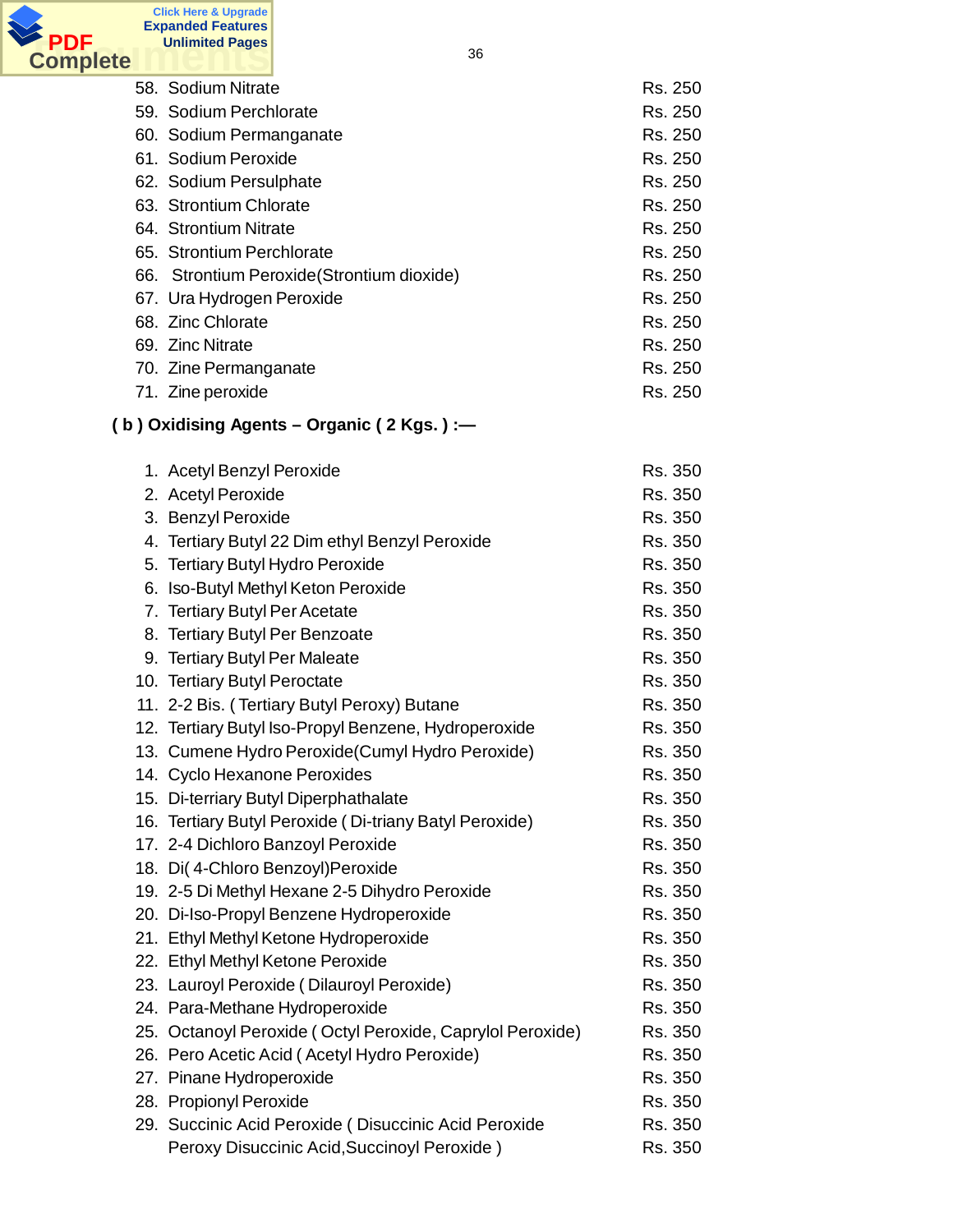

| 30. Tetralin Hydro Peroxide ( Tera Hydro | Rs. 350 |
|------------------------------------------|---------|
| Napthalene Hydroperoxide)                | Rs. 350 |
| 31.  Tetra Nitro Ethane                  | Rs. 350 |

D- POISONOUS (TOXIC) SUBSTANCES

# **(a) All Cyanides including the following (½ Kgs.) :—**

| 1. Barium Byanide                                            | Rs. 300            |
|--------------------------------------------------------------|--------------------|
| 2. Bromo Benzyl Cyanide                                      | Rs. 300            |
| 3. Calcium Cyanide                                           | Rs. 300            |
| 4. Copper Cyanide (Cupric Cyanide)                           | Rs. 300            |
| 5. Cyanides                                                  | Rs. 300            |
| 6. Cyanogen Bromide (Bromine Cyanide, Brome Cyanide)         | Rs. 300            |
| 7. Cyanogens Chloride (Chlorine Cyanide)                     | Rs. 300            |
| 8. Hydro Cyanide Acid (Hydrogen Cyanide Prussic Acid)        | Rs. 300            |
| 9. Lead Cyanide                                              | Rs. 300            |
| 10. Mercury Cyanide (Mercuric Cyanide)                       | Rs. 300            |
| 11. Mercurlc Potassium (Cyanide Potassium Cyano Mercurate)   | Rs. 300            |
| 12. Mercury Oxycyanide                                       | Rs. 300            |
| 13. Nickel Cyanide                                           | Rs. 300            |
| 14. Potassium Cuprocyanide                                   | Rs. 300            |
| 15. Potassium Cyanide                                        | Rs. 300            |
| 16. Silver Cyanide                                           | Rs. 300            |
| 17. Sodium Cyanide                                           | Rs. 300            |
| 18. Zinc Cyanide                                             | Rs. 300            |
|                                                              |                    |
| (b) Other items of poisonous (toxic) substances (10Kgs.):-   |                    |
| 1. Acetone Cyanohydrin                                       | Rs. 500            |
| 2. Acaricides                                                | Rs. 500            |
| 3. Acrylonitrile (Viny/Cyanides) also Flammable              | Rs. 500            |
| 4. Aldrin                                                    | Rs. 500            |
| 5. Acrylamide                                                | Rs. 500            |
| 6. Alkoloids                                                 | Rs. 500            |
| 7. Allyl Iso-Thiocyanate                                     | Rs. 500            |
| 8. Aluminium Phoshide                                        | Rs. 500            |
| 9. Ammonium Hydrogen Fluoride                                | Rs. 500            |
| 10. Ammonium Hydorgen Fluoride, Ammonium Bi-Fluoride,        | Rs. 500            |
| Ammonium Acid Fluoride.                                      |                    |
|                                                              |                    |
| 11. Ammunition, Tear Producing or Toxic                      | Rs. 500            |
| 12. Aniline (Aminobenzene, Aniline Oil, Phenylamine)         | Rs. 500            |
| 13. Aniline Hydrochloride (Aniline Chloride, Aniline Salt)   | Rs. 500            |
| 14. Antimoney Compounds                                      | Rs. 500            |
| 15. Antimony Lactate                                         | Rs. 500            |
| 16. Potassium Ttartrate (Taratar Emetic)<br>17. Arsenic Acid | Rs. 500<br>Rs. 500 |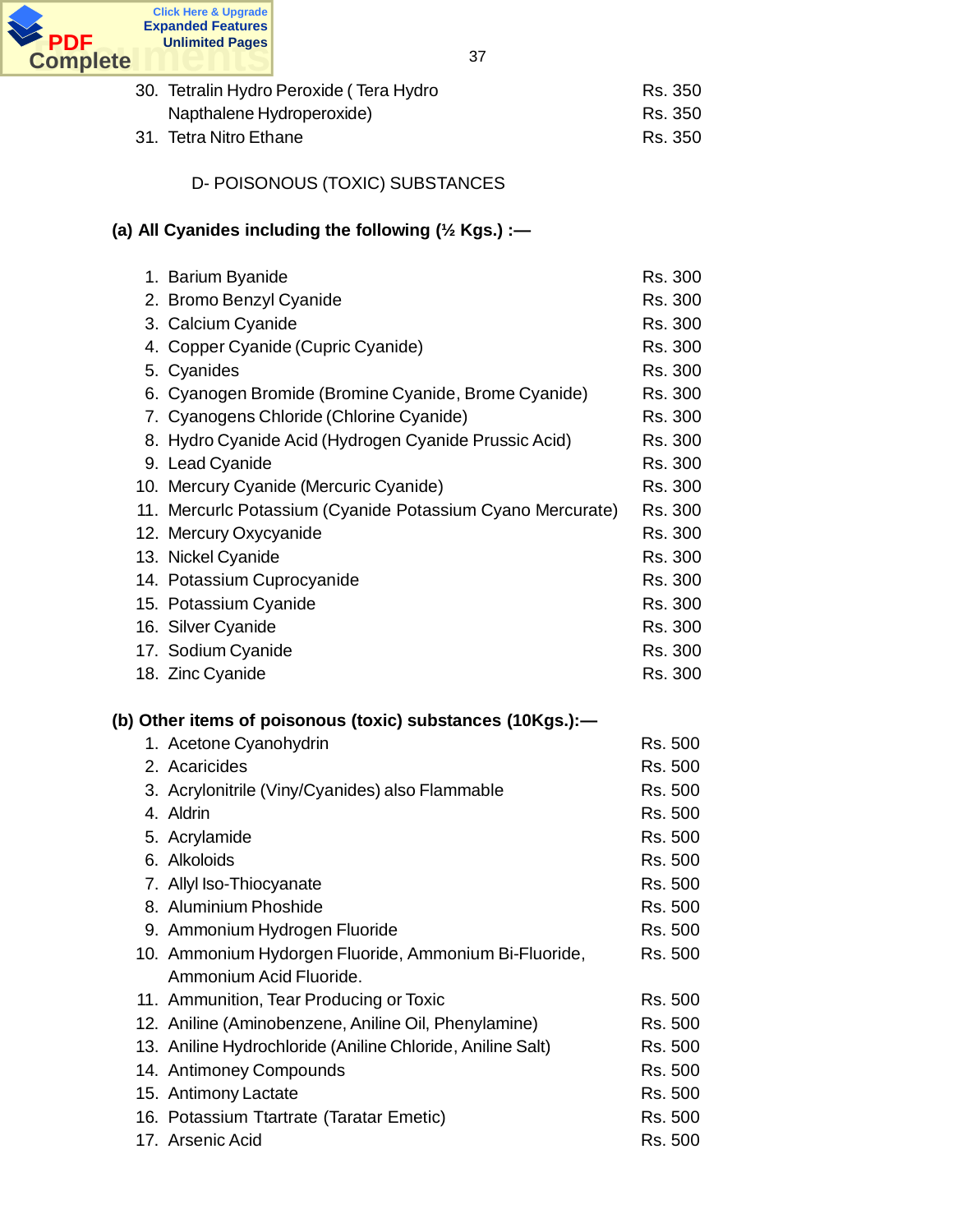

| 17-A. Arsenic Dust                                             | Rs. 500 |
|----------------------------------------------------------------|---------|
| 18. Arsenic Bromide (Arsenous Bromide)                         | Rs. 500 |
| 19. Arsenic Compounds                                          | Rs. 500 |
| 20. Arsenic Pentoxide                                          | Rs. 500 |
| 21. Arsenic Trichloride (Aresenic Chloride, Arsenous Chloride) | Rs. 500 |
| 22. Arsenic Tioxide (Arsenic Oxide, Arsenous Oxide,            | Rs. 500 |
| <b>White Arsenic)</b>                                          |         |
| 23. Barium Oxide                                               | Rs. 500 |
| 24. Benzidine                                                  | Rs. 500 |
| 25. Benzylidene Chloride (Benzal Chloride, Benzyl Chloride)    | Rs. 500 |
| 26. Beryllium Powder                                           | Rs. 500 |
| 27. Beryllium Compounds                                        | Rs. 500 |
| 28. Bordeaux Arsenites                                         | Rs. 500 |
| 29. Bromo Acetone                                              | Rs. 500 |
| 30. Brucine (Dimethoxt Strychine)                              | Rs. 500 |
| 31. Cocodylic Acid (Dimethyl Arsenic Acid)                     | Rs. 500 |
| 32. Calcium Arsenate                                           | Rs. 500 |
| 33. Calcium Arsenite                                           | Rs. 500 |
| 34. Carbon Tertachloride (Tetra Chloro Methane)                | Rs. 500 |
| 35. Chloral (Trichloro Acetaldehyde)                           | Rs. 500 |
| 36. Chloro Acetone                                             | Rs. 500 |
| 37. Chloro Acetophenone (Phenyl Chloro Methyl Ketone)          | Rs. 500 |
| 38. Chloro Anilines                                            | Rs. 500 |
| 39. Chloro Dinitro Benzence                                    | Rs. 500 |
| 40. Chloro Nitro Benzenes                                      | Rs. 500 |
| 41. Chloro Phenates                                            | Rs. 500 |
| 42. Chloro Phenols                                             | Rs. 500 |
| 43. Chloro Picrin (Nitro Chloro Methane)                       | Rs. 500 |
| 44. Chloro Ortho-Toludine Hydor Chloride                       | Rs.500  |
| 45. Coecules                                                   | Rs. 500 |
| 46. Copper Aceto Arsenite (Emerald Green,                      | Rs. 500 |
| Kings Green, Moss Green, Viena Green)                          |         |
| 47. Coper Arsenite (Cupric Arsenite, Scheeles Mineral)         | Rs. 500 |
| 48. Dichloro Anilines                                          | Rs. 500 |
| 49. Dichloron-n-Benzene                                        | Rs. 500 |
| 50. Diethylene Triamine                                        | Rs. 500 |
| 51. Di Ethyl Sulphate 9Ethyl Sulphate                          | Rs. 500 |
| 52. Di-methyl Sulphate                                         | Rs. 500 |
| 53. Dinitro-n-Anilines                                         | Rs. 500 |
| 54. Dinitro-n-Benzenes                                         | Rs. 500 |
| 55. Dinitro-n-Ortho Cresol                                     | Rs. 500 |
| 56. Dinitro-n-Phenols                                          | Rs. 500 |
| 57. Dinitro-n-Toluenes                                         | Rs. 500 |
| 58. Disinfectants                                              | Rs. 500 |
| 59. Di-Phenyl Amine Chloro Arsine (Phenarsazine Chloride)      | Rs. 500 |
| 60. Di-Phenyl Chloro Arsine                                    | Rs. 500 |
|                                                                |         |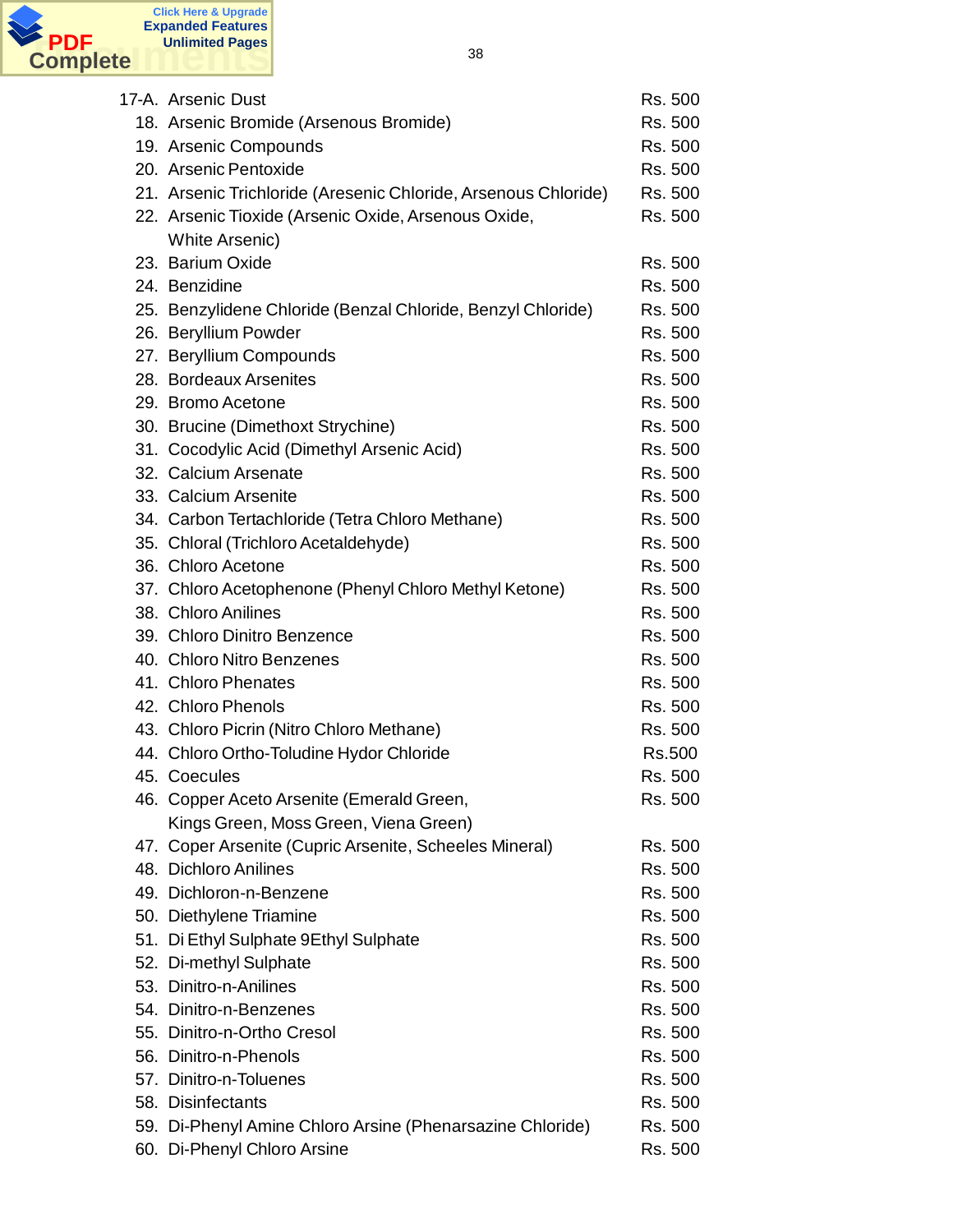

61. Endrin Rs. 500 62. Epichlorohydrin Rs. 500 63. Ethyl Bromo Acetate Rs. 500 64. Ethyl Dichloro Arsine **Rights RS. 500** 65. Ethylen Di Bromide **Rs. 500** 66. Ferric Arsenate (Scorodite) Rs. 500 67. Ferric Arsenite **Rights** Rs. 500 68. Ferrous Arsenate **Research Engineering Structure Rs. 500** 69. Fungicides **Rs. 500** 70. Hoxa Ethyl Tetra Phosphate (Ethyl tetra Phosphate) Rs. 500 71. Fermicides **Rational Execution Contract Contract Contract Contract Contract Contract Contract Contract Contract Contract Contract Contract Contract Contract Contract Contract Contract Contract Contract Contract Contrac** 72. Herbicides **Rs. 500** 73. Insecticides **Rs. 500** 74. Lead Asernates **Ray and Aserta Assault Assault Assault Ass** 500 75. Lead Arsenites **Rational Engineering Contract Contract Contract Contract Contract Contract Contract Contract Contract Contract Contract Contract Contract Contract Contract Contract Contract Contract Contract Contract C** 76. London Purple **Rights RS. 500** 77. Magnesium Arsenate **Rights** Rs. 500 78. Malathion Rs. 500 79. Morcuric Arsonate **Rights** Arsuments and the Rights Ars. 500 80. Morcuric Chloride **Rs. 500** 81. Mercuric Nitrate **Rights** Rs. 500 82. Mercuric Sulphate **Rs. 500** 83. Morcurous Nitrate Rs. 500 84. Mercurous Sulphate **RS. 500** 85. Mercury Acetate (Mercuric / Mercurous Acetate) Rs. 500 86. Mercury Ammonium Choloride Rs. 500 87. Mercury Benzoate **RS.500** 88. Mercury Bisulphate **RS. 500** 89. Bromides (Mercuric / Merentrol) Rs. 500 90. Mercury Oleate Rs. 500 91. Mercury Oxide Rs. 500 92. Mercury Potassium Lodide (Potassium Mercuric Lodide) Rs. 500 93. Morcury Salicylate **RS. 500** 94. Morcury Thiocyanate Rs. 500 95. Methyl Bromode Rs. 500 96. Methyl Bromo Acetone **RS. 500** 97. Naphtylamine, alpha or beta Rs. 500 98. Naphthyl Thio Urea Rs. 500 99. Naphthyl Urea **RS. 500** 100. Nematocides **RS. 500** 101. Nicoting Nicotine hydrochloride **RS. 500** 102. Nicotine Salicylate **Rs. 500** 103. Nicotine Sulphate **Rs. 500** 104. Nicotine Tartarate **Rights** Rs. 500 105. Nitro Anilines **Richlands** Rs. 500 106. Nitro Benzenes Robert Communications and the RS. 500 RS. 500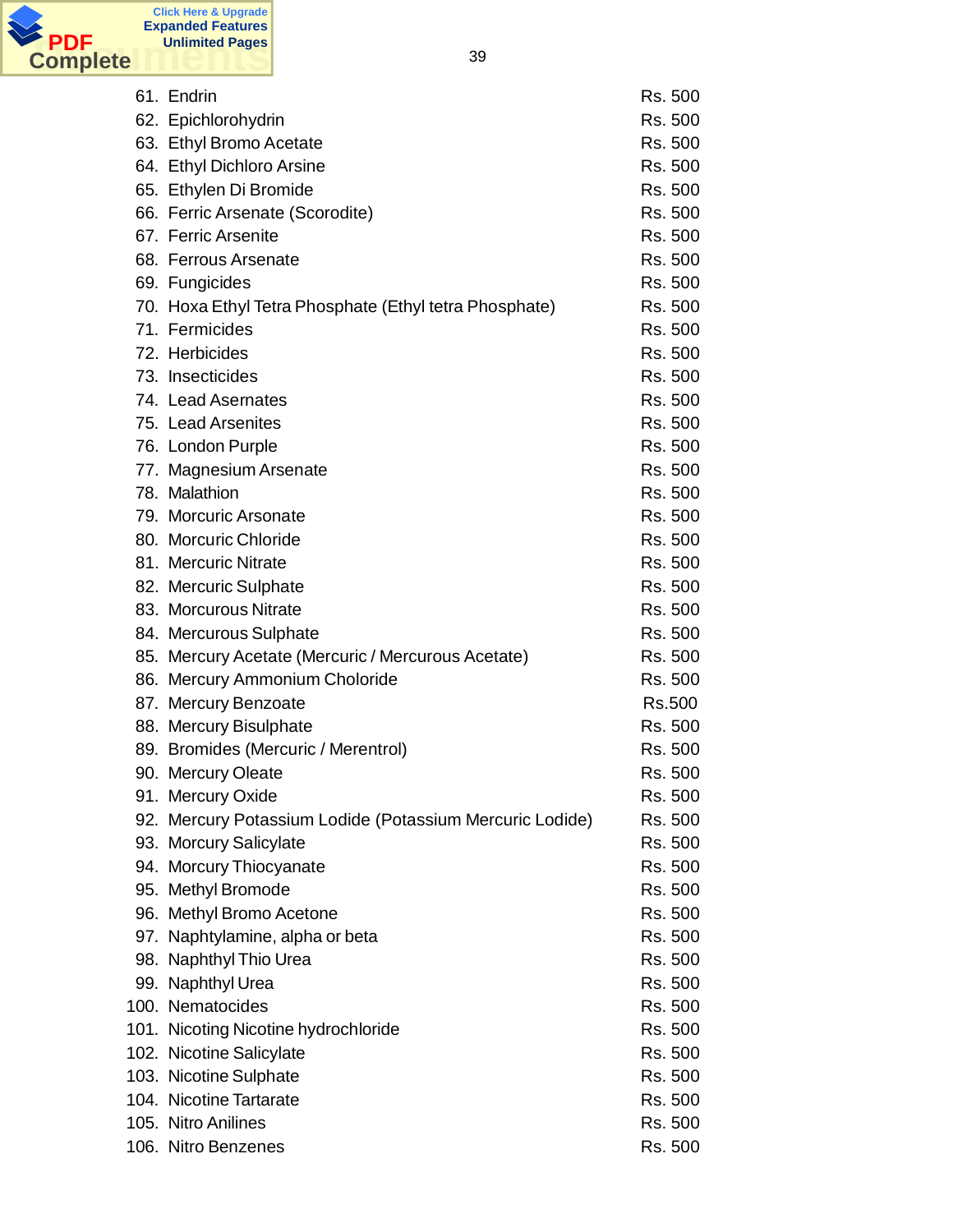

| 107. Nitro Phenols                                                                 | Rs. 500 |
|------------------------------------------------------------------------------------|---------|
| 108. Nitro Toluenes                                                                | Rs. 500 |
| 109. Nitro Oxylenes                                                                | Rs. 500 |
| 110. Organo Phosphates                                                             | Rs. 500 |
| 111. Parathion (Methyul Parathion)                                                 | Rs. 500 |
| 112. Penta Chloro Ethane (Pentalin)                                                | Rs. 500 |
| 113. Perchloro Mephyl Mercaqtan (Thio Carbonyl Terachloride,                       | Rs. 500 |
| Trichloro Menthul Sulphochloride).                                                 |         |
| 114. xxxxxxxxxxxxxxxxxxxxxxxxxx                                                    |         |
| 115. Pesticides Yours Faithfully, X. -                                             | Rs. 500 |
| 116. Azphos- Ethyl, Azinphos- Methyl, Memeton, Dimefoz                             | Rs. 500 |
| Disulphoton, Dioxathion, Endonthion, HETP, Mecarbon,                               |         |
| Mevinphos, Parathion and Phosphamidon, Schradan,                                   |         |
| Sulfotep, Tetra Ethyl Pyro Phosphate (TEPP),                                       |         |
| Dimeton Methyl, Dibrom, Dizainon, Ethion, Fenthion,                                |         |
| Phenkaplon, Thiometon, Bromophnos, Chlorothion,                                    |         |
| Dimethoate, Fenitrothion, Malathion, Trichionfo, Aldrin                            |         |
| and Aldrin Mixture, Dieldrin, Eldrin Mistures, Heptachlor,                         |         |
| Fama BHCDDT, Lindane, Toxaphene, Pentachlorophenol,                                |         |
| Chlorophenates, Chlorophenlos AN TU Isolar, Dimetilan,                             |         |
| Urbazid Propoxure Carbaryl, Dinobutio, Dinoseb,                                    |         |
| 4-6 Dinitro Orth Eresol (DNOC), Binapacryl, Dincap,                                |         |
| Brucine, Nicotine Strychnine, Mercury, Benzoate,                                   |         |
| Mercury Clouconate, Mercury Nucleate, Mercury Oleate,                              |         |
|                                                                                    |         |
| Mercury Sailcylate, Fentin Acetate, Fentin Hydoxide,                               |         |
| Thallium Compounds, Arsen Compounds, Warfarin                                      |         |
| Comnachlor, Pindone, Sodium flucoroacetate, Endothat                               |         |
| Paraquat, Diquat, Loxynil.<br>117. Phenols (Carbolic Acid Cresols, Cresylic Acids) |         |
|                                                                                    | Rs. 500 |
| 118. Phenyl Carboxyl Amine Chloride (Phenyl Imono Phosgene)                        | Rs. 500 |
| 119. Phenyleno Diamines                                                            | Rs. 500 |
| 120. Phenyl Mercuric Acetate                                                       | Rs. 500 |
| 121. Phenyl Mercuric Compounds                                                     | Rs. 500 |
| 122. Phenyl Mercuric Hydroxide                                                     | Rs. 500 |
| 123. Phenyl Mercuric Nitrate                                                       | Rs. 500 |
| 124. Potassium Arsenate                                                            | Rs. 500 |
| 125. Potassium Arsenite                                                            | Rs. 500 |
| 126. Potassium Fluoride                                                            | Rs. 500 |
| 127. Silver Arsenite                                                               | Rs. 500 |
| 128. Sodium Arsenate                                                               | Rs. 500 |
| 129. Sodium Arsenite                                                               | Rs. 500 |
| 130. Sodium Cacodylate                                                             | Rs. 500 |
| 131. Sodium fluoride (Villianumite)                                                | Rs. 500 |
| 132. Sitrontium Arsenite                                                           | Rs. 500 |
| 133. Strychnine and its salts                                                      | Rs. 500 |
| 134. Tear Gas                                                                      | Rs. 500 |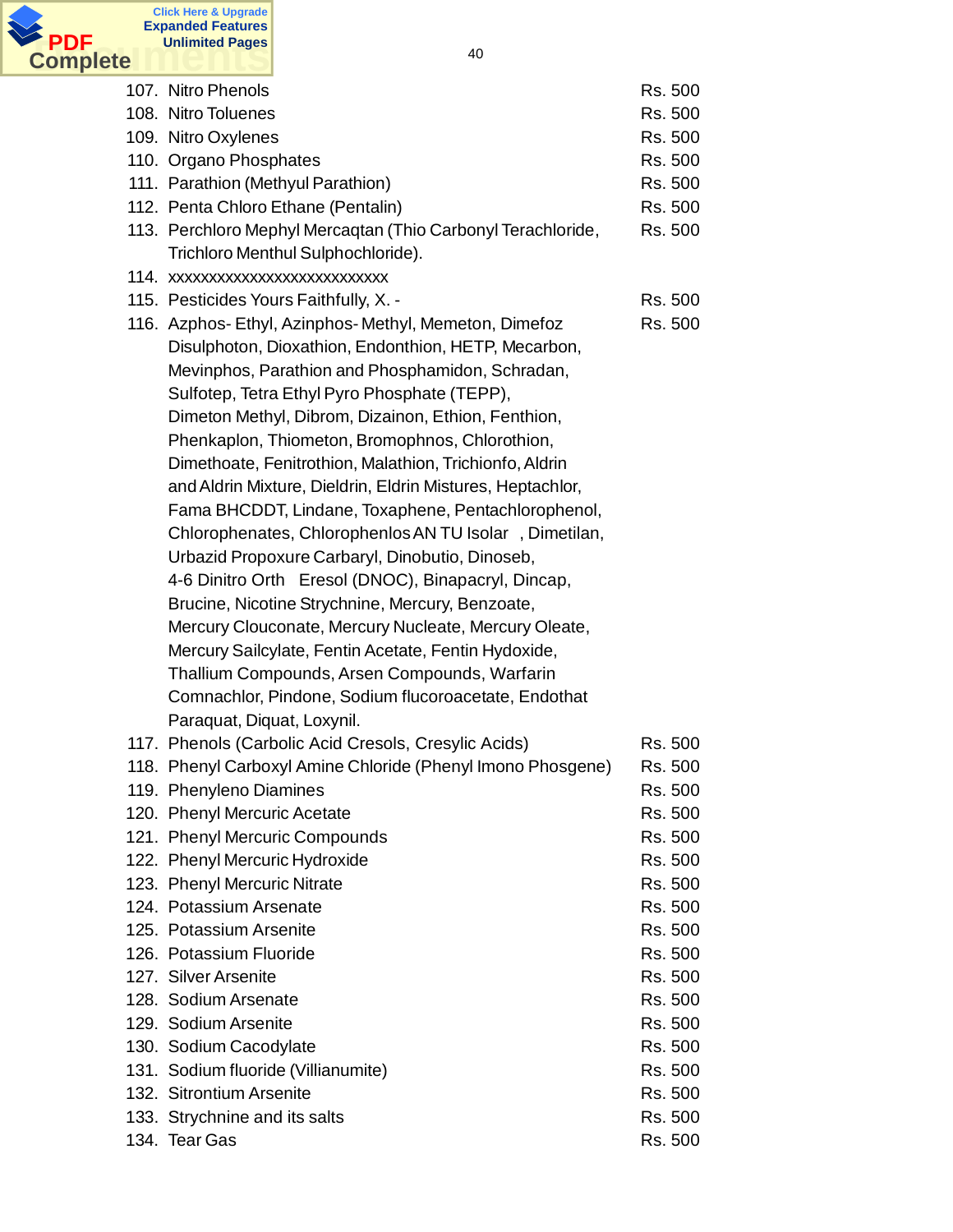

| 135. Tear Gas Candles (9Tear Gas Grenades)                    | Rs. 500 |
|---------------------------------------------------------------|---------|
| 136. Tetra Chloro Ethane (Acetylene Tetrachloride)            | Rs. 500 |
| 137. Tetra Ethyl Dithio Pyro Phosphate                        | Rs. 500 |
| 138. Tetra Ethyl Pyro Phosphate                               | Rs. 500 |
| 139. Thallium Compounds                                       | Rs. 500 |
| 140. Toluidine                                                | Rs. 500 |
| 141. 2,4-Toluidine Diamine                                    | Rs. 500 |
| 142. Xylidines (Amino Dimethyl Benzine. 3,4-Dimethyl Aniline) | Rs. 500 |
| 143. Xvlvl Bromide                                            | Rs. 500 |
| 144. Zinc Arsenate and Arsenite                               | Rs.500  |
| 145. Xinc Phosphide                                           | Rs. 500 |
|                                                               |         |

### **(c) Infectious Substances :—**

| These are substances containing disease -             | Rs. 500 |
|-------------------------------------------------------|---------|
| Producing macro-oganisms, such other substances,      |         |
| solids, liquids or gases which are dangerous to human |         |
| beings and which in contact with living tissues cause |         |
| damages to them.                                      |         |

### **(d) Corrosives Free limit for single item (10 Kgs.) :—**

| 1. Acetic Acid                                     | Rs. 200 |
|----------------------------------------------------|---------|
| 2. Acetic Anhydrid (Acetic Oxide, Acctyloxide)     | Rs. 200 |
| 3. Acety 1 Bromide                                 | Rs. 200 |
| 4. Acety 1 lodide                                  | Rs. 200 |
| 5. Mineral Acids, their solutions and Mixtures     | Rs. 200 |
| (Mixed Acid, Nitrating Acid, Spent Acid)           |         |
| 6. Altane Sulphuric Acids                          | Rs. 200 |
| 7. Ally 1 lodide also flammable                    | Rs. 200 |
| 8. Aluminium Bromide, Anhydrous                    | Rs. 200 |
| 9. Aluminium chloride, Anhydrous                   | Rs. 200 |
| 10. Ally 1 Trichlorosillane                        | Rs. 200 |
| 11. Anisoy 1 Chloride                              | Rs. 200 |
| 12. Antimoney Fentachloride or Animony Perchloride | Rs. 200 |
| 13. Antimony Penta fluride                         | Rs. 200 |
| 14. Antimony Trichloride or Antimony Chloride or   | Rs. 200 |
| Caustic Antimony or Mineral Butter                 |         |
| 15. Battery Fluid                                  | Rs. 200 |
| 16. Benzol Chloride                                | Rs. 200 |
| 17. Benzyl Bromide (Bromo Toluene)                 | Rs. 200 |
| 18. Benzyl Chloride (Chloro Toluene)               | Rs. 200 |
| 19. Benzyl Chloroformate                           | Rs. 200 |
| 20. Bifluorides                                    | Rs. 200 |
| 21. Boron Trifluoride-Acetic Acid                  | Rs. 200 |
| 22. Complex Bromine Free Limit 5 Kgs.              | Rs. 200 |
| 23. Bromine Penta Fluoride                         | Rs. 200 |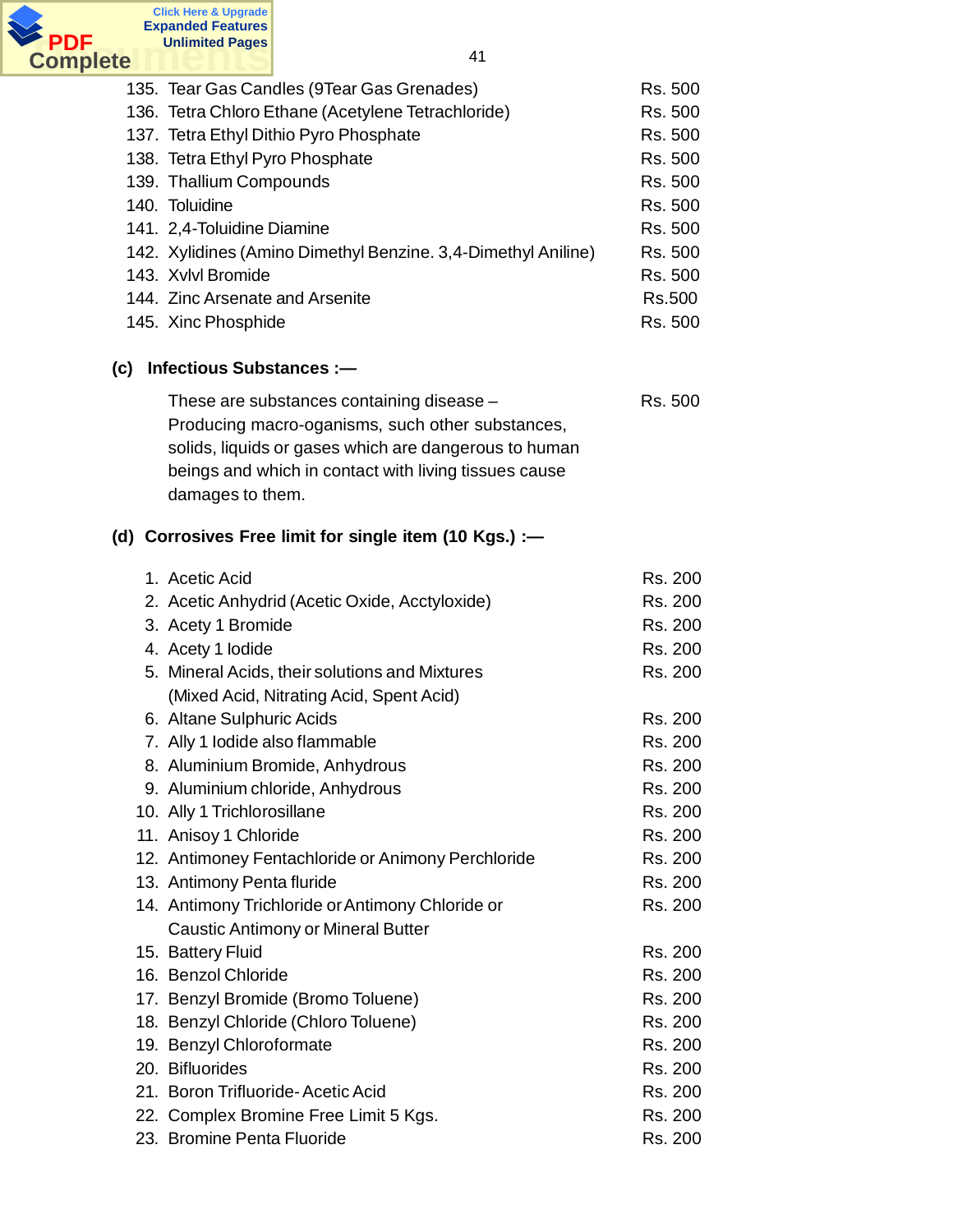

| 24. Bromine Trifluoride                                              | Rs. 200 |
|----------------------------------------------------------------------|---------|
| 25. Bromine Trifluoride                                              | Rs. 200 |
| 25-A. Bromo Acetic Acid                                              | Rs. 200 |
| 26. Caustic Soda                                                     | Rs. 200 |
| 27. Caustic Potash                                                   | Rs. 200 |
| 28. Chloro Acetic Acid                                               | Rs. 200 |
| 29. Chloro Acety 1 Chloride                                          | Rs. 200 |
| 30. Chloro Phenyl Trichlorosilane                                    | Rs. 200 |
| 31. Chloro Sulphonic Acid                                            | Rs. 200 |
| 32. Chromium Fluoride                                                | Rs. 200 |
| 33. Chormium Ocychloride (Chronyl-chloride)                          | Rs. 200 |
| 34. Cupri Ethylene Diamine                                           | Rs. 200 |
| 35. Cyclohexyl Trichlorosialane                                      | Rs. 200 |
| 36. Dichloro Acetic Acid                                             | Rs. 200 |
| 37. Dichloro Acety 1 Chloride                                        | Rs. 200 |
| 38. Dichloropheny 1 Trichorosilane                                   | Rs. 200 |
| 39. Diethy 1 Dichlorosilane                                          | Rs. 200 |
| 40. Difluore Phosphoric Acid Anhydrous                               | Rs. 200 |
| 41. Dipheny 1 Dichlorosilane                                         | Rs. 200 |
| 42. Dipheny 1 Methyl Bromide                                         | Rs. 200 |
| 43. Rthylene Diamine                                                 | Rs. 200 |
| 44. Ferric Chloride (Iron Chloride)                                  | Rs. 200 |
| 45. Fluo Boric Acid                                                  | Rs. 200 |
| 46. Fluoro Phosphoric Acid                                           | Rs. 200 |
| 47. Fluoro Sulphoric Acid                                            | Rs. 200 |
| 48. Flou Silicic Acid (Hydro Fluo Silicic Acid, Silico Fluotic Acid) | Rs. 200 |
| 49. Formic Acid                                                      | Rs. 200 |
| 50. Fumary 1 chloride (Butanedio 1 Chloride)                         | Rs. 200 |
| 51. Hexadecy 1 Trichlorosi Lane                                      | Rs. 200 |
| 52. Hexa Fluoro Phospheric Acid                                      | Rs. 200 |
| 53. Hexa Methylene diamine, Solution                                 | Rs. 200 |
| 54. Hexy 1 Trichlorosilane                                           | Rs. 200 |
| 55. Hydrazone                                                        | Rs. 200 |
| 56. Hydriodic Acid (Hydrogen Judide)                                 | Rs. 200 |
| 57. Hydro Bromic Acid (Hydrogen Bromide)                             | Rs. 200 |
| 58. Hydrochloric Acid (Hydrogen Chloride Muralite Acid)              | Rs. 200 |
| 59. Hydro Fluric Acid                                                | Rs. 200 |
| 60. Hypochlorites                                                    | Rs. 200 |
| 61. Iodine Monochloride                                              | Rs. 200 |
| 61-A. Lime (Unslaked)                                                | Rs. 200 |
| 62. Nitric Acid                                                      | Rs. 200 |
| 63. Nitro Hydrochloric Acid (Aqua Regia)                             | Rs. 200 |
| 64. Nony 1 Trichlorosilane                                           | Rs. 200 |
| 65. Octa Decy 1 Trichlorisilane                                      | Rs. 200 |
| 66. Octy 1 Trichlorosilane                                           | Rs. 200 |
| 67. Perchloric Acid                                                  | Rs. 200 |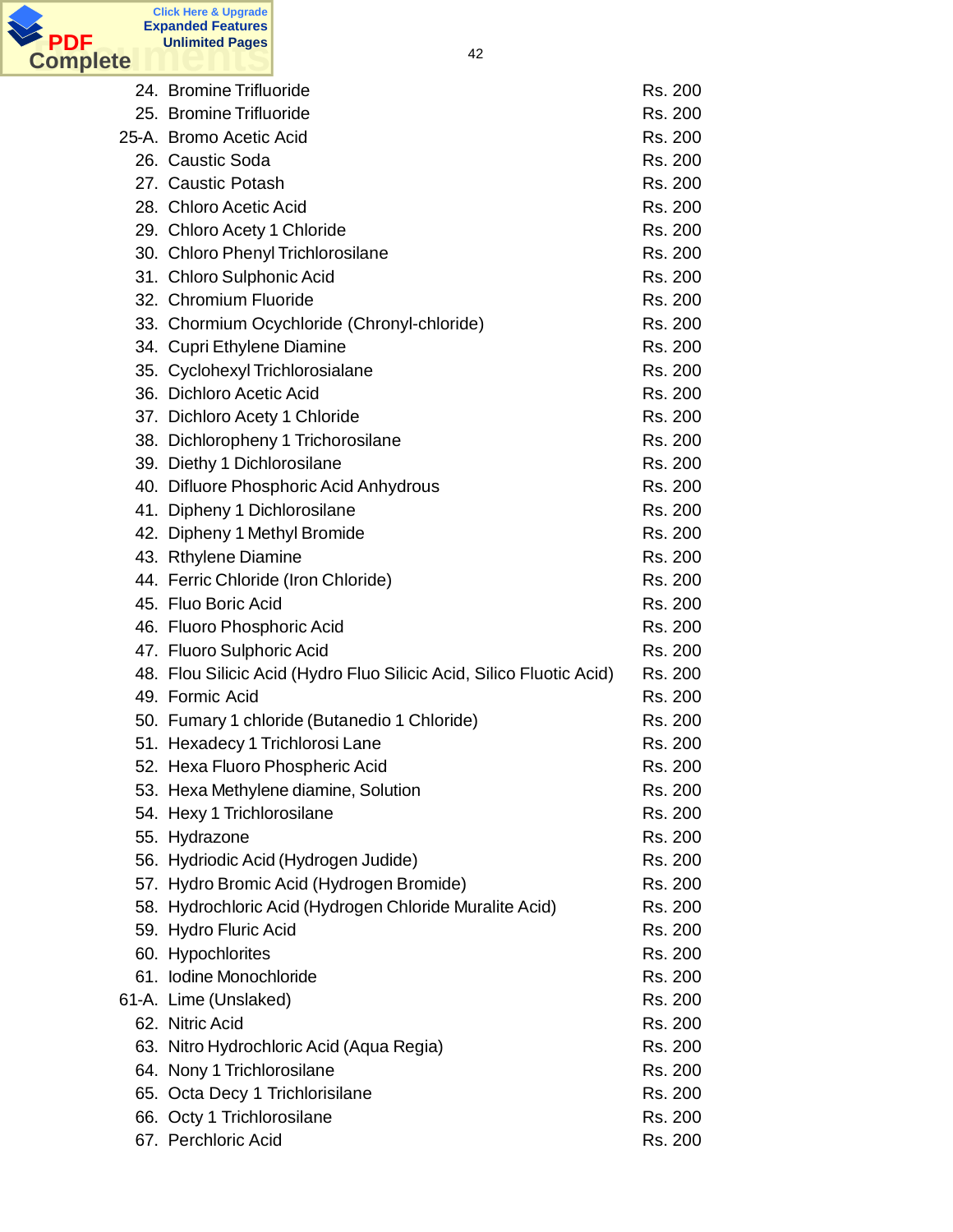

| 68. Pheno 1 Sulphonic Acid                             | Rs. 200 |
|--------------------------------------------------------|---------|
| 69. Pheny 1 Trichlorosilane                            | Rs. 200 |
| 70. Phosphorous Oxybromide (Phorsphory 1 Bromide)      | Rs. 200 |
| 71. Phosphorous Pentachloride (Phosphoric Anhydride)   | Rs. 200 |
| 72. Phosphorous Pentoxide (Phosphoric Anhydide)        | Rs. 200 |
| 73. Trichloride (Phosphorous Chloride)                 | Rs. 200 |
| 74. Phosphory 1 Chloride (Phosphorous Oxy-chloride)    | Rs. 200 |
| 75. Potassium Bifluoride                               | Rs. 200 |
| 76. Potassium Hydroxide (Caustic Potash)               | Rs. 200 |
| 77. Potassium Oxide                                    | Rs. 200 |
| 78. Iso-Propy 1 Acid Phosphate                         | Rs. 200 |
| 79. Propy 1 Trichlorosilane                            | Rs. 200 |
| 80. Pyrosulphuru 1 chloride (Disulphury 1 Chloride)    | Rs. 200 |
| 81. Selenic Acid                                       | Rs. 200 |
| 82. Silicon Tetrachloride                              | Rs. 200 |
| 83. Sludge Acid                                        | Rs. 200 |
| 84. Soda Lime                                          | Rs. 200 |
| 85. Sodium Aluminate                                   | Rs. 200 |
| 86. Sodium Bisulphite (Sodium Hydrogen Sulphite)       | Rs. 200 |
| 87. Sodium Hydroxide (Caustic Soda)                    | Rs. 200 |
| 88. Sodium Monoxide                                    | Rs. 200 |
| 89. Stannic Chloride (Ten Chloride)                    | Rs. 200 |
| 90. Sulphuric Chlorides (Sulphur Monochoride           | Rs. 200 |
| Sulphur Dichloride)                                    |         |
| 91. Sulphuric Acid                                     | Rs. 200 |
| 92. Sulphurous Acid                                    |         |
| 93. Sulpur Trioxide (Sulphuric Anhydride)              | Rs. 200 |
| 94. Sulphury 1 Chloride (Chloro Sulphuric Acid,        | Rs. 200 |
| Sulphony 1 Chloride, Sulphuric Chloride,               |         |
| Sulphuric Oxychloride).                                |         |
| 95. Tetra Meth 1 Ammomium Hydoroxide                   | Rs. 200 |
| 96. Thio Giycolic Acid (Mercapto Acetic Acid)          | Rs. 200 |
| 97. Thiony 1 Chloride (Sulphur Oxychloride             | Rs. 200 |
|                                                        |         |
| Slphurous Oxychloride)                                 |         |
| 98. Thio Phosphory Chloride (Phophorous Sulphochoride) | Rs. 200 |
| 99. Titanium Tetrachloride (Titanic Chloride)          | Rs. 200 |
| 100. Trichloro Acetic Acid                             | Rs. 200 |
| 101. Zinc Chloride Solution                            | Rs. 200 |

# **(e) Any other poisonous or corrosive substances including the following (10 Kgs.)** :—

| 1. Albond disposal for alluminum | Rs. 250 |
|----------------------------------|---------|
| 2. Barium Chloride               | Rs. 250 |
| 3. Barium Hydroxide              | Rs. 250 |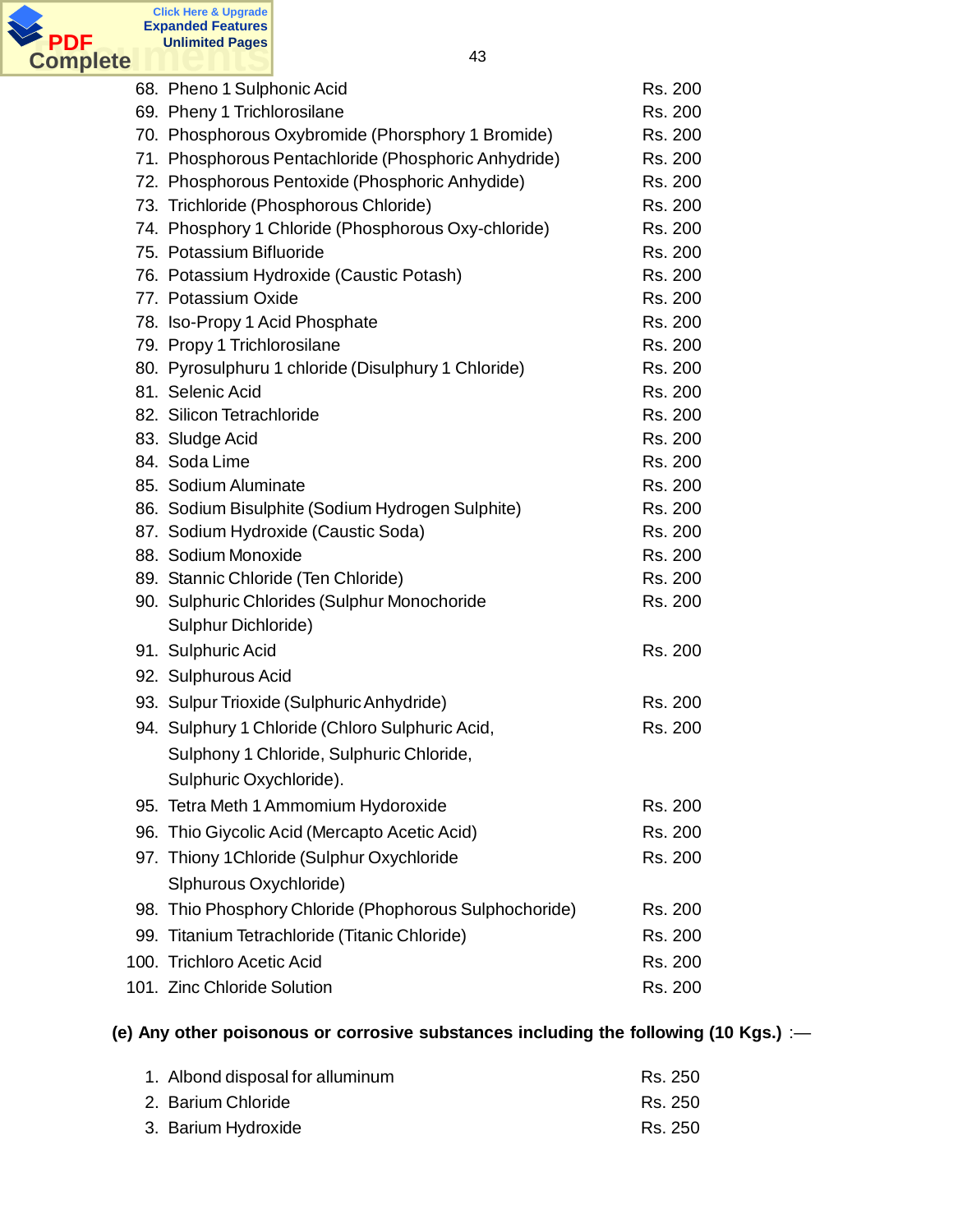

**Click Here & Upgrade Expanded Features Unlimited Pages**

| 4. Barium Carbonate                          | Rs. 250 |
|----------------------------------------------|---------|
| 5. Bleaching Powder                          | Rs. 250 |
| 6. Brassal – Z                               | Rs. 250 |
| 7. Cupsal - Z                                | Rs. 250 |
| 8. Cadsal - Z                                | Rs. 250 |
| 9. Chloroform                                | Rs. 250 |
| 10. Calisolve Td (T.C.E.)                    | Rs. 250 |
| 11. Formalin                                 | Rs. 250 |
| 12. Formakdyde Water Solution                | Rs. 250 |
| 13. Hexachloroethane                         | Rs. 250 |
| 14. Hydrazine Hydrate                        | Rs. 250 |
| 15. Iodine                                   | Rs. 250 |
| 16. Methylene dichloride                     | Rs. 250 |
| 17. Phospherous Oxychloride (in liquid form) | Rs. 250 |
| 18. Permefilm Chemical                       | Rs. 250 |
| 19. Perliton-22/55                           | Rs. 250 |
| 20. Rapideep H. Salt                         | Rs. 250 |
| 21. Silsal $-2$                              | Rs. 250 |
| 22. Trichloro Ethylene                       | Rs. 250 |
| 23. Xinsal SZ-                               | Rs. 250 |
| (1) Amonia Liquid                            | Rs. 500 |
| (2) Hydroxylamine Sulphate                   | Rs. 500 |

### **PART – III**

**Articles which shall not be kept without a Licence in or upon any premises for sale or other than domestic use.**

| 1. Aerosols                   |                     | Rs.200 |
|-------------------------------|---------------------|--------|
| 2. Aerosal Dispensers         |                     | Rs.300 |
| 3. Ashes                      |                     | Rs.200 |
| 4. Bamboos                    | Small Scale Rs.200  |        |
|                               | Large Scale Rs.500  |        |
| 5. Blood                      |                     | Rs.150 |
| 6. Bones                      |                     | Rs.200 |
| 7. Fire Wood                  | Retail              | Rs.300 |
|                               | Whole sale Rs.500   |        |
| 8. Fish dried                 | Retail              | Rs.500 |
|                               | Whole sale Rs.1,000 |        |
| 9. Fins                       |                     | Rs.100 |
| 10. Hair                      |                     | Rs.100 |
| 11. Hides (Dried or raw)      |                     | Rs.300 |
| 12. Hessian and Hessian goods |                     | Rs.300 |
| 13. Hoofs and Horns           |                     | Rs.350 |
|                               |                     |        |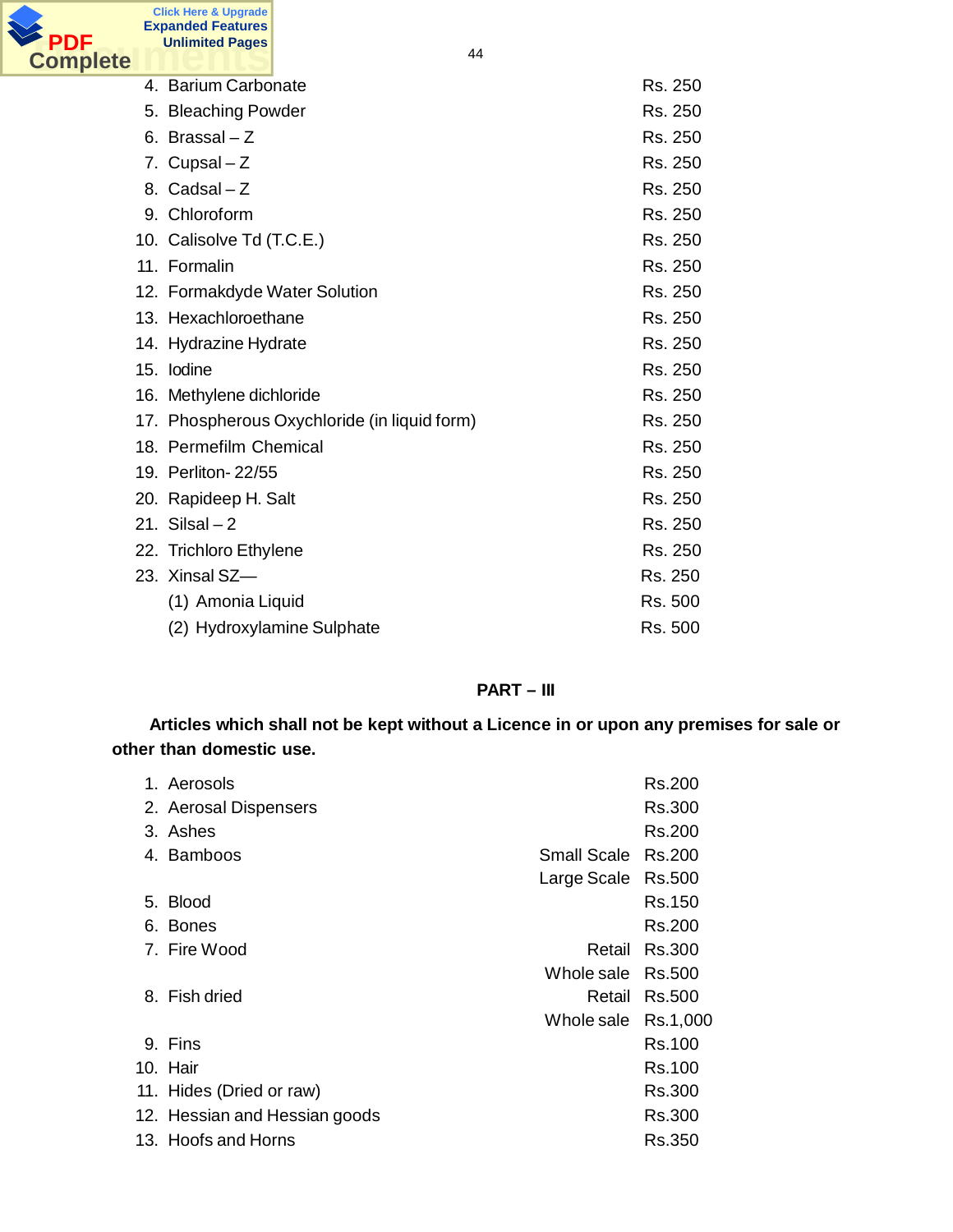

45

|  | 14. Oiled Cloth and Oiled Paper     |                       | Rs.300   |
|--|-------------------------------------|-----------------------|----------|
|  | 15. Offal                           |                       | Rs.100   |
|  | 16. Paper old or waste              |                       | Rs.150   |
|  | 17. Paper savings                   |                       | Rs.150   |
|  | 18. Rags                            |                       | Rs.250   |
|  | 19. Sandal Wood                     |                       | Rs.1,000 |
|  | 20. Sawdust                         |                       | Rs.300   |
|  | 21. Skins (dried or raw)            |                       | Rs.300   |
|  | 22. Straw and straw goods           |                       | Rs.100   |
|  | 23. Timber (including Plywood       |                       | Rs.500   |
|  | Hard Board and processed wood)      |                       |          |
|  | 24. Cane and their articles         |                       | Rs.300   |
|  | 25. Wool (raw)                      |                       | Rs.300   |
|  | 26. Iron scrap or other metal scrap | Up to 10 qtl. Rs.50   |          |
|  |                                     | Up to 100 gtl. Rs.100 |          |
|  |                                     | Up to 500 gtl. Rs.200 |          |
|  |                                     |                       |          |

# **Cases. – Compressed liquified, Dissolved including the following :-**

| 1.  | <b>Acetylene Dissolved</b>                              | Rs.300        |
|-----|---------------------------------------------------------|---------------|
| 2.  | Air (Liquified)                                         | Rs.300        |
| 3.  | Ammonia Liquified /Solution                             | Rs.300        |
| 4.  | Argon (Compressed)                                      | Rs.300        |
| 5.  | Argon (Liquified)                                       | Rs.300        |
| 6.  | <b>Boron Trichlorde</b>                                 | Rs.300        |
| 7.  | <b>Boron Triluoride</b>                                 | Rs.300        |
| 8.  | Boron Fluoride, Compressed                              | Rs.300        |
| 9.  | Bromo Trichloro Methane (Liquified)                     | Rs.300        |
| 10. | Butadiene (Diviny 1) (Liquified)                        | Rs.300        |
| 11. | Carbon Dioxide, Compressed                              | Rs.300        |
| 12. | <b>Carbon Dioxide &amp; Nitrous</b>                     | <b>Rs.300</b> |
| 13. | Oxide Mixure, Liquified                                 | Rs.300        |
| 14. | Carbon Dioxide & Oxygen                                 | Rs.300        |
| 15. | Mixture Compresse                                       | Rs.300        |
| 16. | Carbon Monoxide, compressed                             | Rs.300        |
| 17. | <b>Chlorine Law Pressure receptacles</b>                | Rs.300        |
| 18. | <b>Chlorine Trifluoride, Compressed</b>                 | Rs.300        |
| 19. | Chloro Difluourobrome Methane or Bromo Chloro-Difluoro  | Rs.300        |
| 20. | Methane or Mono Chloridifluoro Mono Bromo Methane all   | Rs.300        |
|     | Compressed.                                             |               |
| 21. | Monochloro Difluoro Methane or Chloro-difluoro Methane, | <b>Rs.300</b> |
|     | Liquified                                               |               |
| 22. | Chloro Difluoro Methane and Chloro-Pentafluro           | <b>Rs.300</b> |
|     |                                                         |               |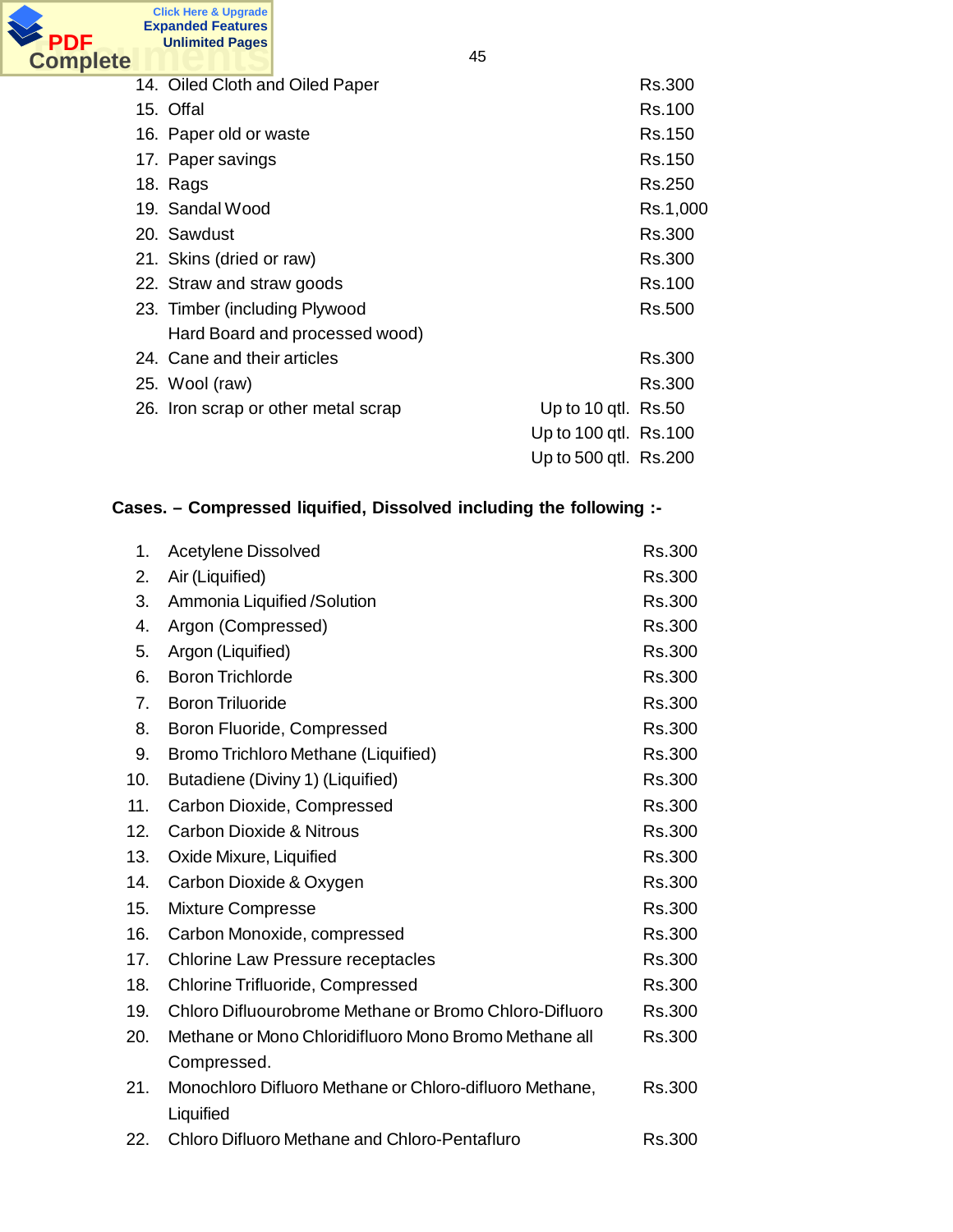

| 23. | Ethane Mixture liquified                                 | Rs.300        |
|-----|----------------------------------------------------------|---------------|
| 24. | Chloro Pentafluoro Ethane, Compressed                    | Rs.300        |
| 25. | Chloro Tetrafluoro Ethane, liquified                     | Rs.300        |
| 26. | Chloro Trifluoro Methane, liquified                      | Rs.300        |
| 27. | Coal gas, compressed                                     | Rs.300        |
| 28. | Deuterium (Heavy Hydrogen), compressed                   | Rs.300        |
|     | Diborane (Boroethane).                                   |               |
| 29. | Liquified, Dicholoro Difluoro Mehtane, Liquified         | Rs.300        |
| 30. | Dichloro Mono fluro Ethane, Liquid                       | <b>Rs.300</b> |
| 31. | Dichloro Mono floro Methane, Liquid                      | Rs.300        |
| 32. | 1.1 Difluroethane, compressed                            | Rs.300        |
| 33. | Difluro Monochloro Ethane, Compressed                    | Rs.300        |
| 34. | Dimethyl Amine Liquified                                 | Rs.300        |
| 35. | Dimethyl Ether, Methyl Ether compressed                  | Rs.300        |
|     | <b>Engine Starting Fluid.</b>                            |               |
| 36. | Mixture of liquid and/ or gases                          | Rs.300        |
| 37. | Ethane, compressed, liquified.                           | Rs.300        |
| 38. | Ethyle Amine, Amino Ethane, Mono ethyla Mine (Liquified) | Rs.300        |
| 39. | Ethyl Chloride, compressed                               | Rs.300        |
| 40. | <b>Ethylene Oxide</b>                                    | Rs.300        |
| 41. | Ethylene Oxide and Carbon Dioxide Misture, containing    | Rs.300        |
|     | not more than.                                           |               |
| 42. | 17 per cent of Ethylene Oxide, liquified                 | Rs.300        |
| 43. | Fluorine compressed                                      | Rs.300        |
| 44. | <b>Helum Compressed</b>                                  | Rs.300        |
| 45. | Hexafluro Propylene, compressed                          | Rs.300        |
| 46. | Hydrogen, compressed, liquid                             | <b>Rs.300</b> |
| 47. | Hydrogen Bromide, compressed                             | Rs.300        |
| 48. | Hydrogen, compressed liquid                              | Rs.300        |
| 49. | Hydrogen Bromide, compressed                             | Rs.300        |
| 50. | Hydrogen Chloride anhydrous, compressed                  | Rs.300        |
| 51. | Hydrogen Cyanide or Hydro Cyanic Acid, compressed        | Rs.300        |
| 52. | Hydrogen Fluoride (anhydrous, compressed)                | Rs.300        |
| 53. | Hydrogen and Methane Mixtures, compressed                | Rs.300        |
| 54. | Hydrogen Sulphide or Sulphuretted Hydrogen, liquified    | Rs.300        |
| 55. | Krypton, compressed, liquid                              | Rs.300        |
| 56. | Liquified Non-Inflammable gases charged with Nitrogen,   | Rs.300        |
|     | Carbon, Dioxide or Air.                                  |               |
| 57. | Liquified Petroleum gases such as Butane,                | Rs.300        |
|     | Propane or their mixtures etc.                           |               |
| 58. | Methane, compressed                                      | Rs.300        |
| 59. | Methane and Natural Gas with a High Methane              | Rs.300        |
|     | and Natural Gas with contact liquid or liquified.        |               |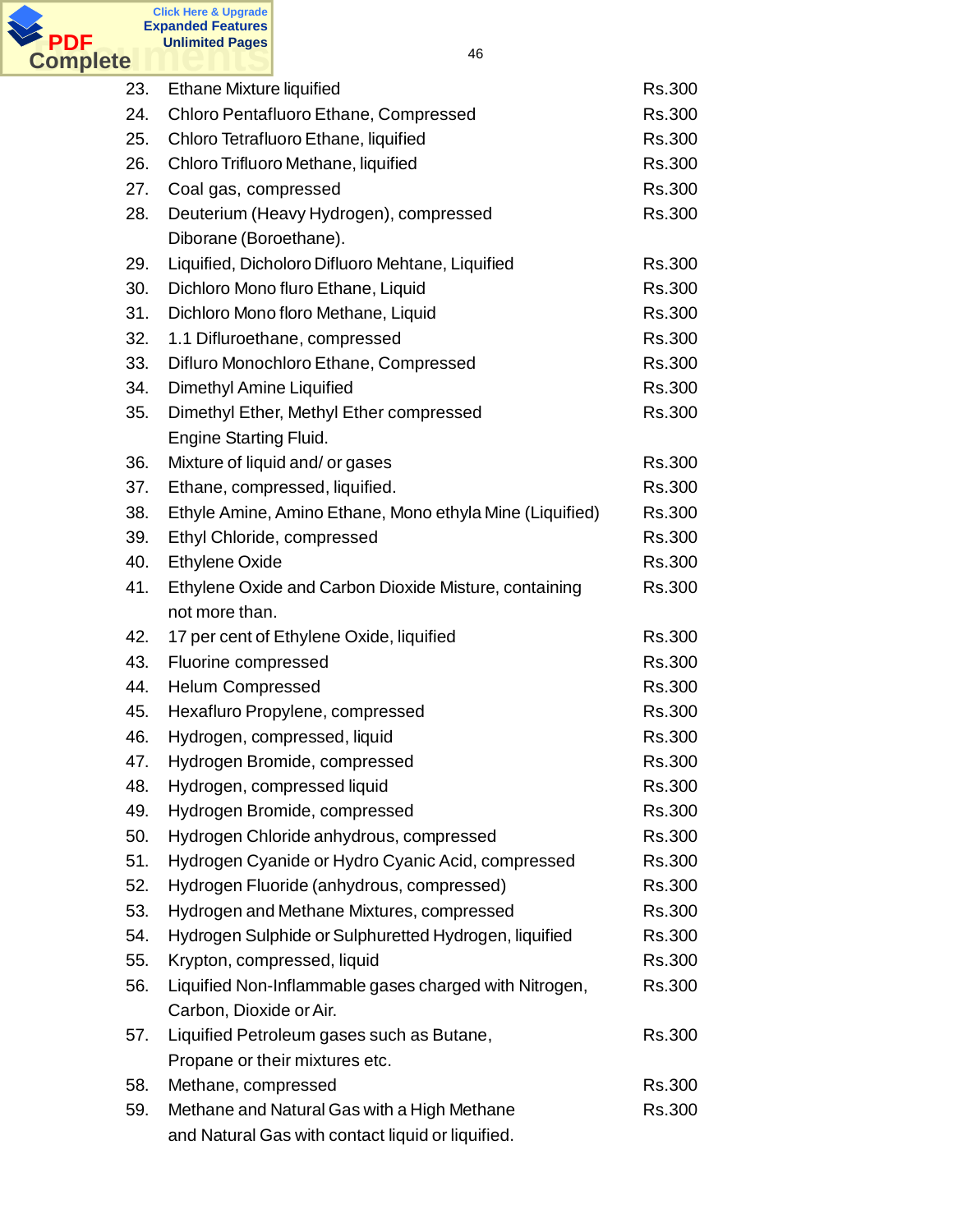

| 60. | Methyl Bromide, compressed                            | Rs.300        |
|-----|-------------------------------------------------------|---------------|
| 61. | Methyl Chloride, compressed                           | Rs.300        |
| 62. | Methyl Bromide and Methyl Chloride mix                | Rs.300        |
| 63. | Tura, compressed                                      | Rs.300        |
| 64. | Methyl Mercaptan, liquified                           | Rs.300        |
| 65. | Ncon, compressed, liquified                           | Rs.300        |
| 66. | Nitric Oxide, compressed                              | <b>Rs.300</b> |
| 67. | Nitric Oxide and Nitrogen Trioside Mixture compressed | Rs.300        |
| 68. | Nitrogen Dioxide                                      | Rs.300        |
| 69. | Nitrogen Peroxide compressed                          | Rs.300        |
| 70. | Dinitrogen Tetroxide compressed                       | Rs.300        |
| 71. | Nitrosul Chloride compressed                          | Rs.300        |
| 72. | Octa Fluoro Cyclobutane, Liquified                    | Rs.300        |
| 73. | Oil Gas, compressed                                   | Rs.300        |
| 74. | Oxygen, compressed, liquid                            | Rs.300        |
| 75. | Phosgene or Carbonyl Chloride, Compressed             | Rs.300        |
| 76. | Rare Gases, compressed                                | Rs.300        |
| 77. | Cartouche Gas Cartridges                              | Rs.300        |
| 78. | Silcon Tera Fluride or (Terta Fluco Mono Silane)      | Rs.300        |
| 79. | <b>Trifluro Chloro Ethane</b>                         | Rs.300        |
| 80. | <b>Trifluro Chloro Ethane</b>                         | Rs.300        |
| 81. | <b>Tri Fluoro Ethane</b>                              | Rs.300        |
| 82. | Tri Methu Amine (Anhydrous)                           | Rs.300        |
| 83. | <b>Vinyl Bromide</b>                                  | Rs.300        |
| 84. | <b>Vinyl Chloride</b>                                 | Rs.300        |
| 85. | <b>Vinyl Fluoride</b>                                 | Rs.300        |
| 86. | Vinyl Methyl Ether, liquified                         | Rs.300        |
| 87. | <b>Water Gas Compressed</b>                           | Rs.300        |
| 88. | Xenon, liquified                                      | Rs.300        |
|     | <b>PART-IV</b>                                        |               |

Trades or processes or operations connected with trades which shall not be carried on or allowed to be carried on in or upon any premises without a license.

| Banking                                       | Rs. 300   |
|-----------------------------------------------|-----------|
| Bhelpuri, preparation or sale of              | Rs. 100   |
| Bleaching cloth or yarn                       | Rs. 500   |
| Keeping Charcoal, Coal or coke shop           | Rs. 300   |
| Keeping cold storages                         | Rs. 1,500 |
| <b>Casting Metal</b>                          | Rs. 500   |
| Keeping Chemist and druggist shop             | Rs. 500   |
| Dyeing of cloth, yarn or leather              | Rs. 100   |
| Grinding or pounding of chillies or masala or | Rs. 200   |
| (otherwise than by hand grinding)             |           |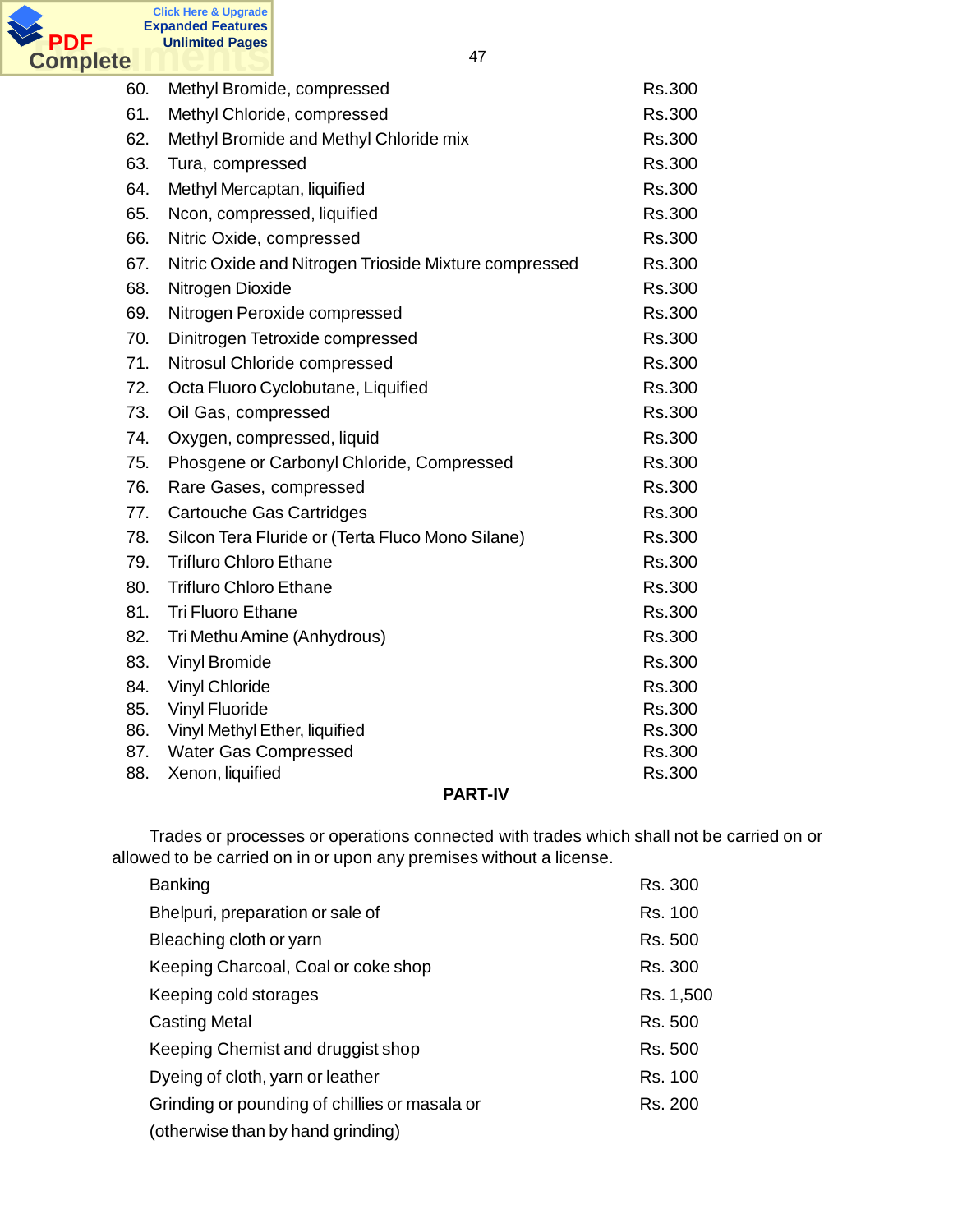

| Keeping a flour mill                                                                                                                                                                                         |                                                                | Rs. 500            |  |
|--------------------------------------------------------------------------------------------------------------------------------------------------------------------------------------------------------------|----------------------------------------------------------------|--------------------|--|
| Keeping a laundry shop                                                                                                                                                                                       |                                                                | Rs. 100            |  |
| Keeping of an eating house or catering establishment-                                                                                                                                                        |                                                                |                    |  |
|                                                                                                                                                                                                              | Non-A/C<br>$\ddotsc$                                           | Rs. 300            |  |
|                                                                                                                                                                                                              | A/C<br>$\ddot{\phantom{0}}$                                    | Rs. 700            |  |
|                                                                                                                                                                                                              | 3 Star<br>$\ddot{\phantom{a}}$                                 | Rs. 3,000          |  |
| Using or allowing to be used a premises for the preparation<br>of eatables for the purpose of trade and for the profit or gain<br>of any person owing or having an interest in or managing<br>such premises. |                                                                | Rs. 1,000          |  |
| Keeping of a hair dressing saloon or a barber's Shop                                                                                                                                                         | $\ddot{\phantom{a}}$                                           | Rs. 50             |  |
| Keeping of a lodging house -                                                                                                                                                                                 | Per Room A/c                                                   | Rs. 200            |  |
|                                                                                                                                                                                                              | Per Non-A/c . Rs. 100                                          |                    |  |
| Keeping liquor or Toddy Shop, where liquor or Toddy is sold, or Rs. 2,000                                                                                                                                    |                                                                |                    |  |
| served for consumption on the premises                                                                                                                                                                       |                                                                | Rs. 5,000          |  |
| Keeping mattress and pillows shop or manufacturing<br>mattresses or pillows.                                                                                                                                 |                                                                | Rs. 500            |  |
| Keeping a pan shop where prepared pan (Pan Pati) is sold                                                                                                                                                     |                                                                | Rs. 100            |  |
| Keeping a printing press, a litho press for photo off-set press                                                                                                                                              |                                                                | Rs. 200            |  |
| Keeping a paint shop.—                                                                                                                                                                                       | A Class<br>$\ddot{\phantom{a}}$                                | Rs. 2,000          |  |
|                                                                                                                                                                                                              | B Class                                                        | Rs. 1,000          |  |
| Keeping sweetment shop except in premises already<br>licensed as an cating house.                                                                                                                            |                                                                | Rs. 1,000          |  |
| Keeping a tailoring shop or a shop doing embroidery                                                                                                                                                          |                                                                |                    |  |
| work or other like work -                                                                                                                                                                                    | Having 3 machine<br>$\mathbf{r}$ , $\mathbf{r}$ , $\mathbf{r}$ | Rs. 100            |  |
|                                                                                                                                                                                                              | Having 5 machine<br>Having 10 machine                          | Rs. 200<br>Rs. 500 |  |
| Manufacturing leather goods, but excluding a cobbler who<br>repairs footwear and other.                                                                                                                      |                                                                | Rs. 200            |  |
| Parching of grains, grains nuts or seeds per item                                                                                                                                                            |                                                                | Rs. 100            |  |
| Printing or embossing cloth yarn or leather, Plastic or metal<br>sheets or any other articles whatsoever-                                                                                                    |                                                                |                    |  |
|                                                                                                                                                                                                              | By machine<br>$\ddot{\phantom{a}}$                             | Rs. 200            |  |
|                                                                                                                                                                                                              | By hand<br>$\mathbf{L}$                                        | Rs. 100            |  |
| Refining or precious metals or recovering them from<br>embroideries, photographic papers films or any<br>commodity whatsoever.                                                                               |                                                                | Rs. 500            |  |
| Processing of cloth or yarn by any process whatsoever                                                                                                                                                        |                                                                | Rs. 500            |  |
| Processing or refining of mineral oils of any kind                                                                                                                                                           |                                                                | Rs. 500            |  |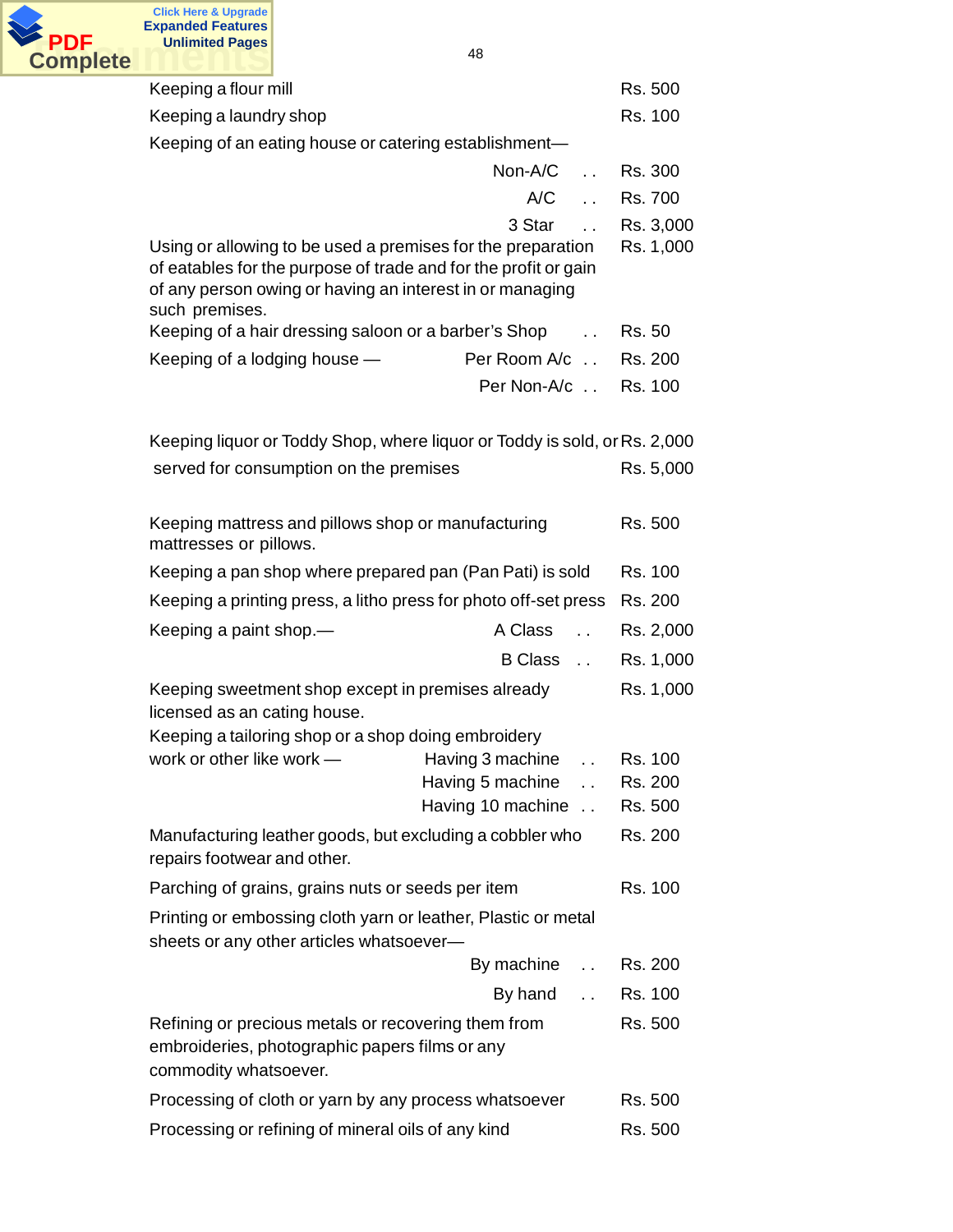

| Shooting or processing of cinematograph films     | Rs. 500 |
|---------------------------------------------------|---------|
| (in a studio or a laboratory) or any other place. |         |
| Tanning, pressing or parking hides or skins,      | Rs. 200 |
| whether raw or dried.                             |         |

(1) Carrying on trade of or any processor operation connected with the trade of :–

| (a)<br>(b) | Anodising or metalising<br><b>Black smithy</b>                                                                                                                                                                                                                                     | Rs. 500<br>Rs. 200 |
|------------|------------------------------------------------------------------------------------------------------------------------------------------------------------------------------------------------------------------------------------------------------------------------------------|--------------------|
| (c)        | Repairing and /or servicing storage batteries                                                                                                                                                                                                                                      | Rs. 500            |
| (d)        | Retrading or resoling or vulcanising of rubber goods                                                                                                                                                                                                                               | Rs. 500            |
| (e)        | <b>Spray Painting</b>                                                                                                                                                                                                                                                              | Rs. 500            |
| (f)        | Optical glass grinding or repairing or selling                                                                                                                                                                                                                                     | Rs. 300            |
| (g)        | Copper smithy                                                                                                                                                                                                                                                                      | Rs. 100            |
| (h)        | Auto motor serving or repairing                                                                                                                                                                                                                                                    | Rs. 500            |
| (i)        | Welding of metal by electric, gas or any<br>process whatsoever.                                                                                                                                                                                                                    | Rs. 300            |
| (j)        | Electroplating                                                                                                                                                                                                                                                                     | Rs. 300            |
| (k)        | Transporting of goods                                                                                                                                                                                                                                                              | Rs. 1,000          |
| (1)        | Clearing of goods                                                                                                                                                                                                                                                                  | Rs. 300            |
| (m)        | Timber or wood sawing or cutting by mechanical<br>or electric power.                                                                                                                                                                                                               | Rs. 1,000          |
| (n)        | Automobile body building or repairing                                                                                                                                                                                                                                              | Rs. 2,000          |
| (o)        | Water proating or paper or cloth or manufacturing<br>Tarapaulin.                                                                                                                                                                                                                   | Rs. 1,000          |
| (p)        | Marble cutting, grinding, dressing or polishing & Saling                                                                                                                                                                                                                           | Rs. 3,000          |
| (q)        | Tin smithy                                                                                                                                                                                                                                                                         | Rs. 1,000          |
| (r)        | Spinning or weaving or knitting or twisting of cotton,<br>silk, art silk or synthetic fiber or jute or<br>wool by any process whatever.                                                                                                                                            | Rs. 500            |
| (s)        | Upholstery                                                                                                                                                                                                                                                                         | Rs. 500            |
| (t)        | Stone grinding, cutting, dressing or polishing                                                                                                                                                                                                                                     | Rs. 500            |
| (u)        | Metal (ferrows or non-ferrows or antimony<br>but excluding precious metal) cutting or<br>treating metal by hammering, drilling, pressing,<br>filling, polishing, heating or by any other process<br>whatever or assembling parts or metal and<br>manufacturing articles of metals. | Rs. 1,000          |
| (v)        | Washer man's trade                                                                                                                                                                                                                                                                 | Rs. 100            |
| (w)        | Keeping a Warehouse (Warehousing trade)                                                                                                                                                                                                                                            | Rs. 2,000          |
|            |                                                                                                                                                                                                                                                                                    |                    |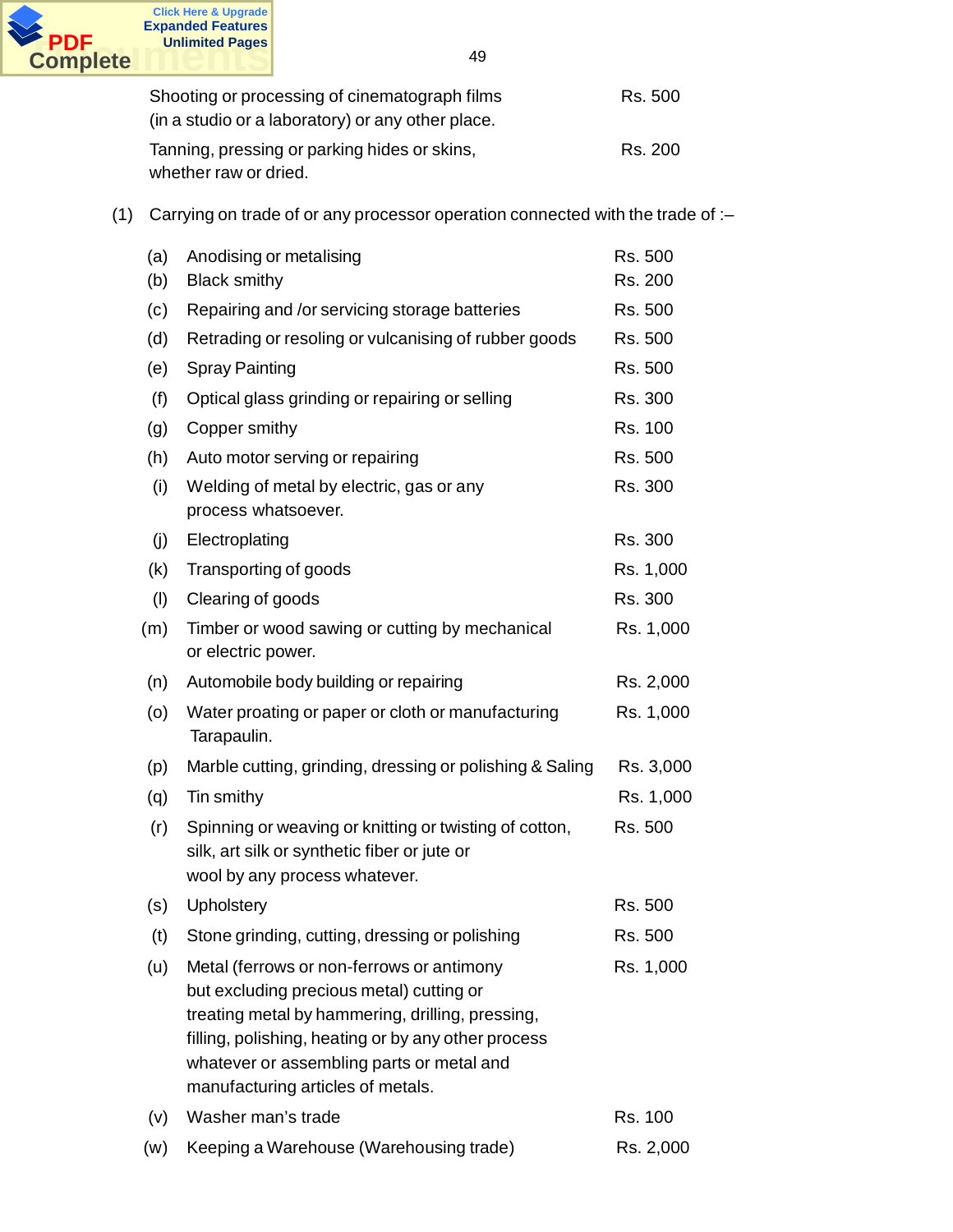

(x) Taking out Photostat copies such as zerox copies Rs. 300 (y) Braiding or plating for manufacturing of tapes, Rs. 500 ropes, shoe laces, etc. (z) Dry cleaners — A Class . . Rs. 500 B Class . . Rs. 300 C Class . . Rs. 100 (za) Beauty Parlour— For A/c . Rs. 200 Non -A/c . . Rs. 100

(2) Manufacturing, parching, packing, pressing, cleaning, processing, bailing, melting, grinding, mixing or repairing by any process or operation whatever any of the following articles:-

| <b>Aerated Waters</b>                                                                                                                                                   | Rs. 500 |           |
|-------------------------------------------------------------------------------------------------------------------------------------------------------------------------|---------|-----------|
| Agarbattis or perfurmed sticks                                                                                                                                          |         | Rs. 700   |
| Asphalt Bitumen Tar Dammer or pitch                                                                                                                                     |         | Rs. 700   |
| Bidies (indigenous cigarettes) sunuff,<br>cigars or cigarettes                                                                                                          |         | Rs. 100   |
| <b>Whole Sale</b>                                                                                                                                                       |         | Rs. 1,000 |
| <b>Bitumen</b>                                                                                                                                                          |         | Rs. 1,200 |
| <b>Bones</b>                                                                                                                                                            |         | Rs. 350   |
| <b>Brakefluid</b>                                                                                                                                                       |         | Rs. 300   |
| Bricks or tiles, articles or cement, plaster clay or like<br>material by any whatsoever.                                                                                | Rs. 500 |           |
| Bricks or tiles by mechanical power                                                                                                                                     |         | Rs. 800   |
| <b>Brushes</b>                                                                                                                                                          |         | Rs. 300   |
| Candles                                                                                                                                                                 | Rs. 600 |           |
| Celluloid or celluloid goods                                                                                                                                            | Rs. 500 |           |
| Charcoal (including Badami Coal)                                                                                                                                        |         | Rs. 350   |
| Chemicals                                                                                                                                                               |         | Rs. 1,000 |
| Detergents or other like products                                                                                                                                       |         | Rs. 750   |
| Condiment                                                                                                                                                               |         | Rs. 300   |
| Cosmetics or toilet goods                                                                                                                                               | Rs. 500 |           |
| Cotton, cotton refuse, cotton waste,<br>cotton yarn, silk, silk yarn, art silk, art silk art<br>silk yarn, wool or woolen refuse or waste<br>(synthetic yarn or waste). |         | Rs. 750   |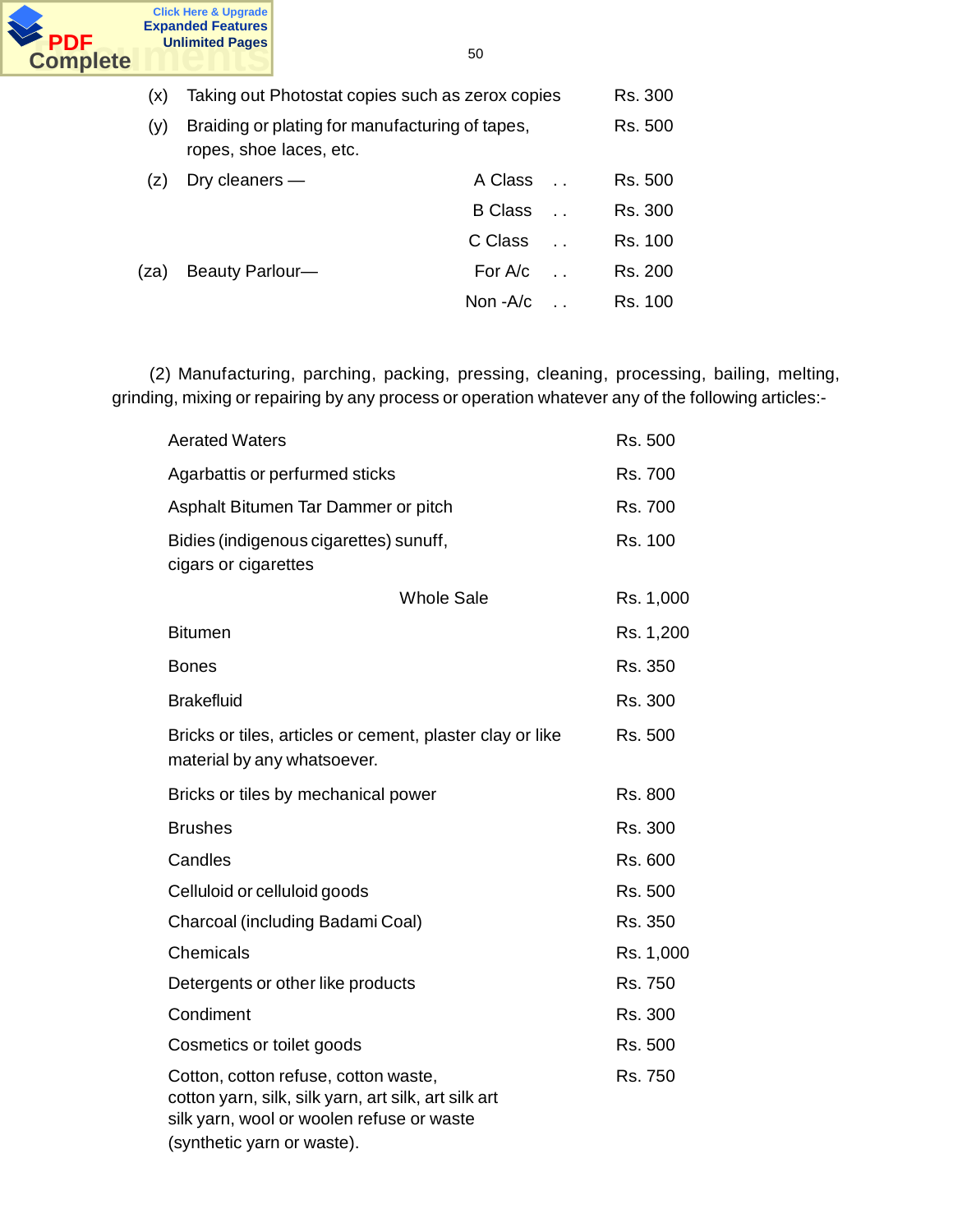

| Dyes, colours, pigments or powder or any kind                                                                    |                                | Rs. 500              |                    |
|------------------------------------------------------------------------------------------------------------------|--------------------------------|----------------------|--------------------|
| Electric storage batteries                                                                                       |                                | Rs. 500              |                    |
| Fat                                                                                                              |                                | Rs. 500              |                    |
| Fire work (including Bengal or Star matches)                                                                     |                                | Rs. 1,000            |                    |
| Flax                                                                                                             |                                | Rs. 350              |                    |
| Ink for printing, writing or stamping                                                                            |                                | Rs. 200              |                    |
| $Gas-$                                                                                                           | Dealer<br>$\ddot{\phantom{a}}$ | Rs. 3,000            |                    |
|                                                                                                                  | Other                          | Rs. 500              |                    |
| Clue, sizing material or gelatine or adhesive of any kind                                                        |                                | Rs. 500              |                    |
| Ghee                                                                                                             |                                | Rs. 350              |                    |
| Glass or glass articles (excluding mere packing or<br>glass or glass articles)                                   |                                | Rs. 300              |                    |
| Gunpowder                                                                                                        |                                | Rs. 500              |                    |
| <b>Grease or Tallow</b>                                                                                          |                                | Rs. 350              |                    |
| Hemp                                                                                                             |                                | Rs. 300              |                    |
| Insulting material<br>Insecticide or disinfectants or deodrants                                                  |                                |                      | Rs. 500<br>Rs. 500 |
| Ice (including dry ice)                                                                                          |                                |                      |                    |
| Leather cloth, rexine cloth, water-proof cloth or plastic cloth                                                  |                                |                      | Rs. 500            |
| Linsed oil                                                                                                       |                                |                      | Rs. 200            |
| Matches for lighting                                                                                             |                                |                      | Rs. 350            |
| Offal                                                                                                            |                                |                      | Rs. 100            |
| Oil-cloth                                                                                                        |                                |                      | Rs. 200            |
| Pharmaceutical or medical products                                                                               |                                |                      | Rs. 1,000          |
| Paper, paper boards, or card-boards or products therof                                                           |                                |                      | Rs. 500            |
| Rubber or rubber goods                                                                                           |                                |                      | Rs. 1,000          |
| Paints                                                                                                           |                                |                      | Rs. 750            |
| Pickers from hides                                                                                               |                                |                      | Rs. 200            |
| Plastick goods                                                                                                   |                                |                      | Rs. 500            |
| Manufacturing, assembling, repairing or servicing radios, T.Vs.,<br>Refrigerating units, Air conditioning plants |                                |                      | Rs. 1,500          |
|                                                                                                                  | Repairs                        | $\ddot{\phantom{0}}$ | Rs. 1,000          |
| Sanitary-ware or china-ware                                                                                      |                                | . .                  | Rs. 1,000          |
| $Soap-$                                                                                                          | Manufacturing                  |                      | Rs. 1,000          |
|                                                                                                                  | Sale                           |                      | Rs. 200            |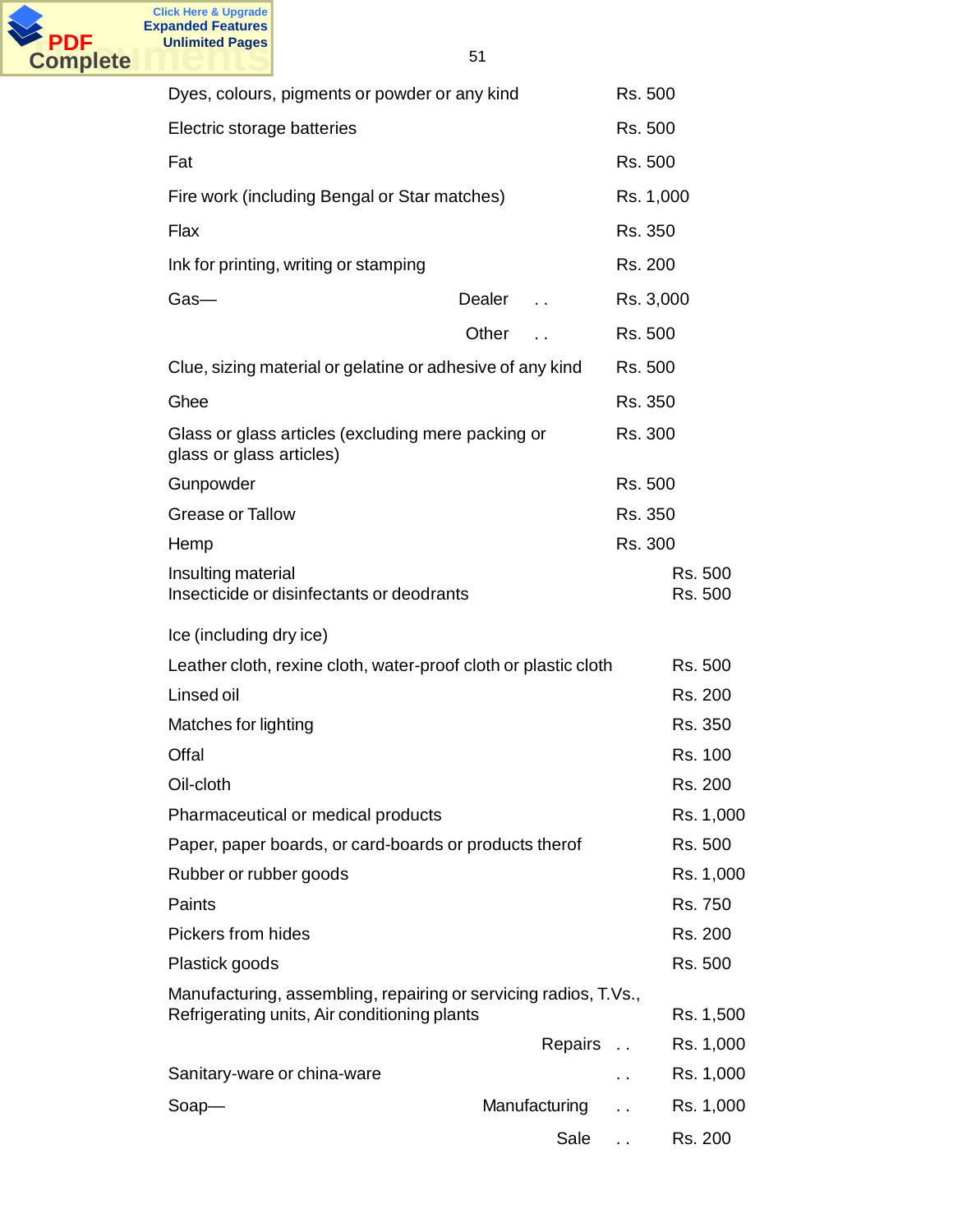

| Sugar                                                                                                                                                                                          |             | Rs. 500                        |
|------------------------------------------------------------------------------------------------------------------------------------------------------------------------------------------------|-------------|--------------------------------|
| Sugarcane Juice                                                                                                                                                                                |             | Rs. 100                        |
| Sweetment and confectionery goods and other<br>eatables whether sweet or savoury.                                                                                                              |             | Rs. 500                        |
| Savoury                                                                                                                                                                                        |             | Rs. 1,000                      |
| <b>Textile Auxillaries</b>                                                                                                                                                                     |             | Rs. 200                        |
| Garnish Oil other than petroleum (other by mechanical<br>power or by hand power or ghani driven by bullock or<br>any other animalWooden furniture, boxes, barrels,<br>khokas or other animals. |             | Rs. 500                        |
| Wooden Furnitures Boxes, Barrels, Khokas or other<br>articles woods or of plywood of Sandal wood employed.                                                                                     |             | Rs. 1,000                      |
| Wax or wax products, paraffin wax or petroleum jelly                                                                                                                                           |             | Rs. 300                        |
| Sale of cement                                                                                                                                                                                 |             | Rs. 1,000                      |
| Sale of Iron Sheet, asbestos sheets and its articles.                                                                                                                                          |             | Rs.5,000                       |
| <b>Computer Education</b><br>(exclusive use for Commercial purpose)                                                                                                                            | Rs.500      |                                |
| Stationery shop-                                                                                                                                                                               |             |                                |
|                                                                                                                                                                                                | A<br>B<br>C | Rs.2,000<br>Rs.1,000<br>Rs.500 |
| Nursing Home-                                                                                                                                                                                  |             |                                |
|                                                                                                                                                                                                | Α           | Rs.5,000                       |
|                                                                                                                                                                                                | B           | Rs.2000                        |
| <b>Artificial Plants Shop</b>                                                                                                                                                                  |             | Rs.200                         |
| Sale of Greeting Cards                                                                                                                                                                         |             | Rs.150                         |
| Manufacturing & Sale                                                                                                                                                                           |             | Rs.100                         |
|                                                                                                                                                                                                |             |                                |
| Manufacturer                                                                                                                                                                                   |             | Rs.2,000                       |
| Jewellery Shop-                                                                                                                                                                                | A           | Rs.5,000                       |
|                                                                                                                                                                                                | В           | Rs.2,000                       |
|                                                                                                                                                                                                | С           | Rs.1,000                       |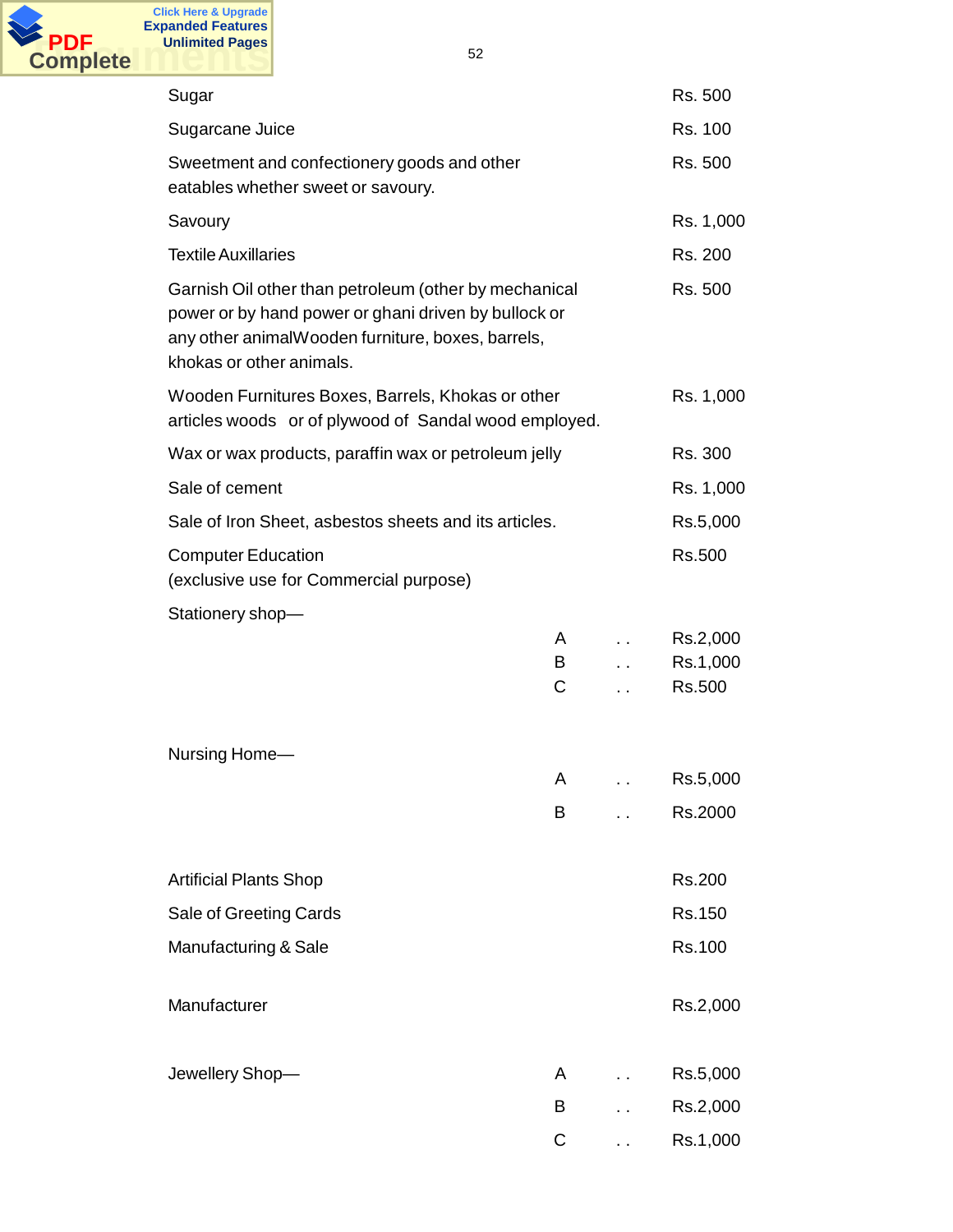

| Sale or Servicing & repair of Electronic Goods |           |                      | Rs.2,000 |
|------------------------------------------------|-----------|----------------------|----------|
|                                                |           |                      |          |
| Cloth & Readymade Shop-                        | A         | $\ddot{\phantom{0}}$ | Rs.5,000 |
|                                                | B         |                      | Rs.3,000 |
|                                                | С         |                      | Rs.2,000 |
|                                                | D         |                      | Rs.1,000 |
| Tea, Coffee House                              |           |                      | Rs.2,200 |
| <b>Machinery Shop</b>                          |           |                      | Rs.2,000 |
| <b>Fruit Shop (including Coconut)</b>          |           |                      | Rs.100   |
| Potatoes (wholesale)                           |           |                      | Rs.2,000 |
| <b>Hardware Merchants</b>                      |           |                      | Rs.2,000 |
| Snup, Zarda all sorts of tobacco product       |           |                      | Rs.1,000 |
| Automobiles of fitting & Accessories Shop      |           |                      | Rs.2,000 |
| <b>Bangles Shop</b>                            |           |                      | Rs.500   |
| Sale of Bricks                                 |           |                      | Rs.500   |
| Cycle & its Accessories-                       | A         |                      | Rs.1,000 |
|                                                | B         |                      | Rs.500   |
| <b>Flower Merchant</b>                         |           |                      | Rs.100   |
| Motor/2 Wheeler Dealers-                       | A         |                      | Rs.5,000 |
|                                                | B         |                      | Rs.3,000 |
|                                                | С         |                      | Rs.2000  |
| Photo Studio                                   |           |                      | Rs.500   |
| <b>Optical Shop or Dealer</b>                  |           |                      | Rs.500   |
| <b>Sports Goods</b>                            |           |                      | Rs.500   |
| <b>Marbel Store</b>                            |           |                      | Rs.5,000 |
| Watch Repairing & Sale-                        | Repairing | $\ddotsc$            | Rs.300   |
|                                                | Sale      |                      | Rs.2,000 |
| Papad Maker                                    |           |                      | Rs.250   |
| Polishing or Sale of Glass                     |           |                      | Rs.3,000 |
| <b>Pathological Laboratories</b>               |           |                      | Rs.2,000 |
| Film Studio                                    |           |                      | Rs.5,000 |